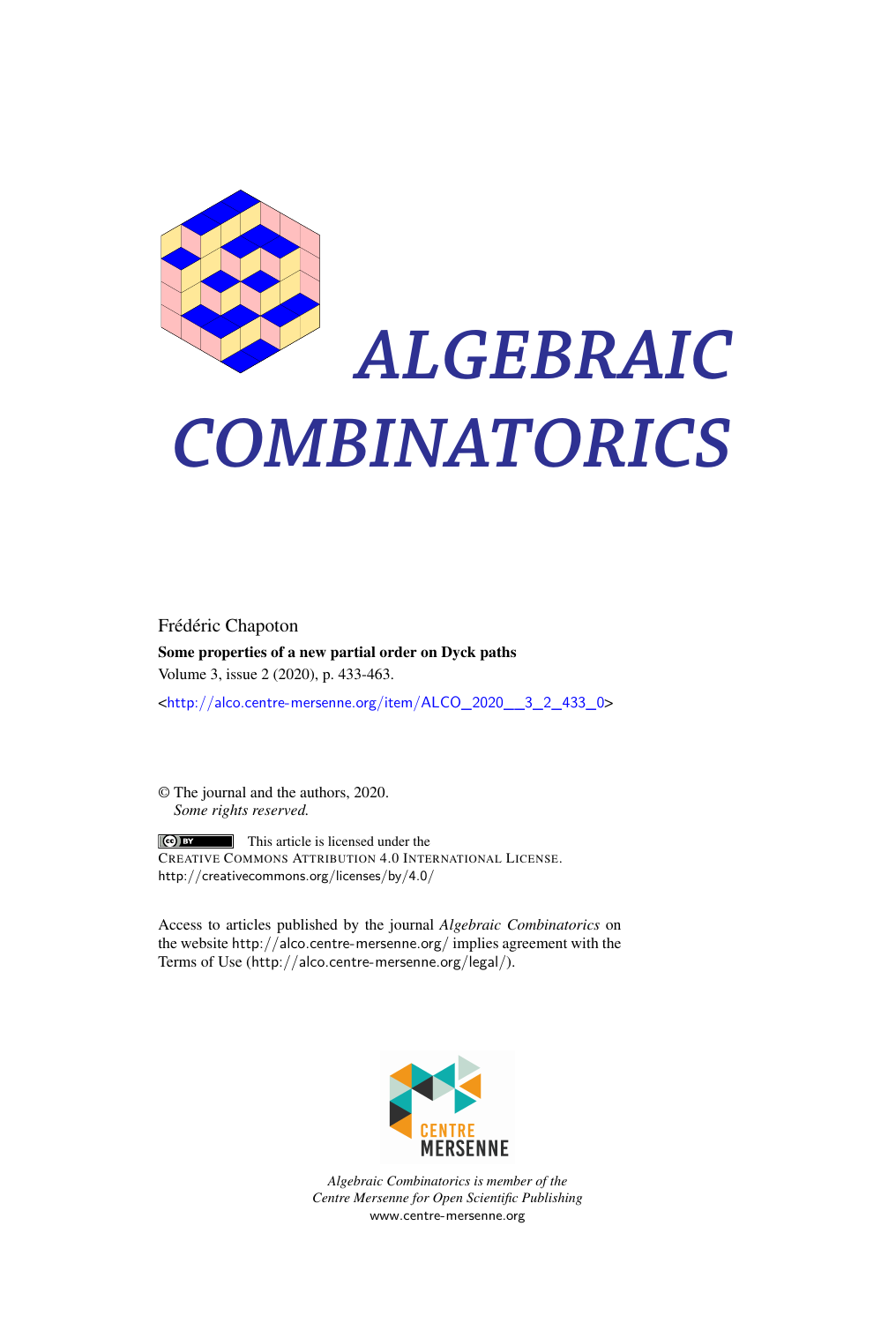

# Some properties of a new partial order on Dyck paths

Frédéric Chapoton

Abstract A new partial order is defined on the set of Dyck paths of a given length. This partial order is proved to be a meet-semilattice. Its intervals are enumerated and a specific interval is connected with an existing polytope coming from algebraic topology.

# **INTRODUCTION**

This article defines a new partial order on extremely classical combinatorial objects, namely Dyck paths, and describes some of its basic or subtle properties.

Let us start by explaining in some detail how this partial order was discovered. The starting point was the study of the intervals (pairs of comparable elements) in the Tamari lattices. This was initiated in [\[5\]](#page-30-0), where these intervals were enumerated. One interesting point made there was the fact that the number of Tamari intervals of size *n* is exactly the number of triangulations of size *n*, found by Tutte in one of his foundational articles on planar maps [\[23\]](#page-31-0). It was only understood much later that the set of Tamari intervals admits a natural and interesting partial order. Indeed, the set of intervals in any poset can be ordered by the relation  $[a, b] \leqslant [c, d]$  if and only if  $a \leqslant c$ and  $b \leq d$ . When drawing carefully the Hasse diagrams for these posets of Tamari intervals, one obtains pictures which apparently has been considered previously from another point of view. This other context is the study of homotopy associativity and more precisely the cellular diagonals for the associahedra that are required to define the tensor product of  $A_{\infty}$  algebras, see [\[15\]](#page-30-1) and the recent article [\[16\]](#page-30-2).

By admitting that this is really the same picture, one can consider that Tamari intervals can be gathered into higher-dimensional cells, and that every such cell has unique top and bottom elements (with respect to the partial order on Tamari intervals). There is a distinguished cell at the top of the poset, made of all intervals whose maximum is the unique maximum of the Tamari lattice. Elements in this top cell are indexed by binary trees. It appears that every Tamari interval in this top cell is the top element of some unique cell. Taking the bottom elements of these cells gives another subset indexed by binary trees. The partial order that we study in the present article comes from the order induced on this subset of the poset of all Tamari intervals. Note that this description is just the original motivation, but instead we will start here from a purely combinatorial definition and will not prove that it coincides with this former description.

*Manuscript received 11th October 2018, revised and accepted 20th September 2019.* Keywords. Dyck path, semilattice, enumerative combinatorics, interval, Hochschild polytope.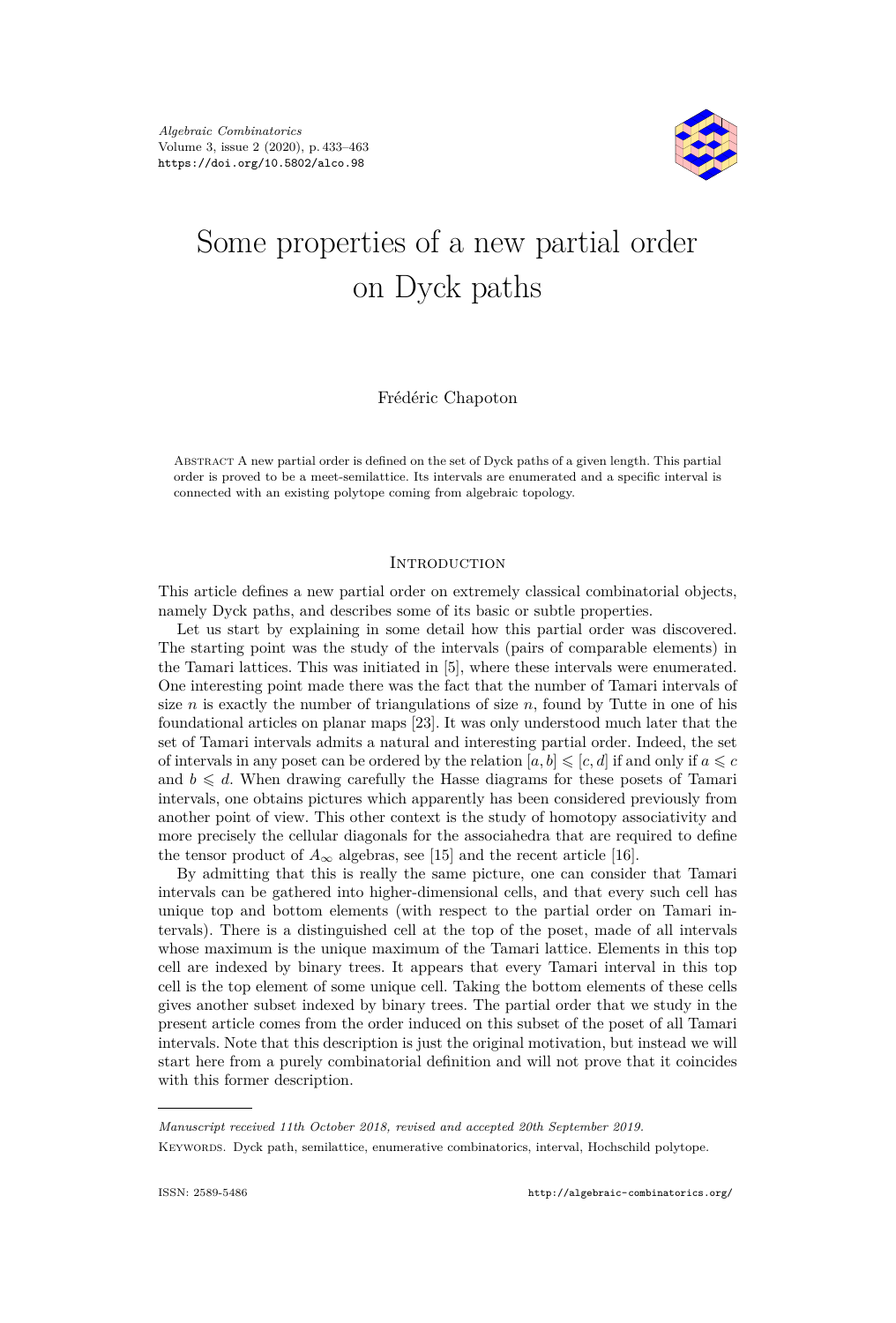Admittedly, this origin only provides a weak motivation for the study of these partial orders. Only time will tell if they are important objects or not. The aim of the present article is simply to display clearly that at least they have some nice and intriguing properties.

Let us now present the contents of the article. The first section contains the definition of the posets  $\mathscr{D}_n$  for  $n \geq 0$ , starting from a directed graph that turns out to be their Hasse diagram. Some basic properties are given, including their number of maximal elements and their relationship to the Tamari lattices.

Then come four sections that prepare the ground for the first main result, by a careful combinatorial description of the intervals in  $\mathscr{D}_n$ .

Sections [2](#page-6-0) and [3](#page-8-0) present a structure of graded monoid on the disjoint union of all elements of  $\mathscr{D}_n$  for  $n \geq 1$ , and some compatibility of the monoid product with the partial orders. This is then built upon in Section [4](#page-10-0) to define a graded monoid structure on the disjoint union of all sets of intervals in  $\mathcal{D}_n$  for  $n \geq 1$ . All these monoids are shown to be free.

In the next Section [5,](#page-12-0) two other combinatorial constructions are obtained. Section [5.1](#page-12-1) contains a result to the effect that some principal upper ideals are products of smaller principal upper ideals. Section [5.2](#page-13-0) is the last piece of the combinatorial puzzle, namely the study of a specific subset of core intervals in  $\mathscr{D}_{n+2}$  and the construction of a bijection with intervals in  $\mathscr{D}_n$  together with a catalytic data.

All this lengthy combinatorial preparation is then used in Section [6](#page-15-0) to prove the first main result: the number of intervals in  $\mathscr{D}_n$  is also given by another formula of Tutte, namely his formula for the number of rooted bicubic planar maps. This is achieved by deducing a functional equation from the combinatorial description, and then solving this catalytic equation. This enumerative result is yet another instance of the growing connection between Tamari and related posets and various kinds of maps, see for example [\[7,](#page-30-3) [8,](#page-30-4) [9\]](#page-30-5).

Section [7](#page-17-0) proves the second main result: all the posets  $\mathscr{D}_n$  are meet-semilattices, which means that any two elements have a greatest lower bound. This requires a somewhat technical study of properties in  $\mathscr{D}_n$  of Dyck paths that share a common prefix of some length. The proof also gives an algorithm for computing the meet.

Section [8](#page-21-0) tells a surprising story, namely an unexpected connection with another familly of objects called the Hochschild polytopes, maybe not so well-known, that appeared in the works of Saneblidze in algebraic topology [\[21,](#page-31-1) [22\]](#page-31-2). One proves that there is a bijection between elements in a specific interval  $F_n$  of  $\mathscr{D}_{n+2}$  and the vertices of the cell complexes of Saneblidze that make a cubical version of the Hochschild polytopes. This bijection is probably also an isomorphism of posets, which would prove that the order of Saneblidze is a lattice. This question is left open here, for lack of a strong enough motivation.

Section [9](#page-27-0) briefly evokes another interesting representation-theoretic aspect of the posets  $\mathscr{D}_n$ , namely the probable existence of many derived equivalences between some of their intervals. This certainly deserves further investigation.

The final Section [10](#page-28-0) contains one result and various remarks. The result is an unexpected symmetry for some kind of *h*-polynomial that enumerates vertices according to a coloring of the cover relations in  $\mathscr{D}_n$ .

Appendix [A](#page-29-0) recalls some classical properties of Tamari lattices.

#### 1. Construction and first properties

In this section, after recalling some notations, the partial order  $\mathscr{D}_n$  is defined through its Hasse diagram. Some properties of this partial order are proved.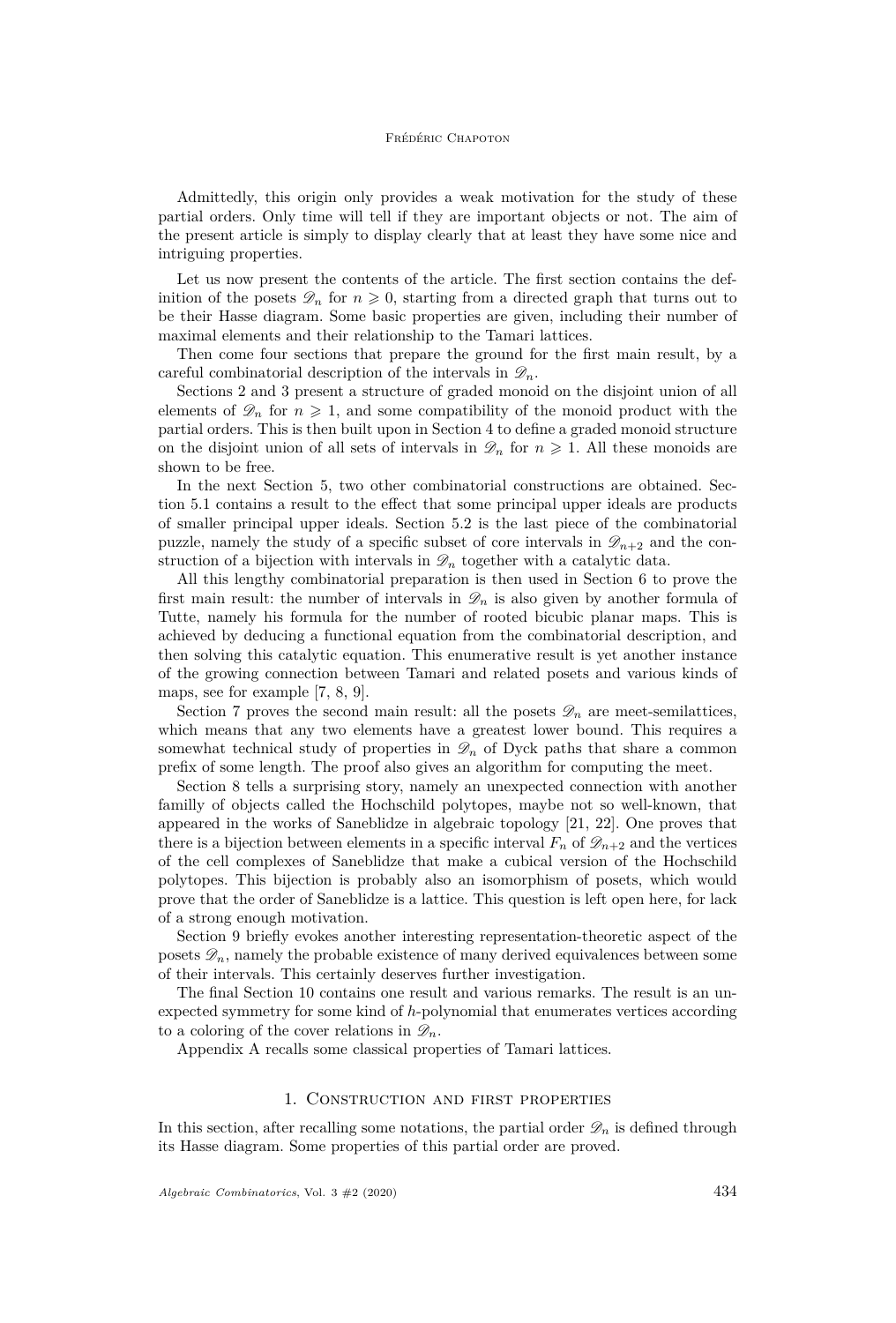A *Dyck path* of size  $n \geq 0$  is a lattice path from  $(0,0)$  to  $(2n,0)$  using only north-east and south-east steps and staying weakly above the horizontal line.

We will also consider Dyck paths of size *n* as words of length 2*n* in the alphabet  $\{0,1\}$ , where 1 stands for a north-east step and 0 for a south-east step.



<span id="page-3-0"></span>Figure 1. A typical example

Figure [1](#page-3-0) displays a typical example.

The *area* under a Dyck path is the surface of the domain between the horizontal line and the Dyck path.

Every Dyck path can be uniquely written as the concatenation of several blocks, where in every block the only vertices on the horizontal line are the first and last ones. If there is only one block, the Dyck path is said to be *block-indecomposable*. The example displayed above has 3 blocks.

Inside a Dyck path, a subsequence of consecutive steps is called a *subpath* if it starts and ends at the same height and keeps strictly above that height in between. Here the height is the vertical coordinate, increased by north-east steps and decreased by south-east steps.

Let us say that a subpath  $x$  of a Dyck path  $w$  is *movable* if it is preceded in  $w$  by the letter 0 and

- either *x* ends at the last letter of *w*,
- or *x* is followed in *w* by the letter 1.

$$
\overbrace{\qquad \qquad }
$$

FIGURE 2. A subpath which is not movable.



Figure 3. A movable subpath.



FIGURE 4. A movable subpath.

For every Dyck path *w* and every movable subpath *x* in *w*, let  $N(w, x)$  be the number of consecutive 0 letters that appear just before x. For any integer  $1 \leq i \leq$  $N(w, x)$  (corresponding to a choice among the consecutive 0 letters just before x), let us define another Dyck path  $M(w, x, i)$  as the following word:

- first the initial part of *w* until the letter before the chosen 0,
- $\bullet$  then  $x$ ,
- then the 0 letters starting at the chosen 0,
- then the final part of *w* after *x*.

Graphically, this transformation corresponds to sliding the subpath *x* in the northwest direction by one or several steps.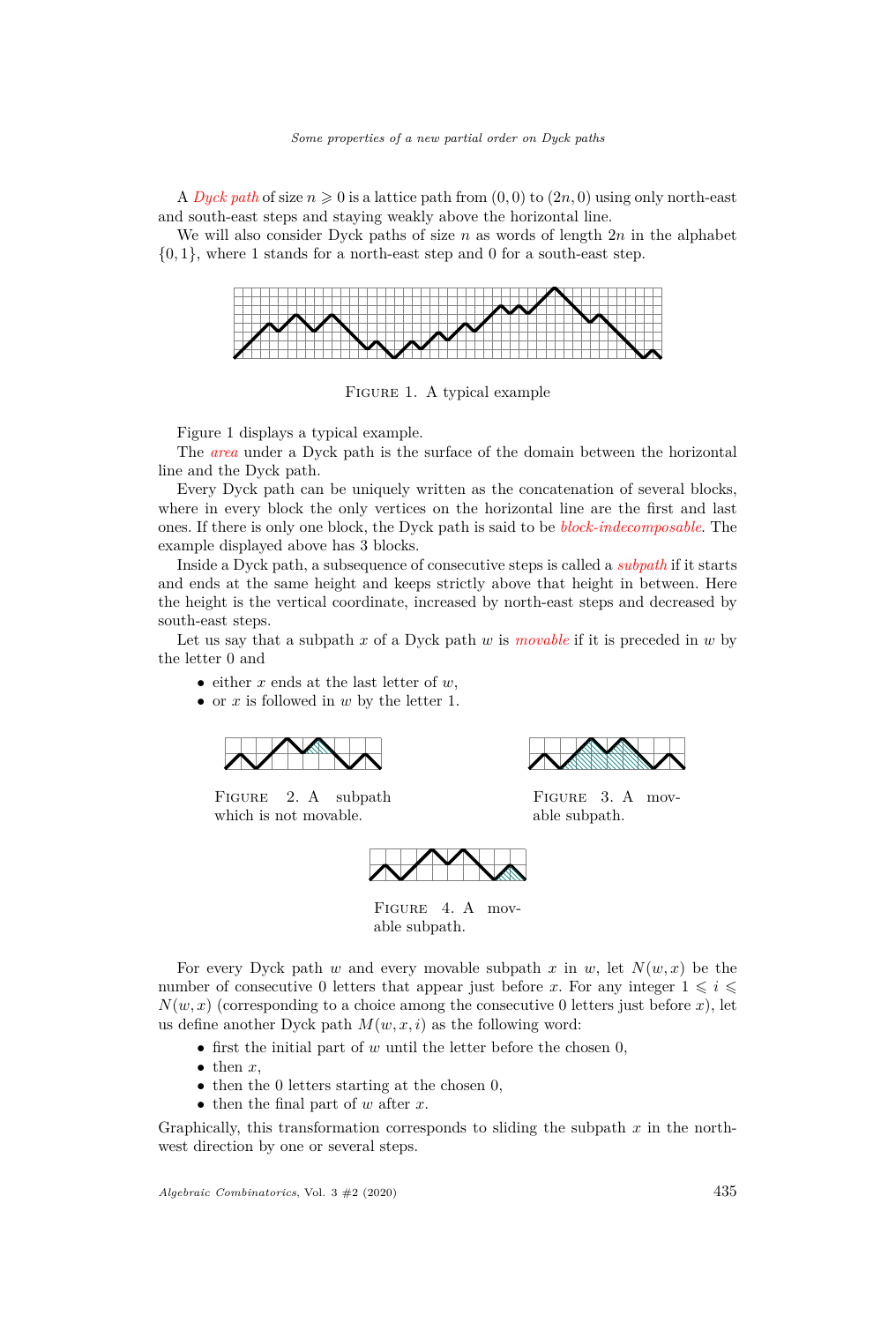#### Frédéric Chapoton



FIGURE 5. A cover relation  $w \to w'$ 

Let  $\mathscr{D}_n$  be the set of Dyck paths of size *n*. Let us introduce a directed graph  $\Gamma_n$ with vertex set  $\mathscr{D}_n$ . It has edges from every Dyck path *w* to all Dyck paths  $M(w, x, i)$ where x is a movable subpath of w and i an integer between 1 and  $N(w, x)$ .

Let  $w_{\text{min}}$  be the unique Dyck path made of alternating 1 and 0.

PROPOSITION 1.1. *The directed graph*  $\Gamma_n$  *is connected and acyclic with*  $w_{\min}$  *as unique source element.*

*Proof.* First, every edge in  $\Gamma_n$  increases strictly the area under the Dyck path, so there cannot be any oriented cycles.

Let *w* be any Dyck path not equal to  $w_{\min}$ . Then *w* has at least one block *x* of maximal height at least 2. This block ends by a sequence of at least two 0 preceded by a 1. Let  $w'$  be the Dyck path obtained by exchanging this 1 and that sequence of 0 except the last one. Then there is an edge in  $\Gamma_n$  from  $w'$  to  $w$ .

Therefore,  $w_{\text{min}}$  is the unique source element in  $\Gamma_n$ . Together with the absence of oriented cycles, this implies that for every Dyck path  $w$ , there exists a path in  $\Gamma_n$ from  $w_{\min}$  to  $w$ .

#### PROPOSITION 1.2. *The directed graph*  $\Gamma_n$  *is the Hasse diagram of a partial order.*

*Proof.* This means that  $\Gamma_n$  is acyclic and transitively reduced. It remains only to prove the second property.

So let us consider an edge  $w \to M(w, x, i)$  and assume that one can find a sequence (S) of edges  $w \to M(w, x', i') \to \cdots \to M(w, x, i)$ .

Every edge in  $\Gamma_n$  can be considered as a sequence of several moves where a subpath is slid by just one step in the north-west direction. As recalled in Appendix [A,](#page-29-0) these sliding moves are exactly the cover relations in the Tamari partial order on the same set of Dyck paths.

Therefore, one can refine the sequence (S) of edges in Γ*<sup>n</sup>* into a sequence of cover relations in the Tamari lattice. By Lemma [A.1,](#page-29-1) the interval in the Tamari lattice between *w* and  $M(w, x, i)$  is just a chain obtained by repeated sliding of the subpath x. This implies that all the intermediate vertices of the sequence (S) are obtained by sliding the same subpath *x*.

But in the graph  $\Gamma_n$ , there cannot be any two consecutive edges where exactly the same subpath is slid. Indeed, after being slid once, the subpath is followed by a letter 0, hence no longer movable. It follows that the sequence (S) is reduced to the single edge  $w \to M(w, x, i)$ .

Let us denote by  $\leq$  the partial order relation on  $\mathscr{D}_n$  thus defined. The edges of  $\Gamma_n$ are now understood as the cover relations in the poset  $(\mathscr{D}_n, \leqslant)$ .

We propose to call this partial order the *dexter order* on Dyck paths. This choice of terminology is motivated by the fact that the cover relations are shortcuts (dexterity) and that a symmetry is broken when compared to the Tamari lattice (dexter in the context of chirality).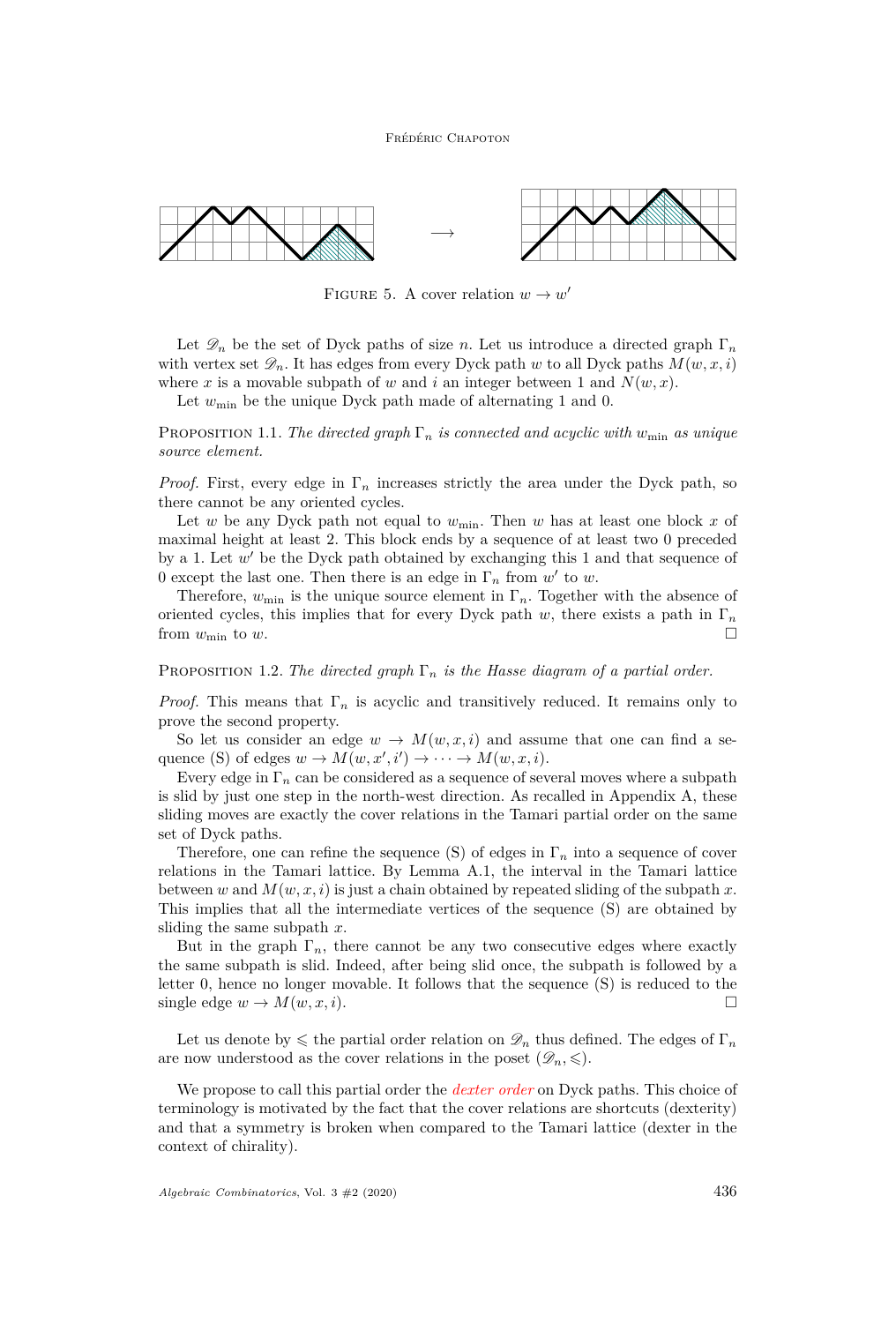*Some properties of a new partial order on Dyck paths*



<span id="page-5-0"></span>FIGURE 6. Hasse diagram of the poset  $(\mathscr{D}_4, \leqslant)$ . Edge colors will be explained and used in Section [10.1.](#page-28-1)

#### 1.1. First properties.

PROPOSITION 1.3. The maximal elements of  $(\mathscr{D}_n, \leqslant)$  are exactly the block-indecom*posable Dyck paths that do not contain any subpath that is both preceded by* 0 *and followed by* 1*.*

*Proof.* The property of *w* being maximal is equivalent to the non-existence of movable subpaths in *w*.

According to their definition, movable subpaths can exist in two distinct ways. The first way is when the movable subpath is the last block of *w*. This happens if and only if *w* contains at least two blocks. The second way is the existence of a subpath preceded by 0 and followed by 1.

Therefore being maximal is equivalent to being block-indecomposable and not having this second kind of subpaths.

Proposition 1.4. *The sets of maximal elements are counted by the Motzkin numbers [\(A1006\)](https://oeis.org/A1006).*

*Proof.* Removing the initial 1 and the final 0 defines a bijection from the set of maximal elements to the set  $\mathcal M$  of Dyck paths that do not contain any subpath that is both preceded by 0 and followed by 1. Then the decomposition into blocks of such a path has at most two blocks and these blocks satisfy the same condition. One therefore gets

(1) 
$$
M = 1 + tM + t^2M^2 = 1 + t + 2t^2 + 4t^3 + 9t^4 + \cdots
$$

for the generating series  $M$  of the set  $\mathcal M$ . This is the usual equation for the generating series of Motzkin numbers.

Remark 1.5. Despite their simple definition, intervals in the dexter order can be quite irregular. To illustrate, let us now give examples of intervals in  $\mathscr{D}_n$  where some important properties of the Tamari lattices do not hold. The interval between  $w_{\text{min}}$  and the Dyck path  $(1, 1, 1, 1, 0, 0, 1, 0, 0, 1, 0, 0)$  is not semi-distributive, and therefore not congruence-uniform; it is also not extremal. For these notions, see general references on lattice theory such as  $[10, 12]$  $[10, 12]$  $[10, 12]$ . The interval between  $w_{\min}$  and the Dyck path

$$
(1, 1, 1, 1, 1, 0, 0, 1, 0, 0, 0, 1, 0, 0)
$$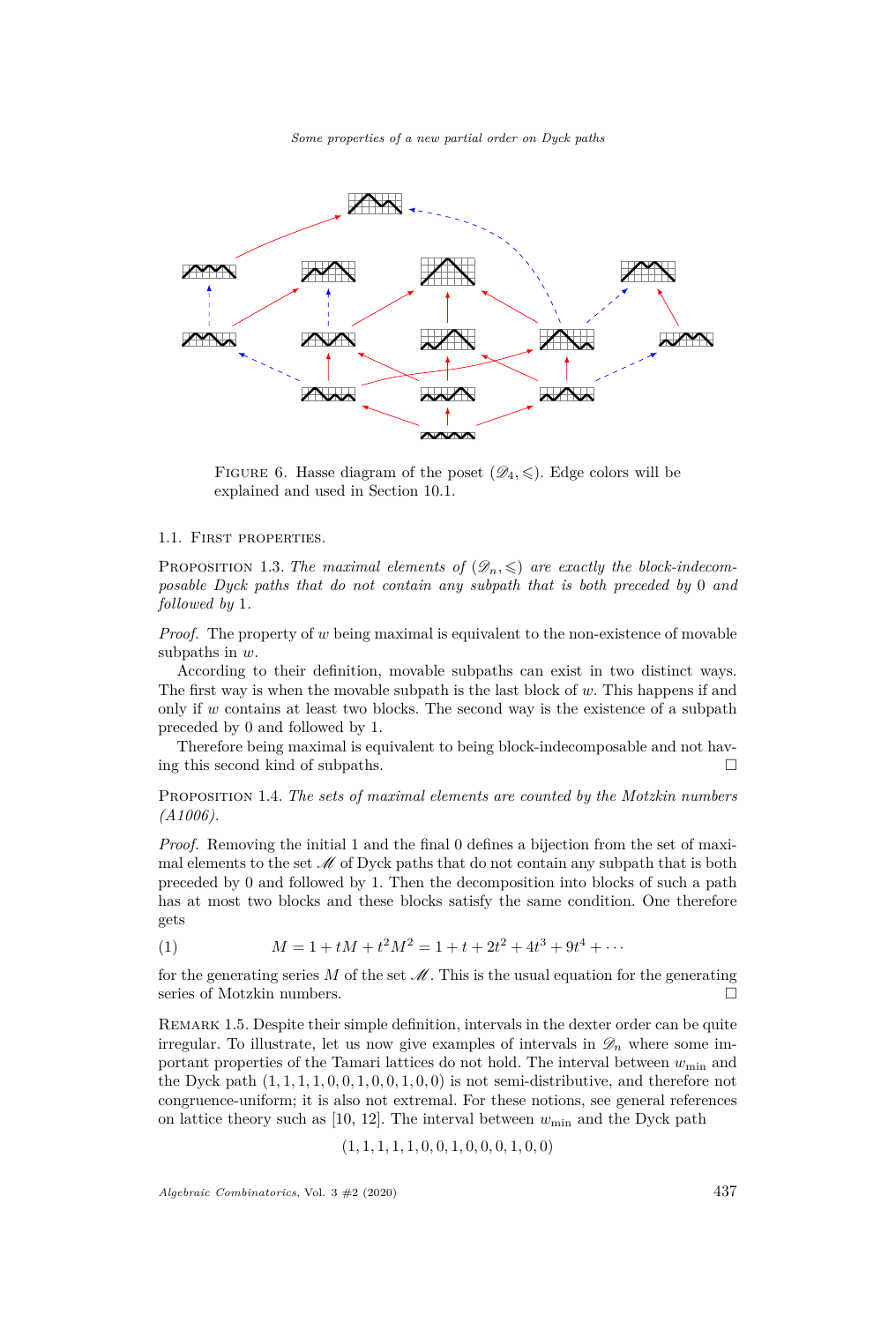#### Frédéric Chapoton

has a Coxeter polynomial with some roots not on the unit circle (see [\[6,](#page-30-8) [14\]](#page-30-9) for the definition of the Coxeter polynomial and the meaning of this invariant and its roots in a representation-theoretic context).

REMARK 1.6. There are two simple natural inclusions of posets of  $\mathscr{D}_n$  in  $\mathscr{D}_{n+1}$ , by concatenation of the Dyck path (1*,* 0) at the start or at the end.

1.2. RELATIONS TO OTHER POSETS. In this subsection, we prove that the partial order  $(\mathscr{D}_n, \leqslant)$  stands somewhere between the Tamari partial order [\[11,](#page-30-10) [17\]](#page-31-3) and the less well-known comb partial order introduced by Pallo in [\[18\]](#page-31-4).

The Tamari lattice structure on Dyck paths is recalled in Appendix [A.](#page-29-0)

PROPOSITION 1.7. Let *w* and *w*<sup>'</sup> be two Dyck paths in  $\mathscr{D}_n$  such that  $w \leq w'$ . Then *w* is smaller than  $w'$  in the Tamari order.

*Proof.* By transitivity, it is enough to prove this under the additional assumption that there is an edge  $w \to w'$  in  $\Gamma_n$ . It is clear that such an edge can be performed using a sequence of several cover relations in the Tamari lattice, which are just made by sliding a subpath by one step in the north-west direction.  $\Box$ 

The comb partial order (or left-arm rotation order) was initially defined in [\[18\]](#page-31-4) as a partial order on the set of binary trees. Its cover relations are a subset of the cover relations of the Tamari lattice, namely left-to-right rotations  $(ab)c \rightarrow a(bc)$  of binary trees where the two rotated vertices are on the leftmost branch of the first binary tree. Using the same bijection  $\sigma$  as [\[2\]](#page-30-11) and the proof of their Proposition 2.1, one can see that these restricted rotations correspond precisely to Tamari cover relations in  $\mathscr{D}_n$  where the slid subpath is at height 0.

To summarize, the cover relations in the comb partial order on  $\mathscr{D}_n$  are the Tamari cover relations where the slid subpath is at height 0.

PROPOSITION 1.8. Let *w* and *w'* be two Dyck paths in  $\mathscr{D}_n$  such that *w* is smaller than *w* in the comb partial order. Then  $w \leq w'$ .

*Proof.* This holds because every cover relation in the comb poset is also a cover relation in  $(\mathscr{D}_n, \leqslant)$ , as a subpath at height 0 cannot be followed by the letter 0.



Figure 7. Comparison of three partial orders: comb, dexter and Tamari

# 2. A monoid on pseudo-Dyck paths

<span id="page-6-0"></span>This section and the next three ones contain a precise combinatorial study (*dévissage*) of the posets  $\mathscr{D}_n$  and their intervals, the final aim being the enumeration of the intervals in Section [6.](#page-15-0)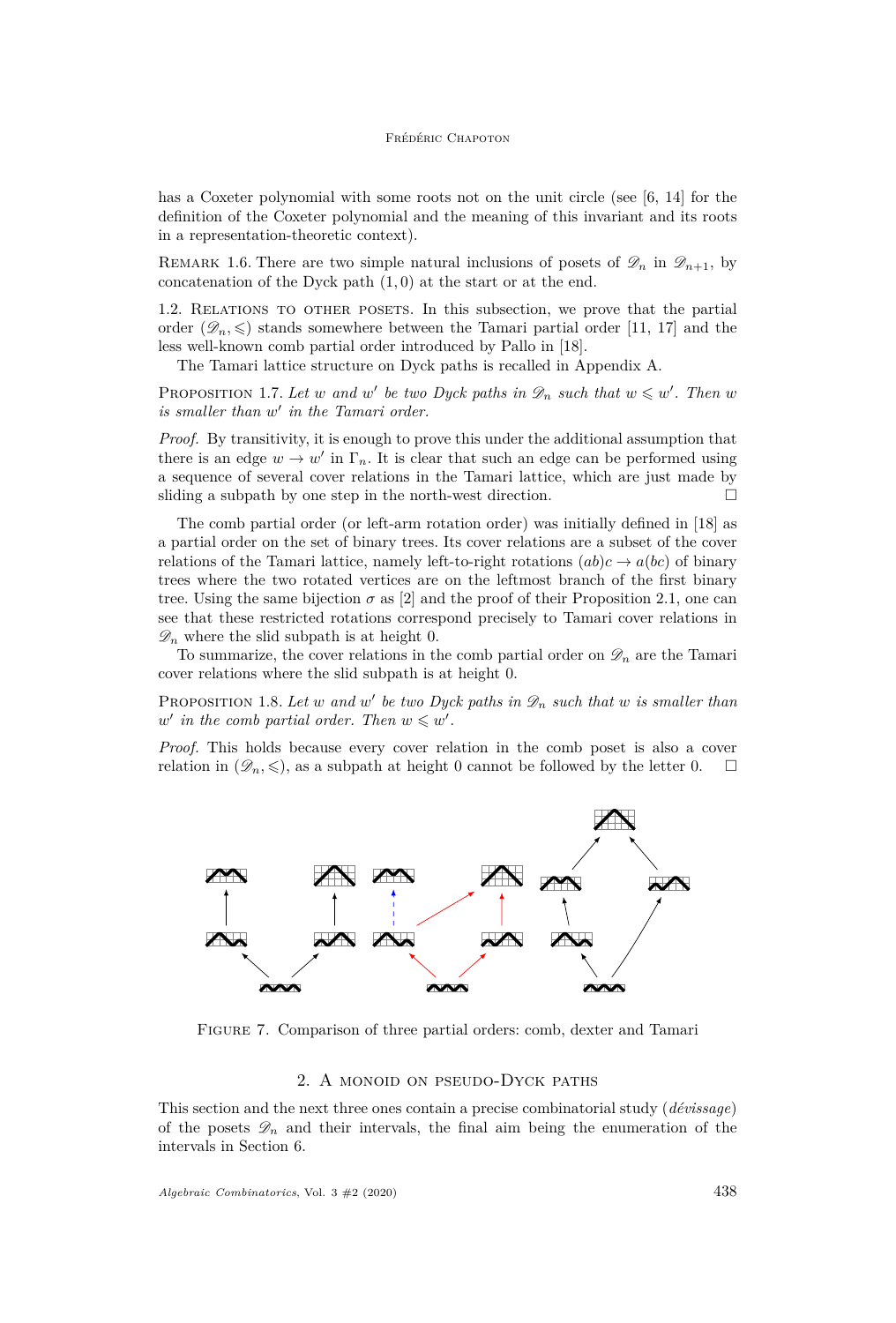The current section mainly describes a monoid structure on pseudo-Dyck paths, that will be transferred to Dyck paths in the next section.

Let us first introduce another kind of decomposition for block-indecomposable Dyck paths.

<span id="page-7-1"></span>PROPOSITION 2.1. Let  $k \geq 0$  be an integer. Every block-indecomposable Dyck path *ending with exactly*  $k + 1$  *letters* 0 *can be uniquely written as* 

<span id="page-7-0"></span>(2) 
$$
(1, w_1, 1, w_2, 1, w_3, \ldots, 1, w_k, 1, 0^{k+1})
$$

*for some (possibly empty) Dyck paths w*1*, w*2*, . . . , wk. This defines a bijection between block-indecomposable Dyck paths ending with exactly k* + 1 *letters* 0 *and sequences of k Dyck paths.*

*Proof.* Clearly, every Dyck path of the given shape [\(2\)](#page-7-0) is block-indecomposable and ends with exactly  $k + 1$  letters 0.

Conversely, let us start with a block-indecomposable Dyck path *w* ending with exactly  $k+1$  letters 0. The aim is to recover all the  $w_i$ . Consider the word  $v_k$  obtained from *w* by removing the final  $(1, 0^{k+1})$  part. The final height of  $v_k$  is  $k$ . Let  $w_k$  be the largest suffix of  $v_k$  in which the height is greater than or equal to  $k$ . The letter before  $w_k$  in *w* must be 1. Then one can define  $v_{k-1}$  by removing  $(1, w_k)$  at the end of *vk*. Iterating this process of removing the largest suffix of height staying above the final height, one defines  $w_1, \ldots, w_k$  that are all Dyck paths. This yields the desired decomposition, which is clearly unique.

Let us call this decomposition the *level-decomposition* of *w*. We will write

$$
w=\mathscr{L}(w_1,w_2,\ldots,w_k)
$$

to denote this situation.

In fact, both the decomposition into blocks and the level-decomposition are special cases of products inside a monoid structure. Let us describe this monoid.

It turns out to be more convenient to work (for a moment) with Dyck paths minus their initial and final letters. Let us therefore define a *pseudo-Dyck path* to be a path obtained in this way from a non-empty Dyck path. For a Dyck path  $w$ , let  $\overline{w}$  denote the pseudo-Dyck path obtained by removing the initial and final letters of *w*.

Note that the height in a pseudo-Dyck path can reach the value −1, taking 0 as initial height.

Let us introduce a product ∗ on the set of pseudo-Dyck paths. Let *u* and *v* be two such paths. Write  $u = (u', 0^k)$  where  $u'$  is either empty (if *u* itself is empty) or ends with the letter 1. Note that  $0^k$  is the largest suffix of *u* made only of 0. Write  $v = v'v''$ where  $v'$  is the largest prefix where the height is positive or zero. The product is

(3) 
$$
u * v = (u', v', 0^k, v'').
$$

This is again a pseudo-Dyck path, as it lies above the concatenation *uv*, which is itself clearly a pseudo-Dyck path.

For example, one gets

$$
(1,0)*(0,1)=(1,0,0,1)
$$

and

$$
(\underbrace{0,1,1}_{u'},0)*(\underbrace{1,0,1,0}_{v'})=(0,1,1,1,0,1,0,0).
$$

Note that the empty pseudo-Dyck path is easily seen to be a two-sided unit for ∗. Lemma 2.2. *The product* ∗ *is an associative product on the set of pseudo-Dyck paths.*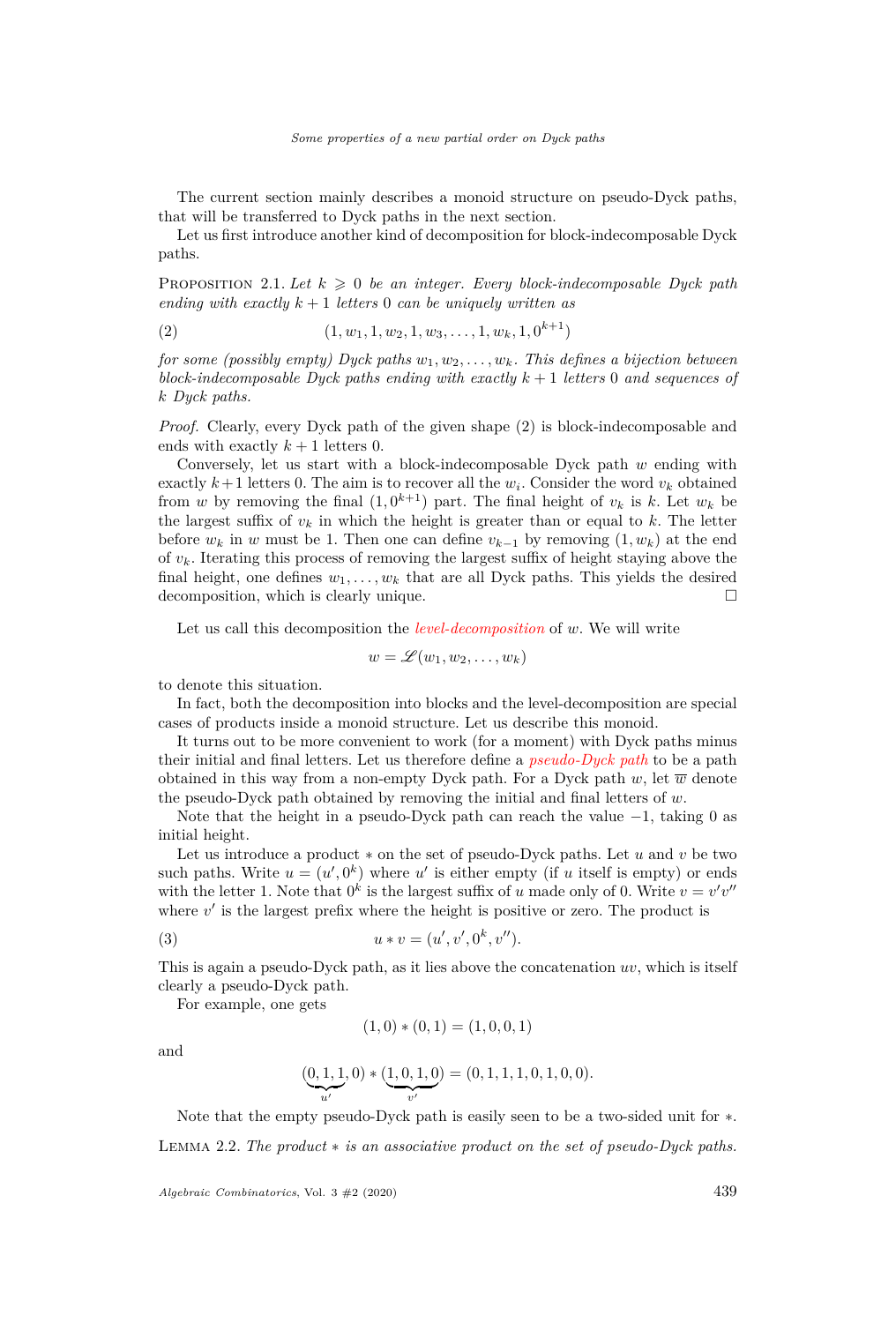*Proof.* Consider three pseudo-Dyck paths *u*, *v*, *w*. One can assume that none of them is empty, since the associativity is otherwise clear. Write  $u = (u', 0^k)$ ,  $w = w'w''$ and decompose also *v* in both ways. One has to distinguish two cases, depending on whether  $(1, v, 0)$  is block-indecomposable or not. If it is, then  $v = (v', 0^{\ell})$  where  $v'$ ends by the letter 1. The largest prefix of positive height is  $v$  itself. In this case, the two ways to compute the product of  $u, v, w$  give  $(u', v', w', 0^{\ell+k}, w'')$ .

If  $(1, v, 0)$  is not block-indecomposable, then  $v = (v', v'', 0^{\ell})$ , where  $v''$  ends with 1 and  $v'$  is the largest prefix of positive height. In this case, the two ways to compute the product of *u*, *v*, *w* give  $(u', v', 0^k, v'', w', 0^{\ell}, w'')$ .

This defines a monoid  $\overline{\mathbb{M}}_1$  on the set of pseudo-Dyck paths. This monoid is graded by size, which is the number of letters 1. As said before, the empty pseudo-Dyck path is the unit of this monoid.

LEMMA 2.3. Let *u* and *v* be two Dyck paths. Then the product  $\overline{u} * (0,1) * \overline{v}$  is the pseudo-Dyck path  $\overline{uv}$  associated to the concatenation of *u* and *v*.

*Proof.* Using the definition of \*, one can check that the pseudo-Dyck path  $\overline{u}$ \*(0*,* 1)\* $\overline{v}$ is just the concatenation  $(\overline{u}, 0, 1, \overline{v})$ . Hence the associated Dyck path is  $(1, \overline{u}, 0, 1, \overline{v}, 0)$ , which is  $uv$ .

LEMMA 2.4. Let *w* be a block-indecomposable Dyck path with level-decomposition  $w =$  $\mathscr{L}(w_1, \ldots, w_k)$ . Then the pseudo-Dyck path  $\overline{w}$  is

$$
\overline{w} = (w_1, 1, 0) * \dots * (w_k, 1, 0).
$$

*Proof.* By induction on k. This is true if  $k = 0$  for the empty level-decomposition of  $(1,0)$  and the empty product. If  $k = 1$ , the product has only one factor and the statement is also true. Otherwise, let  $w'$  be the block-indecomposable Dyck path with level-decomposition  $w' = \mathscr{L}(w_1, \ldots, w_{k-1})$ . Then one knows that  $\overline{w'} = (w_1, 1, 0) *$  $\dots$  ∗ ( $w_{k-1}$ , 1*,* 0). Computing the ∗ product of this with  $(w_k, 1, 0)$ , one gets exactly  $\overline{w}$ on the left hand side and the expected product on the right hand side.  $\Box$ 

This lemma also implies that the product  $\overline{u} * \overline{v}$  for two block-indecomposable Dyck paths *u* and *v* is  $\overline{w}$ , where *w* is the block-indecomposable Dyck path whose leveldecomposition is the concatenation of the level-decompositions of *u* and *v*.

LEMMA 2.5. The monoid  $\overline{M}_1$  *is generated by the elements*  $(w, 1, 0)$  *where w runs* over *the set of Dyck paths, plus the element* (0*,* 1)*.*

*Proof.* By the previous two lemmas, one can first write any pseudo-Dyck path as a  $*$ product of some  $\overline{w}$  for block-indecomposable Dyck paths  $w$ , with intermediate factors  $(0,1)$ . Then using the level-decomposition of each *w*, one can write  $\overline{w}$  as a ∗ product of pseudo-Dyck paths of the shape  $(w_i, 1, 0)$ .

PROPOSITION 2.6. The monoid  $\overline{M}_1$  is free on the generators  $(w, 1, 0)$  where *w* runs *over the set of Dyck paths, plus the element* (0*,* 1)*.*

*Proof.* Because the monoid is generated by these elements, it is enough to compare its generating series with the generating series of the free monoid on the same generators. This is a simple computation with the usual generating series of Catalan numbers.  $\Box$ 

# 3. The same monoid seen on Dyck paths

<span id="page-8-0"></span>In this section, the previous monoid on pseudo-Dyck paths is transferred to Dyck paths. Some compatibility between the product and the dexter partial orders are proved, that will be used in the next section to obtain a monoid on the set of intervals in dexter posets.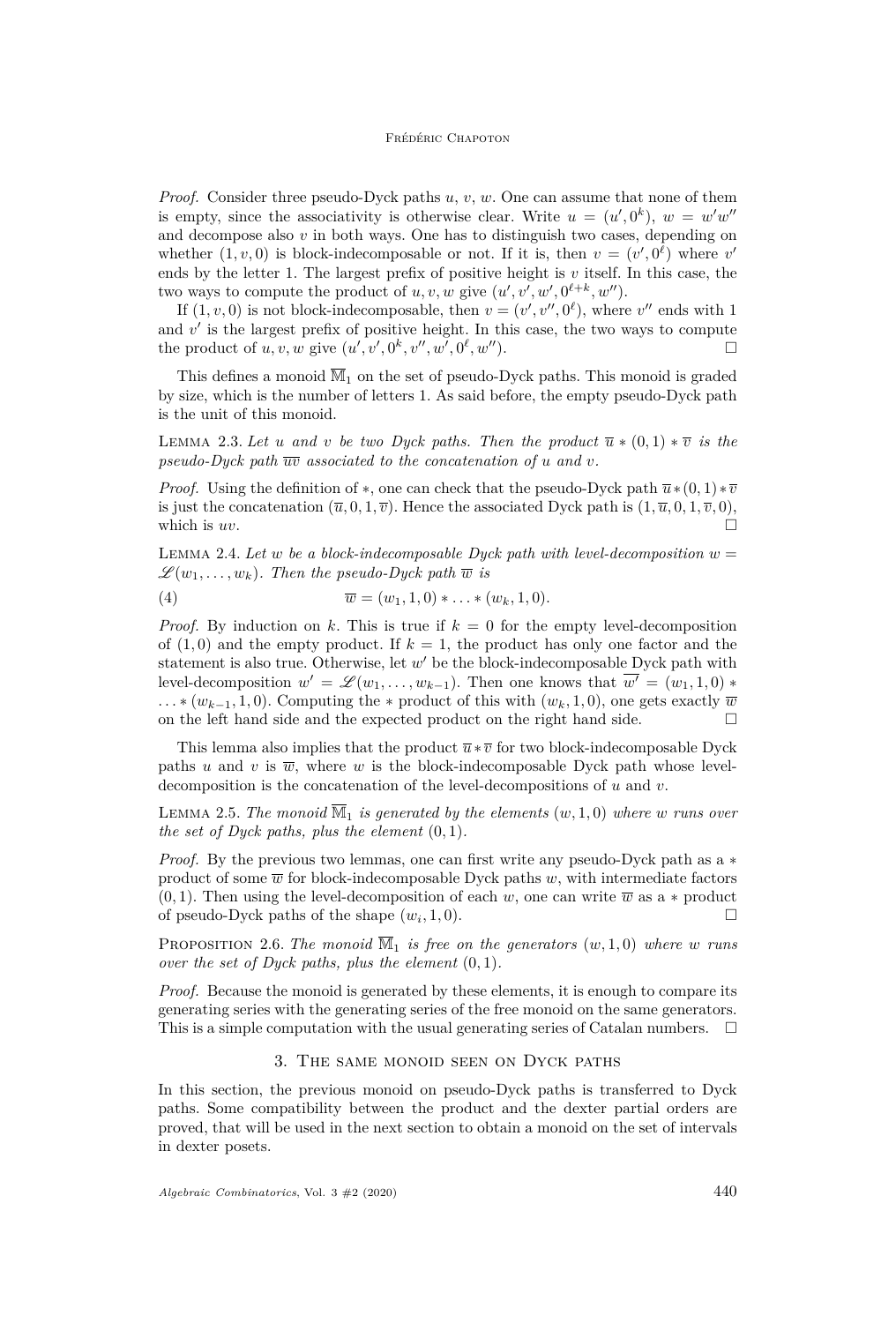Let us now go back to Dyck paths. Using the simple bijection  $w \to \overline{w}$  between non-empty Dyck paths and pseudo-Dyck paths, the monoid structure  $\overline{M}_1$  can be transported to a monoid structure  $M_1$  on the set of non-empty Dyck paths, where the product will be denoted *]*.

This means that

(5) 
$$
u \,\sharp\, v = (1, \overline{u} * \overline{v}, 0).
$$

The unit of  $M_1$  becomes  $(1,0)$ , and the free generators of  $M_1$  are the element  $(1,0,1,0)$  and all elements of the shape  $(1,w,1,0,0)$  for some Dyck path *w*.

The monoid structure  $\mathbb{M}_1$  interacts nicely with the partial order on  $\mathscr{D}_n$ .

<span id="page-9-1"></span>LEMMA 3.1. Let  $w \in \mathscr{D}_n$  be a Dyck path. Assume that  $w = w_1 \sharp ... \sharp w_m$  as a product *of generators of the monoid*  $\mathbb{M}_1$ *. Let*  $w \to w'$  *be a cover relation in the partial order on*  $\mathscr{D}_n$ . Then the decomposition of  $w'$  as a product of generators has at most m factors. If *this decomposition has exactly m factors, then there is one cover relation inside one of the factors, and the other factors are unchanged. Otherwise, several consecutive factors are replaced by a single new factor, all other factors being unchanged.*

*Proof.* (A) Assume first that the cover relation is sliding one block of *w*, and therefore that two consecutive blocks  $v$  and  $v'$  of  $w$  are replaced by a new single block in  $w'$ . One has to understand the level-decomposition of this new block in terms of those of  $v = \mathscr{L}(v_1, \ldots, v_k)$  and *v*'. This depends on the height  $1 \leqslant i \leqslant k + 1$  of the starting point of the block  $v'$  after it has been slid.



Assume first that  $1 \leqslant i \leqslant k$ . Then the new level decomposition will be made of  $v_1, \ldots, v_{i-1}$ , then a new term coming from  $v_i, \ldots, v_k$ , then the level decomposition of v'. There are strictly less factors in w' than in w, because the factor  $(1,0,1,0)$ separating the two blocks disappears.



There remains the case when  $i = k + 1$ . Then the new level decomposition is  $v_1, \ldots, v_k$ , followed by the empty Dyck path, then by the level decomposition of  $v'$ . Therefore the number of factors stays the same with just one change, the factor  $(1,0,1,0)$  being replaced by the factor  $(1,1,0,0)$ . This corresponds to a cover relation inside this factor.



(B) Assume now that the cover relation is happening inside one block *v* of *w*. Let  $v = \mathscr{L}(v_1, \ldots, v_k)$  be the level-decomposition of *v*. Then the cover relation can only happen inside some  $v_i$  as a cover relation  $v_i \to v'_i$ . Therefore in the monoid  $\mathbb{M}_1$ , one gets *w'* from *w* by replacing the factor  $(1, v_i, 1, 0, 0)$  by  $(1, v'_i, 1, 0, 0)$ .

Informally, this means that performing a cover relation in a *]* product can either preserve the product or merge terms of the product, but can never split them.

<span id="page-9-0"></span>Let us now give two lemmas that will be used in the next section to define a product  $\sharp$  on the set of all intervals.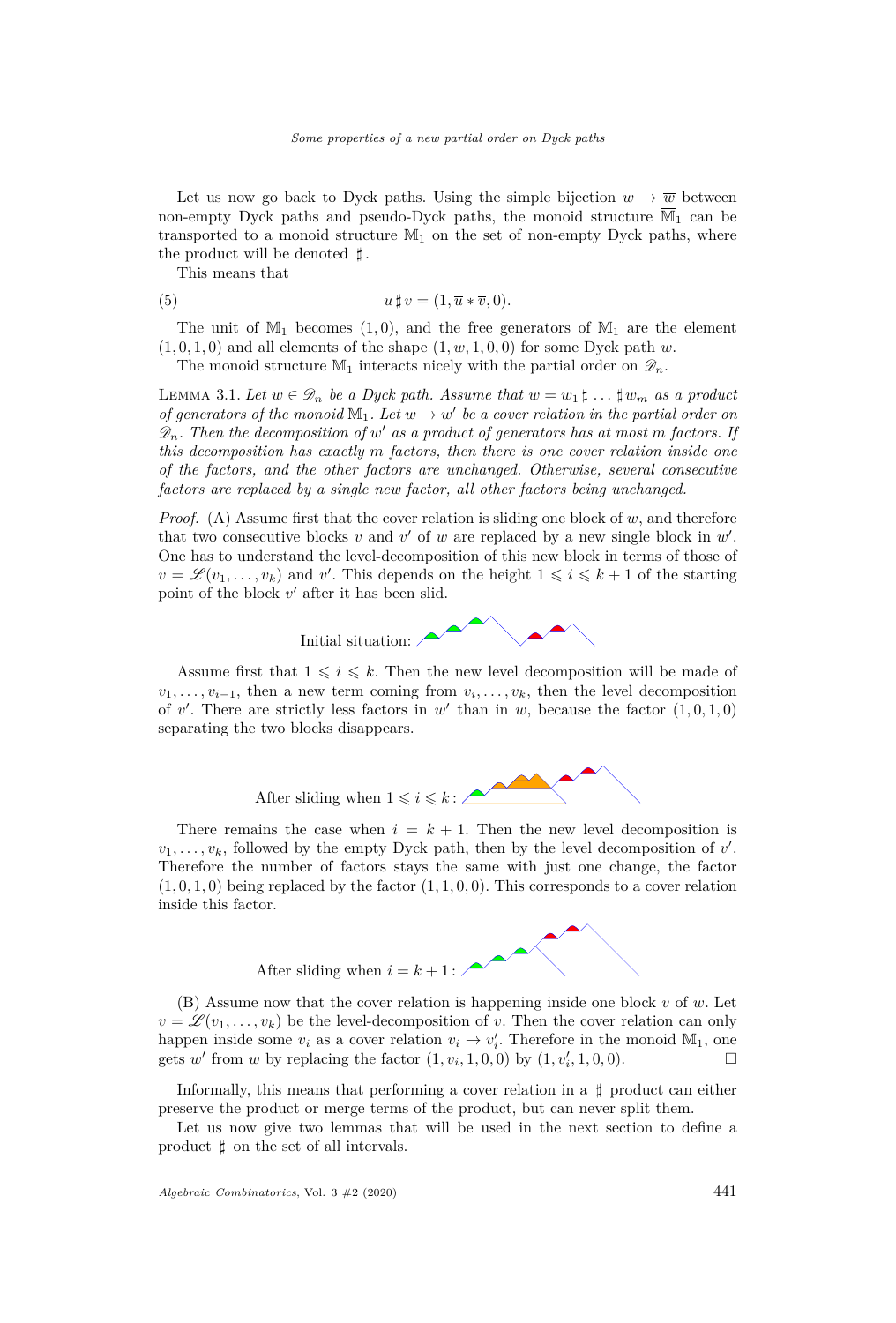LEMMA 3.2. Let  $w \to w'$  be a cover relation of non-empty Dyck paths. Let u be a *non-empty Dyck path. Then there is a cover relation from*  $u \sharp w$  *to*  $u \sharp w'$ .

*Proof.* One can assume that *u* is not  $(1,0)$ , because it is the unit of  $M_1$ . Let  $\overline{u} = (u',0^k)$ be the decomposition of  $\overline{u}$  according to its final sequence of 0. Let  $\overline{w} = w_1w_2$  and  $\overline{w'} = w'_1 w'_2$  be the decompositions whose first term is the longest prefix before going below the horizontal axis. Then  $\overline{u} * \overline{w}$  and  $\overline{u} * \overline{w}'$  are  $(u', w_1, 0^k, w_2)$  and  $(u', w'_1, 0^k, w'_2)$ . If either  $w_1 = w'_1$  or  $w_2 = w'_2$ , then the statement is clear, as the cover relation is inside either  $w_1$  or  $w_2$ . Otherwise, the cover relation must merge the first two blocks of *w* by sliding the second block. One can then write  $w = (1, w_1, 0, x, w_3)$  and  $w' = (1, y, 0, w_3)$  where *x* is the slid subpath, *y* is the result of sliding *x* on  $w_1$  and  $w_3$ may be empty. Then the products  $u \sharp w$  and  $u \sharp w'$  are equal to  $(1, u', w_1, 0^{k+1}, x, w_3)$ and  $(1, u', y, 0^{k+1}, w_3)$ . One can slide *x* to get the wanted cover relation.

<span id="page-10-1"></span>LEMMA 3.3. Let  $w \to w'$  be a cover relation of non-empty Dyck paths. Let u be a *non-empty Dyck path. Then there is a cover relation from*  $w \sharp u$  *to*  $w' \sharp u$ *.* 

*Proof.* One can assume that *u* is not  $(1,0)$ , because it is the unit of M<sub>1</sub>. Let  $\overline{u} = u'u''$ be the decomposition whose first term is the longest prefix before going below the horizontal axis. Let  $\overline{w} = (v, 0^k)$  and  $w' = (v', 0^{k'})$  be the decompositions according to the final sequences of 0. Then  $\overline{w} * \overline{u}$  and  $\overline{w'} * \overline{u}$  are  $(v, u', 0^k, u'')$  and  $(v', u', 0^{k'}, u'')$ . If  $k = k'$ , then the statement is clear, as the cover relation is inside *v*. Otherwise, the cover relation must merge the last two blocks of *w* by sliding the last block. One can then write  $w = (w_1, w_2, 0^i, w_3, 0^{k+1})$  and  $w' = (w_1, w_2, w_3, 0^{i+k+1})$  for some  $i \geq 1$ , where  $w_1$  may be empty,  $(w_2, 0^i)$  is the next-to-last block and  $(w_3, 0^{k+1})$ is the last block, being slid. Then the right products  $w \sharp u$  and  $w' \sharp u$  are equal to  $(w_1, w_2, 0^i, w_3, u', 0^k, u'', 0)$  and  $(w_1, w_2, w_3, u', 0^{i+k}, u'', 0)$ . Then the expected cover relation is given by sliding  $(w_3, u', 0^{k+1})$ , using also the starting 0 of  $u''$  or the final 0 if  $u''$  is empty.

### 4. A monoid on intervals

<span id="page-10-0"></span>In this section, building upon the monoid on Dyck paths and its compatibility with the dexter partial order obtained in the previous section, we will define and study another monoid  $\mathbb{M}_2$  on the set of all intervals in the posets  $\mathscr{D}_n$  for  $n \geq 1$ . This monoid will be one of the crucial ingredients in the enumeration of intervals in Section [6.](#page-15-0)

Let  $[w_1, w'_1]$  in  $\mathscr{D}_m$  and  $[w_2, w'_2]$  in  $\mathscr{D}_n$  be two intervals.

<span id="page-10-2"></span>LEMMA 4.1. In  $\mathscr{D}_{m+n-1}$ , one has  $w_1 \sharp w_2 \leqslant w_1' \sharp w_2'$ .

*Proof.* Let us pick any sequence of cover relations from  $w_1$  to  $w'_1$  and any sequence of cover relations from  $w_2$  to  $w_2'$ . Using Lemma [3.2](#page-9-0) and the chosen cover relations from  $w_2$  to  $w_2'$ , one gets a sequence of cover relations from  $w_1 \sharp w_2$  to  $w_1 \sharp w_2'$ . Using then Lemma [3.3](#page-10-1) and the chosen cover relations from  $w_1$  to  $w'_1$ , one gets a sequence of cover relations from  $w_1 \sharp w_2'$  to  $w_1' \sharp w_2'$ . В последните поставите на политички и поставите на политички и поставите на политички и политички и политичк<br>В политички и политички и политички и политички и политички и политички и политички и политички и политички и<br>

Let us therefore define a product  $\sharp$  on the set of all intervals (except the unique interval in  $\mathscr{D}_0$  by the formula

(6) 
$$
[w_1, w'_1] \sharp [w_2, w'_2] = [w_1 \sharp w_2, w'_1 \sharp w'_2].
$$

This defines a monoid  $\mathbb{M}_2$  on this set of intervals. This monoid is graded by the size minus 1. The unit is the unique interval in  $\mathscr{D}_1$ .

<span id="page-10-3"></span>PROPOSITION 4.2. The monoid  $\mathbb{M}_2$  *is free with generators all intervals with maximal elements of the shape*  $(1, w, 1, 0, 0)$  *plus the interval*  $[(1, 0, 1, 0), (1, 0, 1, 0)]$  *in*  $\mathcal{D}_2$ .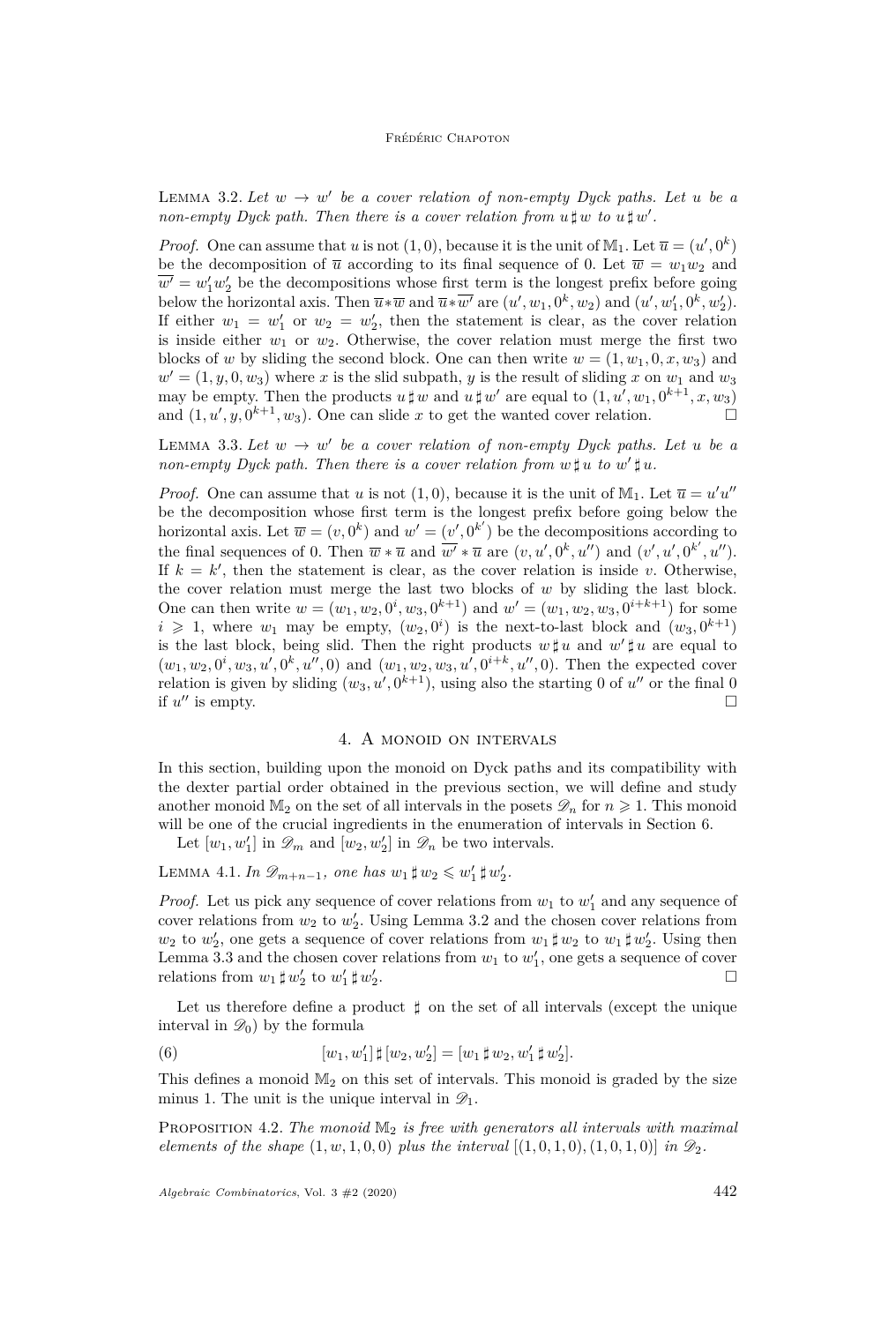Note that the generators of  $M_2$  are exactly the intervals whose maximal element is a generator of the monoid  $\mathbb{M}_1$ .

*Proof.* Take any interval  $[w, w']$ . Let  $w' = w'_1 \sharp ... \sharp w'_k$  be the unique expression of  $w'$  as a product of generators in the monoid  $M_1$ . By Lemma [3.1,](#page-9-1) the minimum  $w$ can be expressed as  $w_1 \sharp ... \sharp w_k$  where  $w_i \leqslant w'_i$  for every *i* and the  $w_i$  need not be generators in  $\mathbb{M}_1$ . This implies that the interval  $[w, w']$  can be written as the product

$$
[w, w'] = [w_1, w'_1] \sharp \dots \sharp [w_k, w'_k].
$$

Therefore the monoid  $\mathbb{M}_2$  is indeed generated by the proposed generators.

Conversely, given a product of some generators, one can recover uniquely the generator factors by the same procedure of decomposition of the maximum in  $M_1$ . Therefore the monoid  $\mathbb{M}_2$  is free.

The monoid  $M_2$  interacts nicely with the partial order.

<span id="page-11-0"></span>THEOREM 4.3. The interval  $I = [w_1, w_1'] \, \sharp [w_2, w_2']$  is isomorphic as a poset to the *Cartesian product of the intervals*  $I_1 = [w_1, w'_1]$  and  $I_2 = [w_2, w'_2]$ . The isomorphism *is given by the product ] of Dyck paths.*

*Proof.* By Lemma [4.1,](#page-10-2) for  $x_1 \in I_1$  and  $x_2 \in I_2$ , the product  $x_1 \sharp x_2$  is in *I*.

By Lemma [3.2](#page-9-0) and Lemma [3.3,](#page-10-1) every cover relation in the Cartesian product  $I_1 \times I_2$ is mapped to a cover relation in *I*. Conversely, let us prove that

- every element of *I* is a product  $x_1 \sharp x_2$  with  $x_1 \in I_1$  and  $x_2 \in I_2$ ,
- every cover relation in *I* comes from a cover relation of  $I_1$  or  $I_2$ .

Let  $x = x_1 \sharp x_2 \to y$  be a cover relation between elements of *I*. If we can prove that *y* can be written  $y_1 \sharp y_2$ , with  $y_1 \in I_1$  and  $y_2 \in I_2$ , then by induction from the bottom of *I*, one will get the two required properties.

By Lemma [3.1,](#page-9-1) the cover relation  $x_1 \sharp x_2 \to y$  either happens inside one of the factors of the complete factorisation of  $x_1 \sharp x_2$  or merges some consecutive factors in this complete factorisation. It cannot merge the last factor of  $x_1$  and the first factor of  $x_2$ , because again by Lemma [3.1](#page-9-1) these factors would still be merged in  $w'_1 \sharp w'_2$ , which is absurd.

The cover relation  $x \to y$  must therefore respect the factorisation of *x* into  $x_1 \sharp x_2$ . If some factors are merged, they are either all inside  $x_1$  or all inside  $x_2$ . Therefore  $y$ can be written  $y_1 \sharp y_2$  in the expected way, and  $x \to y$  comes from a cover relation of the Cartesian product of posets  $I_1 \times I_2$ .

The number of generators of the monoid  $M_2$  is a sequence starting with

(7) 3*,* 3*,* 11*,* 51*,* 267*,* 1507*,* 8955*,* 55251*,* 350827*, . . .*

which apparently has not been studied so far.

<span id="page-11-2"></span>4.1. Specific corollaries. Let us now state some interesting special cases of The-orem [4.3,](#page-11-0) which can be presented without mention of the monoid  $\mathbb{M}_2$ .

First, there is a simple factorisation property, for which we give another direct proof.

Let  $[u, v]$  be an interval in  $\mathscr{D}_n$ . Let  $v_1, \ldots, v_k$  be the unique decomposition of *v* into blocks. Because the cover relations in  $\mathcal{D}_n$  can only increase the heights, the Dyck path  $u$  must touch the horizontal line at every point where  $v$  does so. So one can decompose *u* by cutting at these points. This defines the Dyck paths  $u_i$  for  $i = 1, \ldots, k$ .

<span id="page-11-1"></span>PROPOSITION 4.4. *Every interval*  $[u, v]$  *in*  $\mathscr{D}_n$  *is isomorphic to the Cartesian product of the intervals*  $[u_i, v_i]$  *for*  $i = 1, \ldots, k$ *.*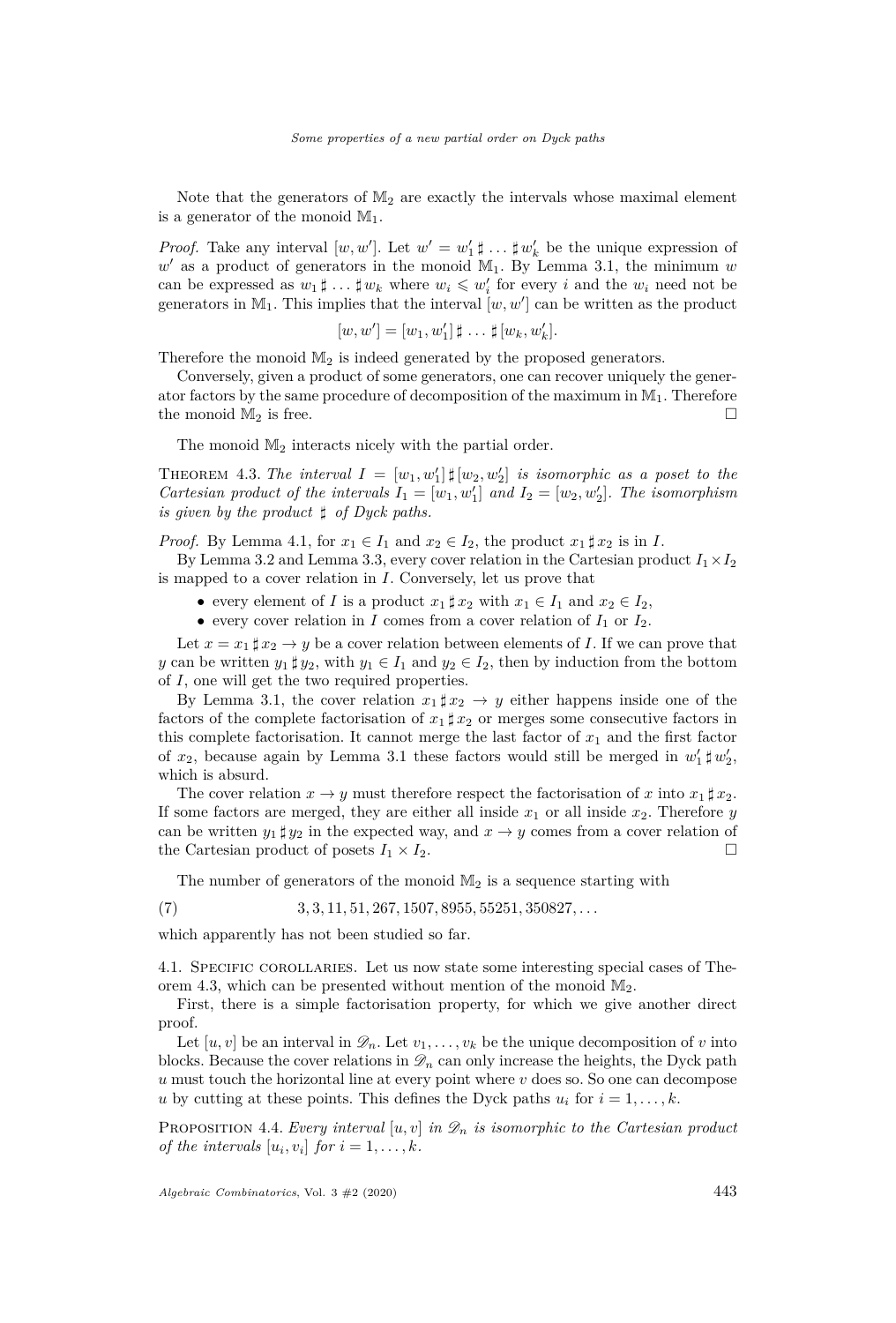*Proof.* The same property used above to decompose *u* is true for all elements of the interval  $[u, v]$ . Cutting at the touch points of *v* defines a bijection, with inverse just given by concatenation, between elements of  $[u, v]$  and elements of the product of the intervals  $[u_i, v_i]$ . Note that the cover relations between elements of  $[u, v]$  can only happen inside one block. The bijection is therefore clearly an isomorphism of  $\Box$  posets.

For  $w \in \mathscr{D}_n$ , let  $I(w)$  be the interval  $[w_{\min}, w]$ . As a special case of Proposition [4.4,](#page-11-1) every interval  $I(w)$  is isomorphic to the product of the intervals  $I(w_i)$  over the blocks *w<sup>i</sup>* of *w*.

For  $w \in \mathscr{D}_n$ , let  $J(w)$  be the interval  $[w_{\min}, (1, w, 1, 0, 0)]$  in  $\mathscr{D}_{n+2}$ .

Keeping the same notations, one has another factorisation result, easily deduced from Theorem [4.3.](#page-11-0)

<span id="page-12-4"></span>Theorem 4.5. *Let w be a block-indecomposable Dyck path. The interval I*(*w*) *is isomorphic to the product of the intervals*  $J(w_i)$ *, where the*  $w_i$  *are the Dyck paths in the level-decomposition of w.*

It follows that in this case the isomorphism type of the interval *I*(*w*) only depends on the multiset of Dyck paths in the level-decomposition of *w*, and not on their order. Combining with Proposition [4.4,](#page-11-1) one obtains the following clean statement.

<span id="page-12-3"></span>THEOREM 4.6. For any  $w$ , the isomorphism type of the interval  $I(w)$  only depends on *the multiset of Dyck paths in the level-decomposition of all blocks of w.*

Conversely, it seems to be true that different multisets give distinct isomorphism types, but this remains to be proved.

# 5. More combinatorial decompositions

<span id="page-12-0"></span>In this section, we turn to the other required ingredients in the combinatorial description of intervals in the dexter order, namely a natural decomposition of the principal upper ideals and a subtle description of the set of core intervals.

<span id="page-12-1"></span>5.1. Factorisation of principal upper ideals. Let us now study the principal upper ideals in  $\mathscr{D}_n$ . When looking at the posets  $\mathscr{D}_n$  for small *n*, one can see that some of their principal upper ideals are isomorphic to Cartesian products of principal upper ideals for some smaller Dyck paths. The main result of this section is a general description of that phenomenon.

For a Dyck path  $w$ , let  $Up(w)$  be the principal upper ideal generated by  $w$ , namely the set of all *u* such that  $w \leq u$ .

Let us say that a Dyck path *w* admits a *strip* if it can be written as  $(u, 1, v, 1, 0, 0, 0^k)$ where  $v$  is any Dyck path. The strip itself is graphically the horizontal region of width 1 ranging from the letter 1 after  $u$  to the letter 0 before  $0^k$ .

Lemma 5.1. *A Dyck path w does not admit a strip if and only if w is empty or w ends by* (1*,* 0)*.*

*Proof.* If *w* ends by  $(1,0)$  or is empty, it clearly admits no strip.

Suppose that *w* is not empty and does not end with  $(1, 0)$ , and consider the second 0 in the final sequence of 0. There is exactly one block-indecomposable Dyck subpath *x* inside *w* that ends with this letter 0. Because the final sequence of 0 in  $x$  has length 2, *x* can be written as expected.

<span id="page-12-2"></span>Suppose now that *w* admits a strip, so that  $w = (u, 1, v, 1, 0, 0, 0^k)$ . Let  $u' =$  $(u, 1, 0, 0^k).$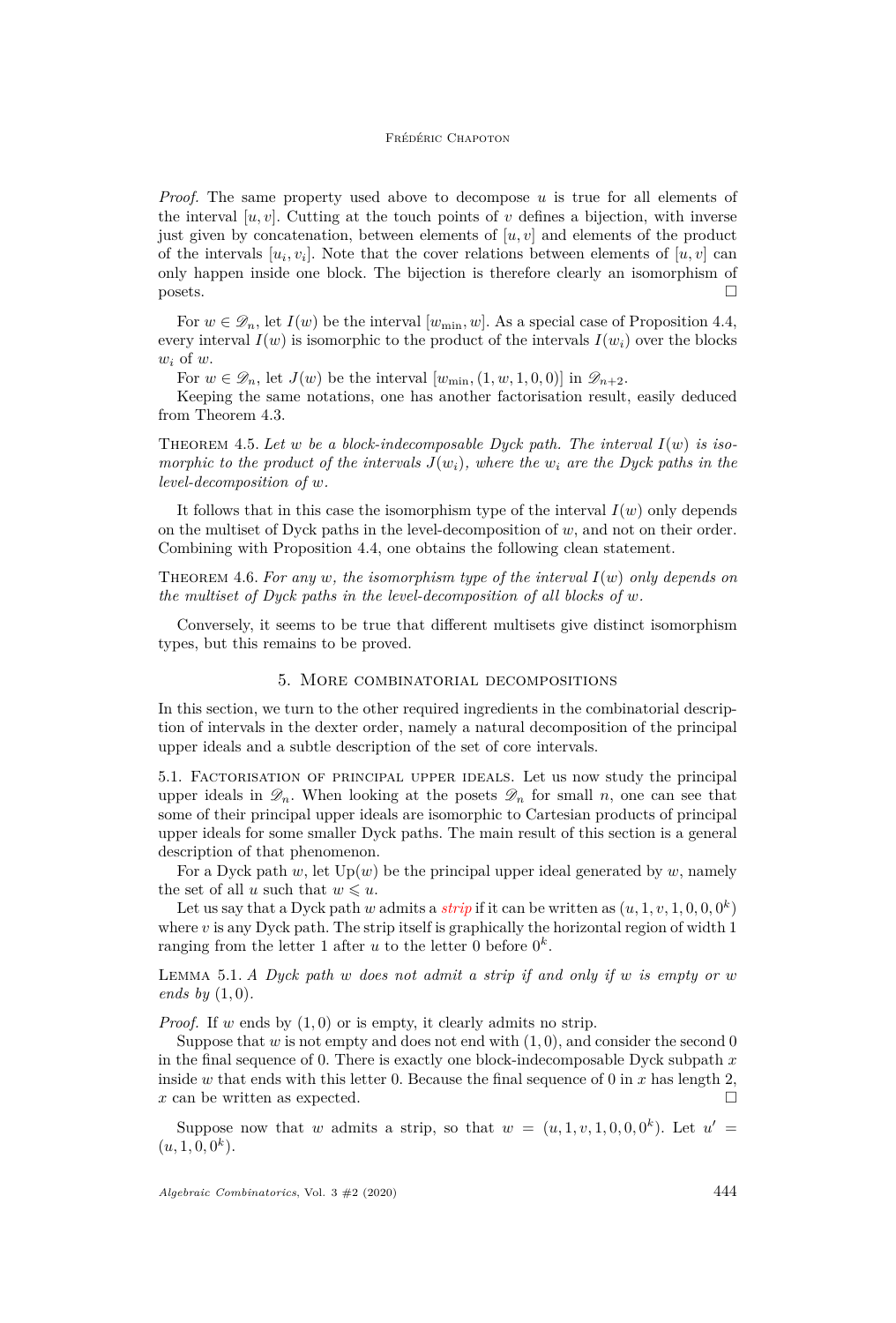Proposition 5.2. *The principal upper ideal* Up(*w*) *is isomorphic as a poset to the* product of  $Up(u')$  and  $Up(v)$ *.* 

*Proof.* By the hypotheses on *w*, any sliding move from *w* either happens inside *v*, or somewhere before  $v$  in which case it can be identified with a sliding move in  $u'$ . Moreover the resulting  $w'$  has the same properties as  $w$  with modified  $u$  or  $v$ , so that the full principal upper ideal factorizes as expected.

Conversely, one can realize in this way the product of any two principal upper ideals  $Up(u')$  and  $Up(v)$ , assuming only that the first one is not empty.

As the simplest non-trivial example,  $Up((1,0,1,1,0,1,0,1,0,0))$  is isomorphic to the product of  $Up((1,0,1,0))$  with itself.

Let us define a *reduced interval* as an interval whose minimum is either empty or of the shape (*w,* 1*,* 0). The *empty interval* is the interval from the empty Dyck path to itself.

From Proposition [5.2,](#page-12-2) one can deduce a bijection between non-reduced intervals and pairs (non-empty interval, interval) as follows. A non-reduced interval is the same as a pair consisting of *w* and an element in Up(*w*) for some non-empty *w* not of the shape  $(w, 1, 0)$ . Therefore one can use the factorization from Proposition [5.2](#page-12-2) to map uniquely this element to a pair made of one element  $x$  in  $Up(u')$  ( $u'$  being non empty) and one element *y* in Up(*v*). This gives the pair (non-empty interval  $[u',x]$ , interval  $[v, y]$ ). That this is a bijection is clear by construction, using the remark after Proposition [5.2.](#page-12-2)

At the level of generating series for intervals according to their size, one gets from this decomposition that

$$
(8) \t\t f_A = f_R + t(f_A - 1)f_A,
$$

where  $f_A$  is the generating series for all intervals and  $f_R$  the generating series for reduced intervals. With an additional variable *s* accounting for the number of blocks in the minimum of the intervals, one gets the refined equation

<span id="page-13-1"></span>(9) 
$$
f_A = f_R + t(f_A - 1)f_A|_{s=1}.
$$

<span id="page-13-0"></span>5.2. Properties of the core intervals. Let us study now the *core intervals*, namely intervals whose minimum has the shape  $(v, 1, 0)$  (shape A) and whose maximum has the shape  $(1, w, 1, 0, 0)$  (shape B), where *v* and *w* are Dyck paths. In this section, one assumes that  $n \geq 2$ .

Let  $E_n$  be the subset of elements of  $\mathscr{D}_n$  that have either shape A or shape B.

# LEMMA 5.3. The set  $E_n$  is a lower ideal in  $\mathscr{D}_n$ .

*Proof.* An element of shape B can only cover elements of shape A or B. An element of shape A can only cover elements of shape A. Indeed, the number of final 0 can only be increased by a cover relation.

It follows that the Hasse diagram of the induced partial order on  $E_n$  is just the restriction of the Hasse diagram of  $\mathscr{D}_n$ .

For every element  $w \in \mathcal{D}_{n-2}$ , let us define a chain  $E(w)$  of cover relations in  $E_n$ . Start from  $e_0(w) = (1, 0, w, 1, 0)$ . Sliding the second block of  $e_0(w)$  to height 1 defines  $e_1(w)$ , which has one block less then  $e_0(w)$ . Repeat the same operation and define successive  $e_i(w)$  until reaching a block-indecomposable Dyck path  $e_k(w)$ , which has necessarily shape B. The number *k* is the number of blocks of *w* plus 1.

Suppose that *w* is a concatenation of blocks  $w_1, \ldots, w_{k-1}$ . One can describe the chain  $E(w)$  completely: the element  $e_{i-1}(w)$  for  $1 \leq i \leq k$  is

$$
(1, w_1, w_2, \ldots, w_{i-1}, 0, w_i, \ldots, w_{k-1}, 1, 0)
$$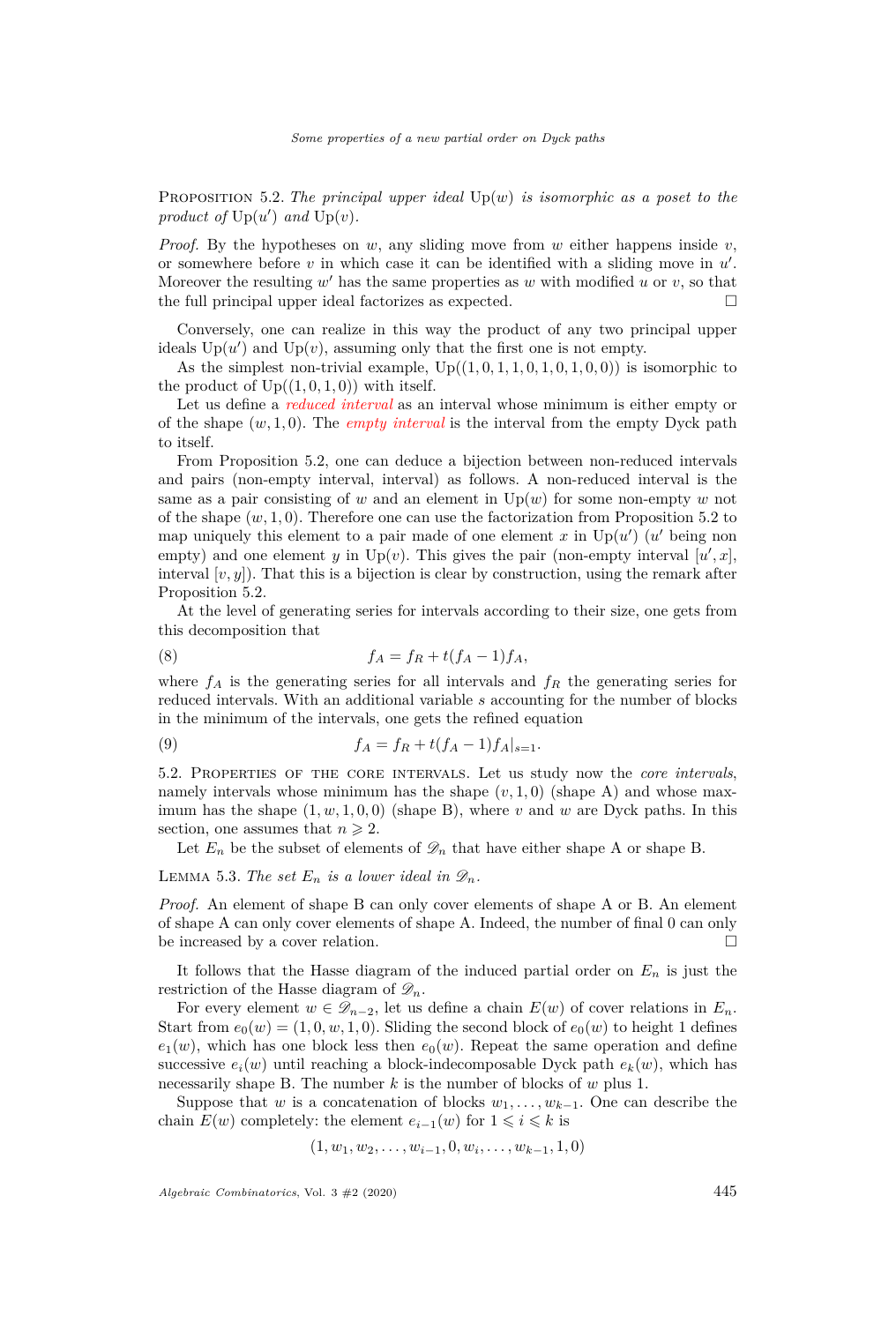and the last element  $e_k(w)$  is just  $(1, w, 1, 0, 0)$ . One can therefore recover the first element of this chain from its last element.

LEMMA 5.4. *The set*  $E_n$  *is the disjoint union of the chains*  $E(w)$  *for*  $w \in \mathscr{D}_{n-2}$ *.* 

*Proof.* Consider the following map  $\theta$  from  $E_n$  to  $E_n$ . If  $w \in E_n$  has shape A, slide its second block to height 1 to get  $\theta(w)$ . Otherwise *w* can be written as  $(1, w', 1, 0, 0)$ , so one can define  $\theta(w)$  to be  $(1, 0, w', 1, 0)$ . By the previous remarks, the chains  $E(w)$ are nothing but the orbits of  $\theta$ .

Note also that the final step in every chain  $E(w)$  is a cover relation from shape A to shape B. Every such cover relation is the last step of such a chain.

The poset  $E_n$  is not a disjoint union of total orders, but its structure is organised around this set of chains as follows.

<span id="page-14-0"></span>**PROPOSITION** 5.5. Consider a cover relation  $u_1 \rightarrow u_2$  in  $E_n$  where  $u_1$  and  $u_2$  are in *two distinct chains*  $E(w_1)$  *and*  $E(w_2)$ *. Then there exists a cover relation*  $w_1 \rightarrow w_2$  *in*  $\mathscr{D}_{n-2}$ *.* 

*Proof.* The cover relation  $u_1 \rightarrow u_2$  must be between two elements of shape A or two elements of shape B, because cover relations from shape A to shape B are inside chains, as noted above. If both  $u_1$  and  $u_2$  have shape B, then the statement is clear. Assume therefore that both  $u_1$  and  $u_2$  have shape A.

In this situation,  $u_1$  can be written as  $(1, w'_1, 0, w''_1, 1, 0)$ , where  $w_1 = w'_1 w''_1$  is a concatenation of Dyck paths. The cover relation  $u_1 \rightarrow u_2$  can not be the sliding move along the 0 between  $w'_1$  and  $w''_1$ , because this move is in the chain  $E(w_1)$ . It can therefore only happen inside  $w_1'$  or inside  $w_1''$ . This implies that  $u_2$  is  $(1, w_2', 0, w_2'', 1, 0)$ , with either only  $w_2'$  or only  $w_2''$  changed by a cover relation. Therefore  $w_2 = w_2'w_2''$ and this implies that there is a cover relation from  $w_1$  to  $w_2$ .

Proposition 5.6. *Let v be an non-empty Dyck path. The top element of the unique chain E*(*w*) *containing* (*v,* 1*,* 0) *is the unique minimal element among all Dyck paths*  $(1, w', 1, 0, 0)$  *such that*  $(v, 1, 0) \leq (1, w', 1, 0, 0)$ *.* 

*Proof.* Consider any sequence of cover relations from  $(v, 1, 0)$  to some  $(1, w', 1, 0, 0)$ . Note that this takes place entirely inside  $E_n$ . The chosen sequence of cover relations is made either of cover relations inside one chain, or of cover relations between chains. By Proposition [5.5,](#page-14-0) the first reached element of shape B must be the last element  $(1, w'', 1, 0, 0)$  of some chain  $E(w'')$  where  $w \leqslant w''$ . The remaining cover relations are between elements of shape B, and therefore  $w \leq w'' \leq w'$ . The statement follows.  $\square$ 

Let us now use all of this to give a precise description of the set of core intervals. By replacing the bottom element of such an interval  $[u, (1, w', 1, 0, 0)]$  by the top element of its chain  $E(w)$ , one gets an interval between elements of shape B, or equivalently an interval  $[w, w']$  in  $\mathscr{D}_{n-2}$ . The position of *u* in the chain  $E(w)$  is described by an integer *i* between 0 and the number of blocks of *w*. This defines a map from the set of core intervals sending  $[u, (1, w', 1, 0, 0)]$  to the pair  $([w, w'], i)$ . Conversely, given any interval  $[w, w']$  in  $\mathscr{D}_{n-2}$  and any integer *i* between 0 and the number of blocks of *w*, one can recover the full chain  $E(w)$  and pick  $u$  by its index in this chain.

To summarize, one has the following description.

<span id="page-14-1"></span>PROPOSITION 5.7. *There is a bijection between core intervals in*  $\mathscr{D}_n$  *and pairs made of an arbitrary interval*  $[w, w']$  *in*  $\mathcal{D}_{n-2}$  *and an integer between* 0 *and the number of blocks of w.*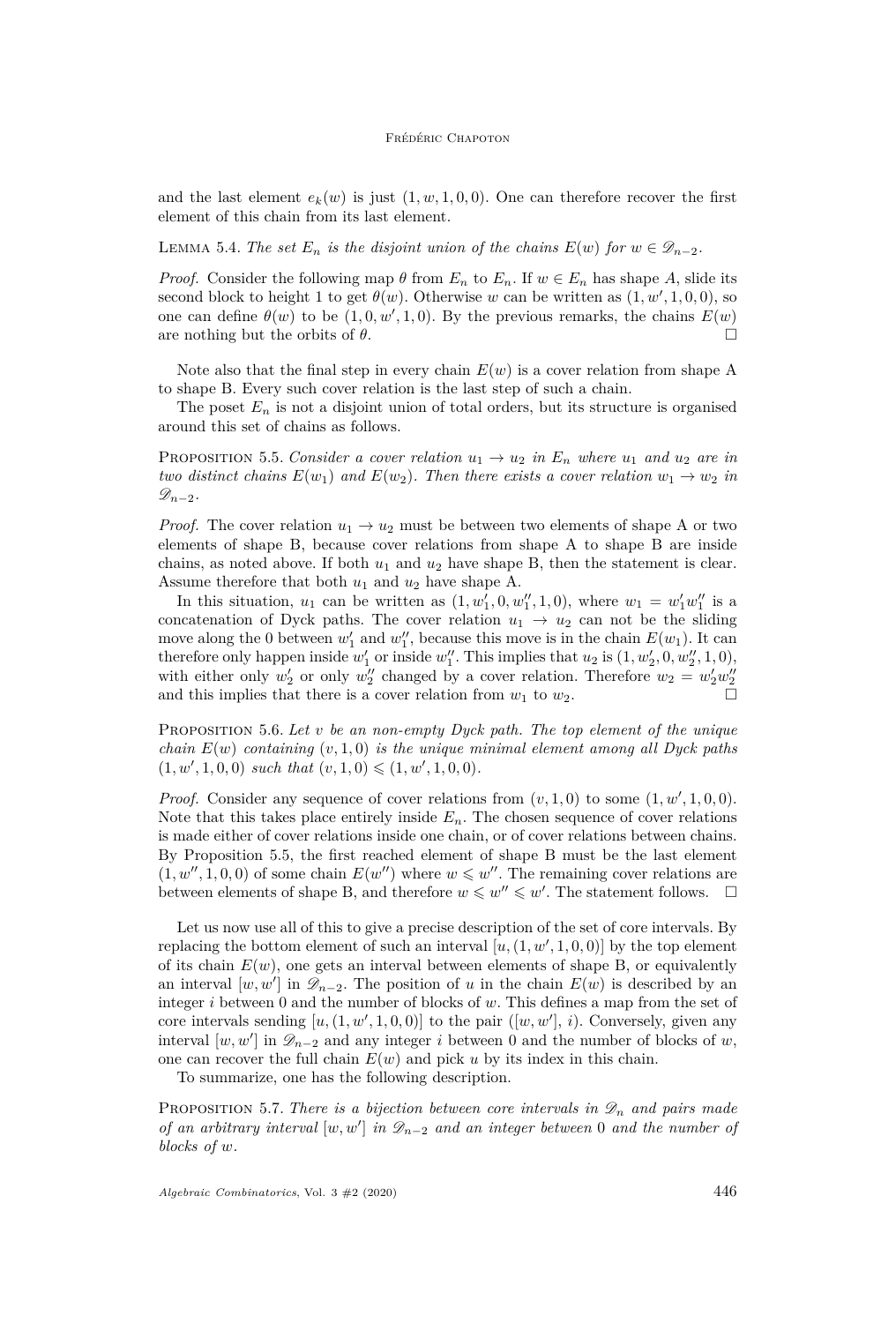# 6. Counting the intervals

<span id="page-15-1"></span><span id="page-15-0"></span>In this section, we use the previous structural results on intervals to count them.

THEOREM 6.1. *The number of intervals in the poset*  $\mathscr{D}_n$  *is* 1 *for*  $n = 0$  *and* 

(10) 
$$
3\frac{2^{n-1}(2n)!}{n!(n+2)!} \quad \text{for} \quad n \geq 1.
$$

This formula describes exactly the sequence [A000257,](https://oeis.org/A000257) whose first few terms are

1*,* 1*,* 3*,* 12*,* 56*,* 288*,* 1584*,* 9152*, . . .*

This is also the number of rooted bicubic planar maps on 2*n* vertices [\[23\]](#page-31-0), the number of rooted Eulerian planar maps with *n* edges, the number of modern intervals in the Tamari lattice on  $\mathscr{D}_n$  and the number of new intervals in the Tamari lattice on  $\mathscr{D}_{n+1}$  [\[5\]](#page-30-0). For a simple bijection between these last two kinds of intervals, see [\[20\]](#page-31-5).

*Proof.* The proof uses a recursive description of all the intervals, based on the previous structural results. The good catalytic parameter turns out to be the number of blocks of the minimum of the interval.

Let  $A_n$  be the set of all intervals in  $\mathscr{D}_n$  for  $n \geq 0$ . Let  $R_n$  be the subset of  $A_n$ made of intervals whose minimum has the shape  $(w, 1, 0)$  (*Reduced intervals*), plus the interval (empty, empty). Let  $C_n$  be the subset of  $A_n$  made of intervals whose minimum has the shape  $(w, 1, 0)$  and whose maximum has the shape  $(1, w, 1, 0, 0)$ (*Core intervals*), plus the interval  $(1, 0, 1, 0), (1, 0, 1, 0)$ .

Let  $f_A$ ,  $f_R$ ,  $f_C$  be the associated generating series, with a variable  $t$  for the size and a variable *s* for the number of blocks in the minimum of the interval.

From the factorisation property of principal upper ideals in Section [5.1,](#page-12-1) one gets [\(9\)](#page-13-1), that we repeat here:

(11) 
$$
f_A = f_R + t(f_A - 1)f_A|_{s=1}.
$$

Let us apply the freeness of the monoid of intervals  $\mathbb{M}_2$  (Proposition [4.2\)](#page-10-3) to the subset of intervals whose minimum ends with (1*,* 0). This gives that any such interval can be written uniquely as a product in  $M_2$ . Then because the minimum ends with  $(1,0)$ , the minimum of the last factor also ends with  $(1,0)$  and this last factor is therefore a core interval. This gives a bijection between reduced intervals and pairs (interval, core interval), where the left term is the product of the other factors. This implies

(12) 
$$
\frac{f_R - 1}{st} = 1 + \frac{f_A - 1}{st} \frac{f_C}{st},
$$

where the division by  $st$  is necessary to respect the grading of  $\mathbb{M}_2$ .

From the properties of core intervals obtained in Section [5.2,](#page-13-0) namely Proposition [5.7,](#page-14-1) one gets

(13) 
$$
f_C = s^2 t^2 \left( 1 + \frac{sf_A - f_A|_{s=1}}{s-1} \right).
$$

All together, these three equations give the functional equation

(14) 
$$
f_A = 1 + st + st(f_A - 1)\left(1 + \frac{sf_A - f_A|_{s=1}}{s-1}\right) + t(f_A - 1)f_A|_{s=1}.
$$

Using the general method of [\[4\]](#page-30-12) to deduce an algebraic equation from this kind of functional equation with one catalytic parameter, one gets (as the unique pertinent factor) the equation

(15) 
$$
16g^2t^2 - g(8t^2 + 12t - 1) + t^2 + 11t - 1
$$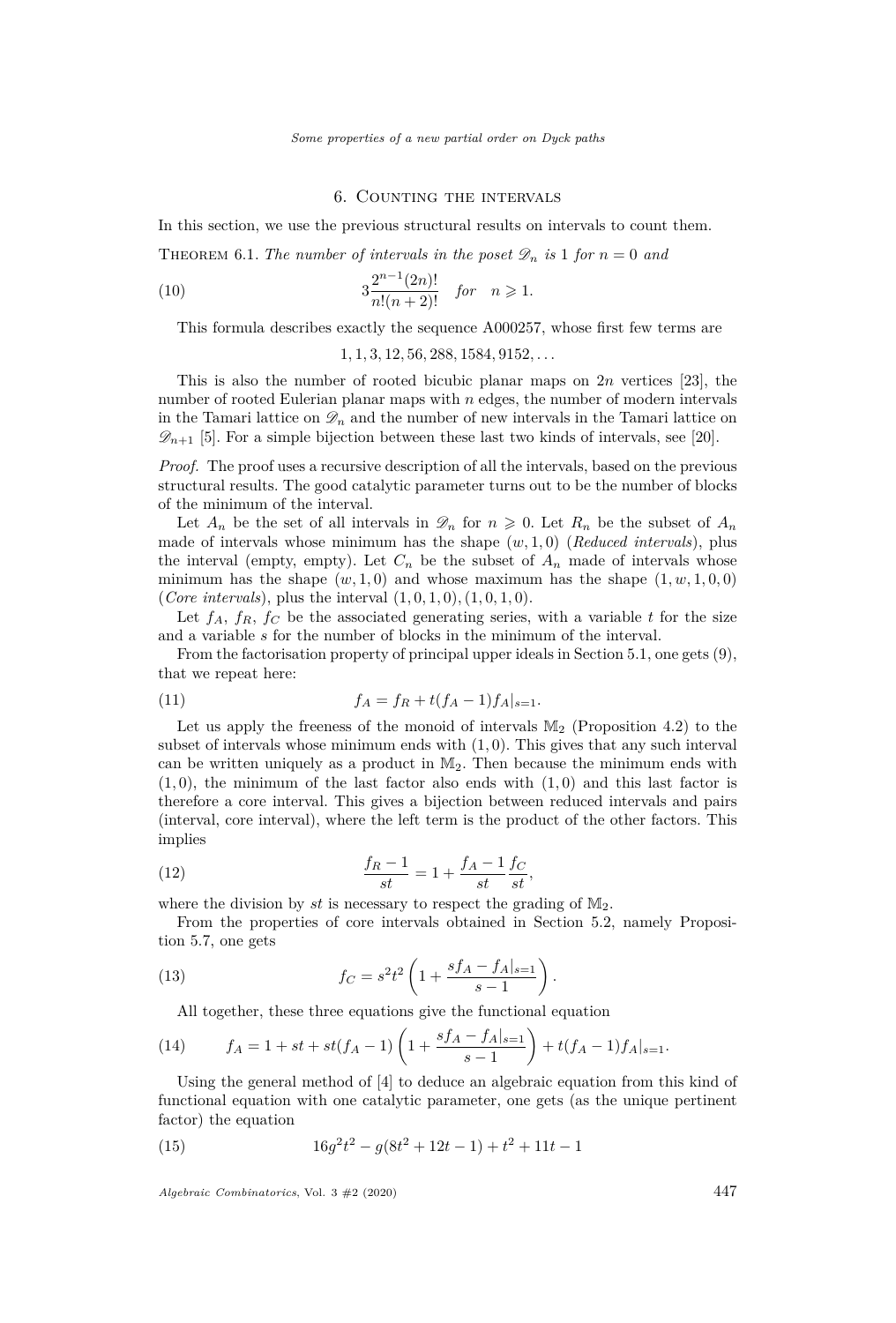for the generating series  $g = f_A|_{s=1}$ , in which one recognizes the known algebraic equation for the sequence [A000257.](https://oeis.org/A000257) This implies Theorem [6.1.](#page-15-1)  $\Box$ 

The first few terms of these series are

$$
f_A = 1 + st + (2s^2 + s) t^2 + (5s^3 + 5s^2 + 2s) t^3 + (14s^4 + 21s^3 + 15s^2 + 6s) t^4 + \cdots
$$
  
\n
$$
f_R = 1 + st + 2s^2t^2 + (5s^3 + 3s^2) t^3 + (14s^4 + 16s^3 + 8s^2) t^4 + \cdots
$$
  
\n
$$
f_C = 2s^2t^2 + (s^3 + s^2) t^3 + (2s^4 + 3s^3 + 3s^2) t^4 + \cdots
$$

6.1. Refinement of enumerative correspondence. It follows from Theo-rem [6.1](#page-15-1) that the number of intervals in  $(\mathscr{D}_n, \leqslant)$  is the same as the number of modern intervals in the Tamari partial order on the same set. In this section, a conjectural refinement of this equality is proposed.

We will use the short form *binary tree* for *rooted binary plane tree*.

Let us define a map *κ* from Dyck paths of size *n* to binary trees with *n* inner vertices, by induction on *n*. When  $n = 0$ , the empty Dyck path is sent to the binary tree that is just one leaf. If the Dyck path *w* is block-indecomposable, it can be written  $w = (1, w', 0)$  for some smaller Dyck path *w'*. Then  $\kappa(w)$  is obtained from  $\kappa(w')$  by adding one inner vertex (and two leaves) on the rightmost leaf. Otherwise, cutting *w* before the last block defines two smaller Dyck paths  $w_1$  and  $w_2$  such that  $w = w_1 w_2$ . Then  $\kappa(w)$  is defined by grafting the root of  $\kappa(w_1)$  on the second leaf from the right of  $\kappa(w_2)$ .

#### Proposition 6.2. *The map κ is a bijection.*

*Proof.* It is enough to be able to build the inverse by induction. Let us simply sketch the construction. Consider a binary tree *t*. Let *v* be the parent vertex of its rightmost leaf.

If  $v$  is directly connected to two leaves, then one can remove  $v$  to get another binary tree  $t'$ , apply the inverse of  $\kappa$  by induction to get a Dyck path  $w'$  and define  $w = (1, w', 0)$ . Clearly  $\kappa(w) = t$ .

Otherwise, cut the tree *t* along the left branch of the vertex *v*. This gives two trees  $t_1$  (above the cut) and  $t_2$  (below the cut). Applying the inverse of  $\kappa$  by induction gives two Dyck paths  $w_1$  and  $w_2$ . Define  $w$  to be their concatenation  $w_1w_2$ . Clearly again  $\kappa(w) = t.$ 

Proposition 6.3. *The bijection κ from Dyck paths to binary trees is such that, when*  $t = \kappa(w)$ , the number of vertices on the rightmost branch of t is the number of final *zeros of w.*

*Proof.* By induction on *n*. This is obvious for  $n = 0$ . The two possible steps (for block-indecomposable *w* or otherwise) in the inductive definition of the bijection  $\kappa$  do preserve this property, as can be readily checked.

CONJECTURE 6.4. *The bijection*  $\kappa$  *from Dyck paths to binary trees is such that, when*  $t = \kappa(w)$ , the number of modern intervals with minimum *t* in the Tamari lattice is *the size of the dexter upper ideal with minimum w.*



Figure 8. Illustration of the bijection *κ*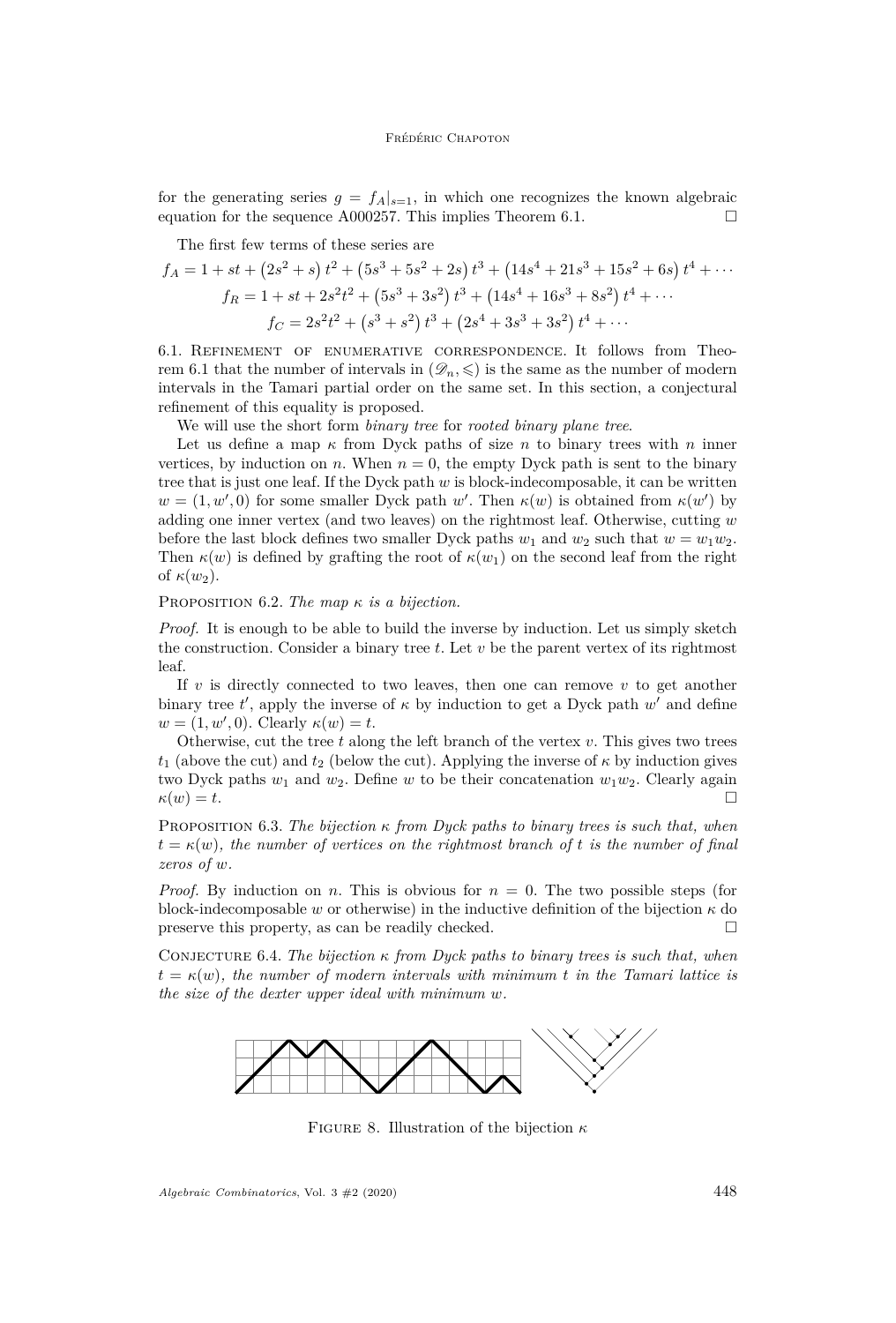# 7. Semilattice property

<span id="page-17-0"></span>The aim of this section is to prove that  $\mathscr{D}_n$  is a lower semilattice, namely any two elements have a meet. This will be done by providing an explicit procedure to compute the meet of two elements  $a$  and  $b$ . At each step of this procedure, the pair  $(a, b)$  is replaced by another pair  $(a', b')$  such that  $(a', b')$  are strictly closer to each other (in the sense of sharing a longer prefix) and the elements below both *a* and *b* are exactly the elements below both  $a'$  and  $b'$ . The procedure ends when  $a$  becomes equal to  $b$ .

7.1. Some technical lemmas. This subsection proves several useful lemmas, that will be used in Section [7.2](#page-19-0) to describe the meet-building procedure.

Let us say that two elements *u* and *v* in  $\mathscr{D}_n$  share a prefix of length *i* if the first *i* letters of *u* are the same as the first *i* letters of *v*.

<span id="page-17-2"></span>LEMMA 7.1. Let  $u \in \mathcal{D}_n$ , with a letter 0 at position  $i + 1$ . Consider the set  $R_i(u)$  of *elements*  $v \in \mathcal{D}_n$  *such that*  $u \leq v$ *, u and v share a prefix of length i and v has a letter* 1 *at position*  $i + 1$ *.* 

*Either*  $R_i(u)$  *is empty or*  $R_i(u)$  *has a unique minimal element.* 

<span id="page-17-3"></span>This will follow from Lemma [7.2.](#page-17-1)

Keeping the same notations, let us denote by  $p$  (as *prefix*) the first *i* letters of *u*. Then *u* has a unique expression of the form

(16) 
$$
u = p \, 0^{\ell} \, X_0 0^{k_0} \, X_1 0^{k_1} \, \dots X_r 0^{k_r} \, X_{r+1},
$$

where for  $j \leq r$  each  $X_j$  is a non-empty Dyck path,  $\ell > 0$ , all  $k_j > 0$  and the final  $X_{r+1}$  is any Dyck path (possibly empty). This expression is obtained by starting after the prefix *p* and repeatedly doing the following : go down along the 0 until reaching a point before a letter 1 (or final), then move on the path until reaching the first point at the same height that is followed by a letter 0 (or final).

Each of the  $X_i$  is made of one or several blocks. Such a block is *unlocked* if it can be slid without changing the prefix, and *locked* otherwise.

In each  $X_j$  for  $j \leq r$ , all the blocks but the last one are unlocked. In the last Dyck path  $X_{r+1}$ , all the blocks are unlocked.

Here is a sketch:  $\bigwedge^{\vee}$  with locked blocks darker.

If for every  $j \leq r$ , the Dyck path  $X_j$  has only one block and  $X_{r+1}$  is empty, then there is no unlocked block in *u*. In this case, the set  $R_i(u)$  in the statement of Lemma [7.1](#page-17-2) will be empty. Indeed any cover relation not changing the prefix will keep the shape of the expression  $(16)$  fixed, so that no block becomes unlocked and  $X_0$  can never be slid.

Let us therefore from now on assume the contrary. In this case, let us denote by Rise<sub>i</sub> $(u)$  the element obtained from *u* by sliding the first block in the first  $X_j$  that contains an unlocked block, up to the height of the starting point of the last block of the previous  $X_{j-1}$  or up to the end of the prefix *p* of *u* if  $j = 0$ . In the resulting Dyck path, there is an unlocked block inside  $X_{j-1}$  if  $j > 0$ .

This defines an operator Rise*<sup>i</sup>* that acts by sliding one unlocked block. One will also need the operator  $Rise_i^{(2)}$  defined similarly but sliding the second available unlocked block.

<span id="page-17-1"></span>LEMMA 7.2. Let  $u \in \mathcal{D}_n$ , with a letter 0 at position  $i + 1$ . Let  $v \in \mathcal{D}_n$  such that  $u \leq v$ , *u* and *v* share a prefix of length *i* and *v* has a letter 1 at position  $i + 1$ . Then  $Rise_i(u) \leq v$ .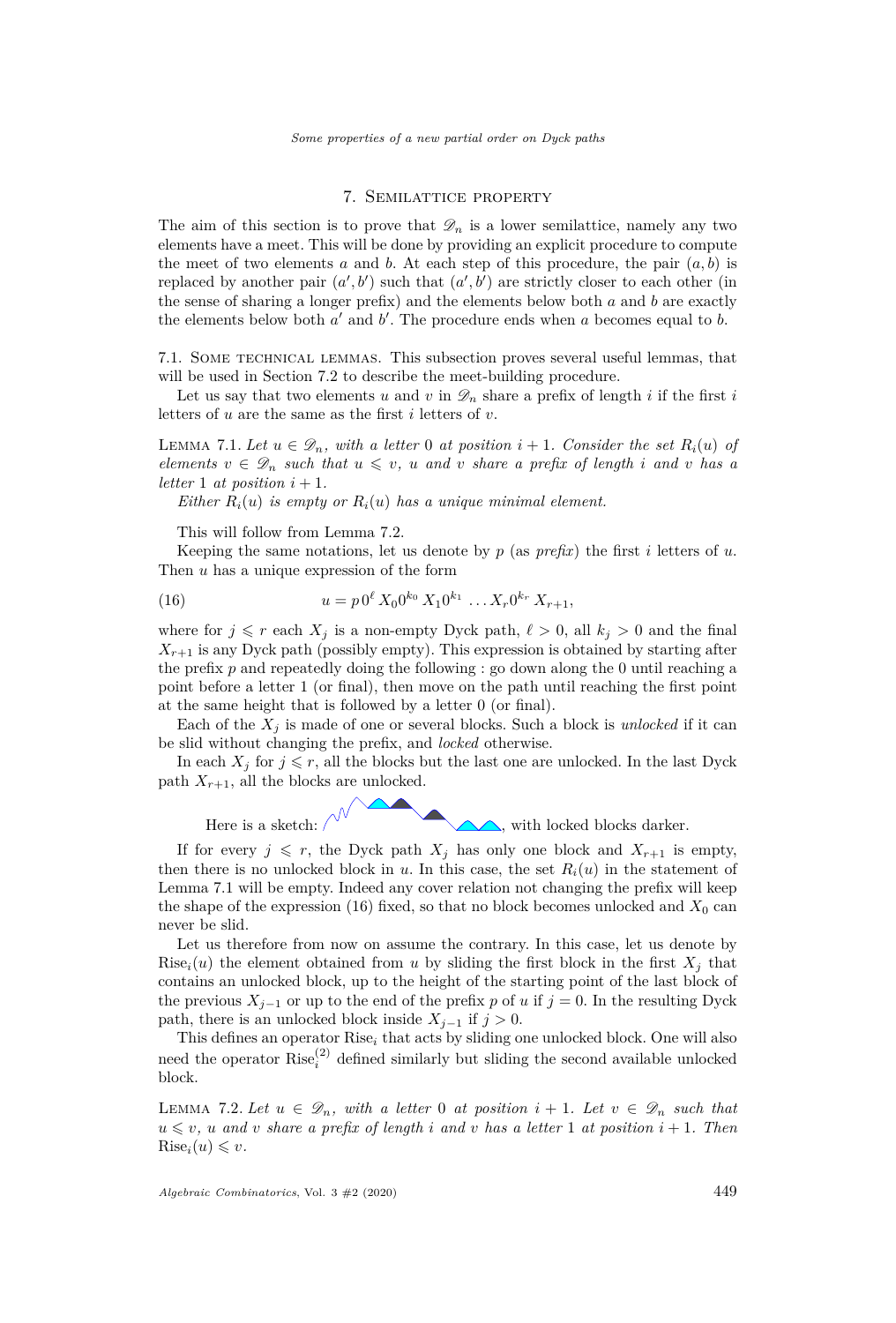*Proof.* The proof will use a decreasing induction (in the poset) on *u* among elements smaller than *v* and sharing with *u* the same prefix of length  $i + 1$ .

Since  $u \leq v$ , there must be an element *u'* covering *u* such that  $u' \leq v$ . Necessarily,  $u'$  shares a prefix of length  $i$  with  $u$  and  $v$ .

It can happen that there is no such  $u'$  sharing with  $u$  a prefix of length  $i + 1$ . This is the base case for the induction and it will just be taken care of below inside the case  $(2.1)$ . Otherwise, pick such an  $u'$ .

The possible such cover relations  $u \leq u'$  can be classified into several types:

- <span id="page-18-1"></span>(1) strictly inside one of the blocks of  $X_k$  with  $k \leq j$ ,
- <span id="page-18-3"></span>(2) one block of  $X_i$  is slid,
- (3) somewhere on the right of  $X_i$ .

<span id="page-18-2"></span>Let us first assume that there is a cover relation  $u \leq u'$  of type [\(1\)](#page-18-1) with  $u' \leq v$ . In  $u'$ , one finds the same first unlocked block as in  $u$ . By induction, one also has  $Rise_i(u') \leq v$ . There is a sequence of cover relations  $u \leq u' \leq Rise_i(u')$ . But these cover relations commute, so that  $Rise_i(u) \leq Rise_i(u')$ .

Let us now assume that there is a cover relation  $u \leq u'$  of type [\(3\)](#page-18-2) with  $u' \leq v$ . In  $u'$ , one finds the same first unlocked block as in  $u$ , because this block is not the last block of  $X_j$ . By induction, one also has  $Rise_i(u') \leq v$ . There is a sequence of cover relations  $u \leq u' \leq \text{Rise}_i(u')$ . But these cover relations also commute, so that again  $Rise_i(u) \leq Rise_i(u').$ 

There remains to assume that there is a cover relation  $u \leq u'$  of type [\(2\)](#page-18-3) with  $u' \leq v$ . There are three sub-cases.

- $(2.3)$  If the slid block *B* is neither the first block nor the second block of  $X_i$ , then one can argue as in type [\(3\)](#page-18-2), because the first unlocked block remains the first block of  $X_j$ , which is not affected.
- <span id="page-18-4"></span>(2.2) If the slid block *B* is the second block of  $X_j$ , then either  $X_j$  contains at least 3 blocks or the block *B* is at the end of *u*, for otherwise *B* is locked. Then one can check directly that there is a cover relation  $Rise_i(u) \rightarrow Rise_i(u')$ . By induction, one also has  $Rise_i(u') \leq v$ .



FIGURE 9. First blocks of  $X_j$  for the case [\(2.2\)](#page-18-4) in the proof of Lemma [7.2](#page-17-1)

<span id="page-18-0"></span>(2.1) Assume now that the slid block *B* is the first block of  $X_j$ . If  $u' = \text{Rise}_i(u)$ , the statement holds directly. This is what happens in the base case of the induction. Otherwise, the block *B* can either be slid too high or too low compared to the exact height of the end of  $X_{i-1}$  if  $j > 0$ , or too low compared to the end of the prefix *p* of *u*. In both cases, it becomes (part of) a locked block. The existence of  $v$  then forces that there is (in  $u$  and  $u'$ ) another unlocked block in  $X_k$  for some  $k \geq j$ .

If the first block  $B$  of  $X_j$  is slid too low in  $u'$ , one can apply repeatedly Rise<sub>i</sub> to  $u'$  until this operator is sliding again the block  $B$  itself. Let us call  $u''$  the result. Starting from  $X_k$  which contains the first unlocked block in  $u'$ , each  $Rise_i$  unlocks the first block in the previous  $X$ . Then by induction, one has  $u'' \leq v$ . One can also see that  $Rise_i(u) \leq u''$  by repeating on  $Rise_i(u)$  all the same slidings performed from  $u'$  to  $u''$ .

The first block *B* of  $X_j$  can only be slid too high in  $u'$  if  $j > 0$ , because otherwise the prefix would change. In this case, one can apply repeatedly  $Rise<sub>i</sub>$  to  $u'$  until this operator is unlocking the block containing the slid block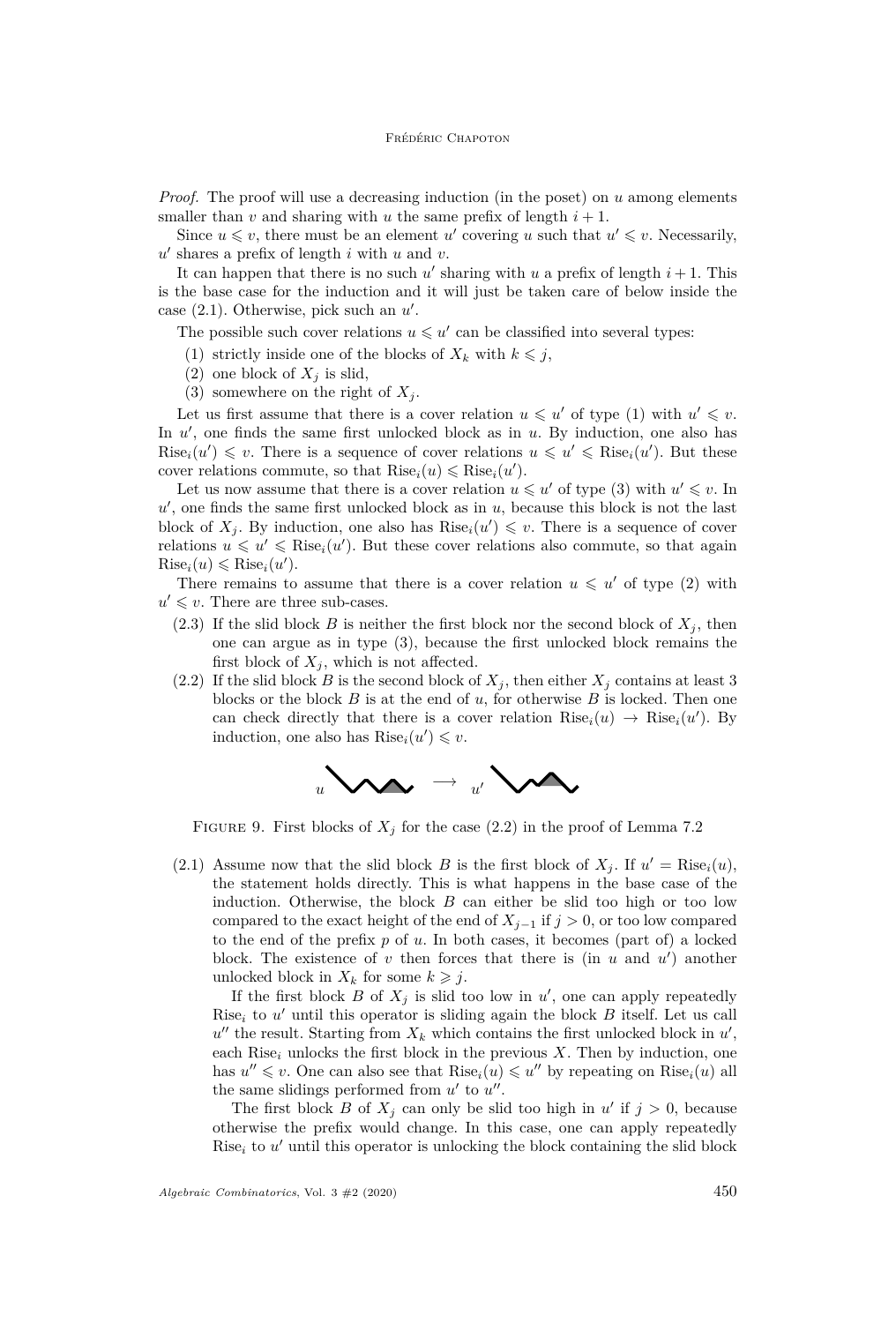*B* itself. Let us call  $u''$  the result. Then by induction, one has  $u'' \leq v$ . Then one can apply the operator  $Rise_i^{(2)}$  several times on  $Rise_i(u)$  until making the slid block *B* unlocked again. In other words, one replays on Rise*i*(*u*) all the sliding moves performed on  $u'$ , by replacing the action of Rise<sub>i</sub> by the action of Rise<sup>(2)</sup>. Let us call the result  $\bar{u}$ . Then in  $\bar{u}$ , the block *B* is unlocked and sliding this block (to the appropriate height) gives a cover relation  $\bar{u} \to u''$ . This implies that  $\text{Rise}_i(u) \leq u''$ .

In all cases, one obtains that  $Rise_i(u) \leq v$ .

$$
\qquad \qquad \Box
$$

*Proof.* Let us now give the proof of Lemma [7.1.](#page-17-2)

One can assume that  $R_i(u)$  is not empty. Let us pick any  $v$  in  $R_i(u)$ .

Then one can iterate Lemma [7.2,](#page-17-1) which when applied to the pair (*u, v*) gives another pair  $(Rise_i(u), v)$  that satisfies the same hypotheses as long as  $j > 0$ . At each step, the index  $j$  of  $x_j$  containing the first unlocked block in  $u$  is decreased by one. In the last step, when  $j = 0$ , the element  $Rise_i(u)$  becomes an element *w* of  $R_i(u)$  such that  $w \leq v$ .

Because the construction of *w* is an iteration of Rise<sub>i</sub> applied to *u*, it does not depend on *v*. Therefore *w* is smaller than any element of  $R_i(u)$ . Uniqueness of such a global minimum is clear.

For *v*, *w* in  $\mathscr{D}_n$ , let  $M(v, w)$  be the set of Dyck paths that are smaller than both *v* and *w*. This set is never empty.

<span id="page-19-2"></span>LEMMA 7.3. Let *v* and *w* in  $\mathscr{D}_n$  that share a prefix of length *i*. Then for every element *u* in  $M(v, w)$ , there exists *u*<sup>*i*</sup> in  $M(v, w)$  such that  $u \leq u'$  and  $u'$  shares a prefix of *length i with v and w.*

*Proof.* By induction on *i*. This is true for  $i = 1$ , for  $u' = u$ . Assume now that *v* and  $w$  share a prefix of length  $i + 1$  and let  $u'_{i}$  be defined by induction hypothesis for the shorter common prefix of length *i*. If the last letter in the common prefix of length  $i + 1$  is the same as the letter of  $u'_{i}$  at position  $i + 1$ , one can take  $u'$  to be  $u'_{i}$ .

Because  $u'_i \in M(v, w)$ , there remains only the case where the letter of  $u'_i$  at position  $i+1$  is 0 and the last letter in the common prefix of length  $i+1$  of *v* and *w* is 1. Let us apply Lemma [7.1](#page-17-2) to  $u'_i$ . The set  $R_i(u'_i)$  is not empty as it contains *v* and *w*. One can therefore take  $u'$  to be its unique minimal element.

<span id="page-19-0"></span>7.2. Proof of semilattice property. Let us start with more lemmas.

Let *w* be a Dyck path such that the *i*-th step in *w* is 1 and this step does not start at height 0. On the right from the start  $i_0$  of *i*-th step, move on the path *w* until meeting a point  $i_1$  at the same height and followed by a 0 step. This must happen, as the height of  $i_0$  is not zero. Between  $i_0$  and  $i_1$ , there is in *w* a non-empty sequence of block-indecomposable subpaths  $x_1, \ldots, x_N$ .

Let us define another Dyck path  $\text{Desc}_i(w)$  by sliding down in *w* the subpath  $x_N$ as much as possible, namely by exchanging  $x_N$  with all the consecutive 0 steps on its right. Then there is a cover relation  $\text{Desc}_i(w) \to w$  that is sliding the subpath  $x_N$  up.

<span id="page-19-1"></span>Lemma 7.4. *Let w be a Dyck path such that the i-th step in w is* 1 *and this step does not start at height* 0*. Let*  $u \leq w$  *such that the i-th step in*  $u$  *is* 0 *and*  $u$  *and*  $w$  *share*  $a$ *prefix of length*  $i - 1$ *. Then*  $u$  *is smaller than*  $\text{Desc}_i(w)$ *.* 

*Proof.* The proof will be by increasing induction (in the poset) on *w* among elements larger than *u* and sharing with *u* the same prefix of length  $i - 1$ .

Since  $u \leq w$ , there exists *w*' covered by *w* such that  $u \leq w'$ . Necessarily, *w*' shares the same prefix of length  $i - 1$  with  $u$  and  $w$ .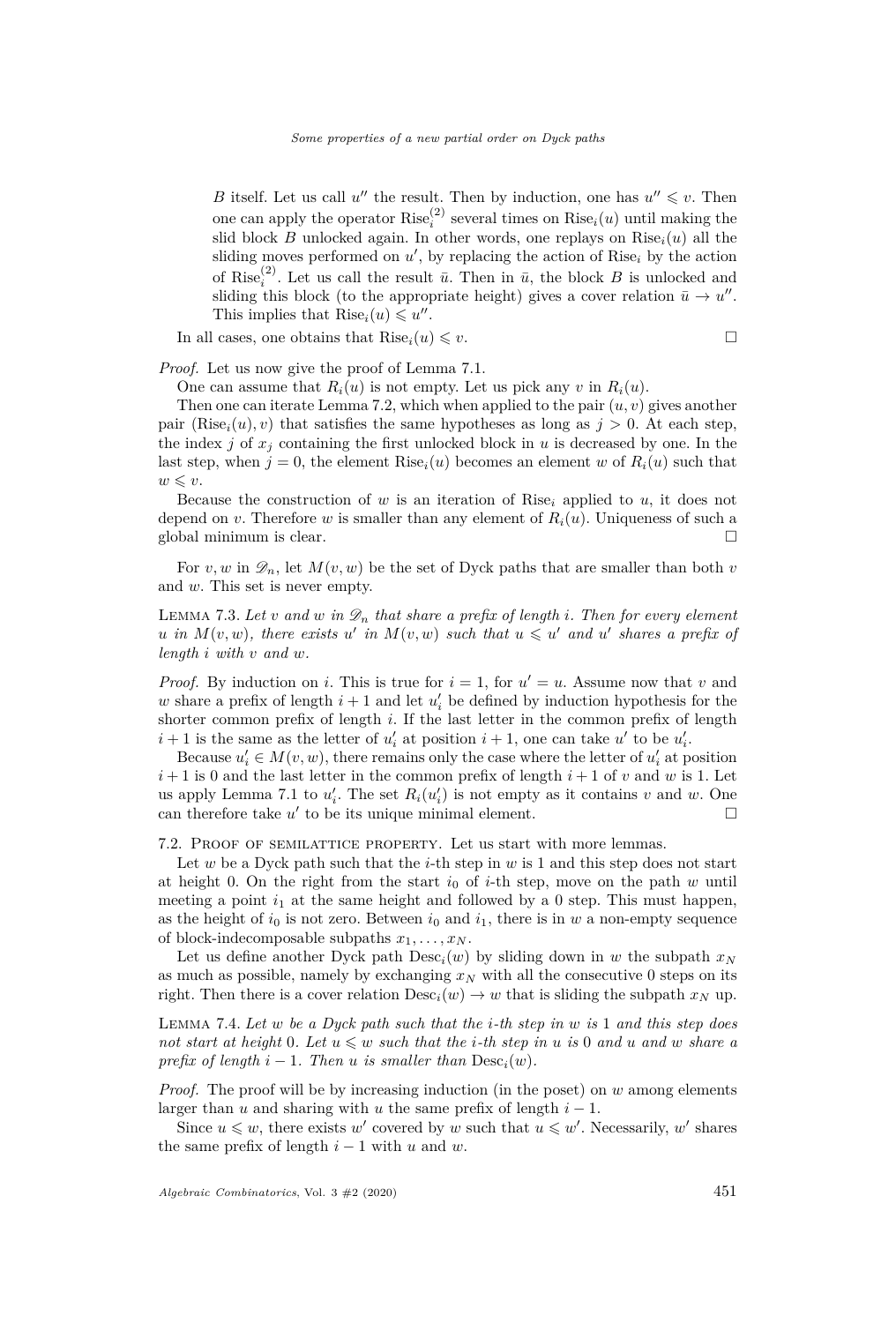It can happen, in the base case of the induction, that there is no such w' that shares with *w* a prefix of length *i*. Then it must be the case that  $N = 1$  and  $w' = \text{Desc}_i(w)$ . If  $w' = \text{Desc}_i(w)$ , the statement clearly holds.

Because of the shared prefix, the other possible down-sliding moves from *w* are of three types, according to the slid subpath *x*:

<span id="page-20-0"></span>(1)  $x$  is inside one of the  $x_j$ , not ending in the final sequence of 0 of  $x_j$ ,

<span id="page-20-1"></span>(2) *x* is inside one of the  $x_j$ , ending in the final sequence of 0 of  $x_j$ ,

(3)  $x$  is somewhere on the right of  $x_N$ .

<span id="page-20-2"></span>In type  $(1)$ ,  $x_j$  is replaced by another block-indecomposable subpath. In type  $(2)$ , if  $j < N$ , then  $x_j$  is replaced by (split into) two block-indecomposable subpaths.

Assume first that  $u \leq w'$  where  $w' \to w$  is of type [\(3\)](#page-20-2). By induction,  $u \leq \text{Desc}_i(w')$ . There is a chain of cover relations  $\text{Desc}_i(w') \to w' \to w$ . These two cover relations commute if the slid subpath in the sliding move  $w' \to w$  is not the first subpath after  $x_N$ . Otherwise, one can find a chain of two cover relations from  $\text{Desc}_i(w')$  to  $\text{Desc}_i(w)$ . In all cases,  $\text{Desc}_i(w') \leq \text{Desc}_i(w)$ .

Assume now that  $u \leq w'$  where  $w' \to w$  is of type [\(1\)](#page-20-0). By induction,  $u \leq \text{Desc}_i(w')$ . There is a chain of cover relations  $\text{Desc}_i(w') \to w' \to w$ . These cover relations commute, and therefore  $\text{Desc}_i(w') \leq \text{Desc}_i(w)$ .

Assume then that  $u \leq w'$  where  $w' \to w$  is of type [\(2\)](#page-20-1). By induction,  $u \leq \text{Desc}_i(w')$ . There is a chain of cover relations  $\text{Desc}_i(w') \to w' \to w$ . If  $j < N - 1$ , these cover relations commute, and therefore  $\text{Desc}_i(w') \leq \text{Desc}_i(w)$ .

If  $j = N$ , then one can apply twice the induction step to obtain that  $u \leq$  $\text{Desc}_i(\text{Desc}_i(w'))$ . But  $\text{Desc}_i(\text{Desc}_i(w')) \leq \text{Desc}_i(w)$  because one can split  $x_N$  after it has been slid down.

If  $j = N - 1$ , one can also apply twice the induction step, to get that  $u \leq$  $\text{Desc}_i(\text{Desc}_i(w'))$ . One then checks that  $\text{Desc}_i(\text{Desc}_i(w')) \leq \text{Desc}_i(w)$  holds also in this case, by just one cover relation.

One therefore deduces the statement in all cases.

$$
\mathbb{L}^2
$$

Keeping the same notations, let  $s_i(w)$  denote  $\text{Desc}_i^N(w)$ , the image of *w* under the *N*-times iteration of the application Desc*<sup>i</sup>* .

<span id="page-20-3"></span>Lemma 7.5. *Let w be a Dyck path such that the i-th step in w is* 1 *and this step does not start at height* 0*. Let*  $S_i(w)$  *be the set of all Dyck paths u such that*  $u \leq w$ *, the i*-th *letter of*  $u$  *is* 0 *and*  $u$  *and*  $w$  *share the same prefix before the <i>i*-th *letter. Then*  $s_i(w)$ *is the unique maximal element of*  $S_i(w)$ *.* 

*Proof.* First note that  $s_i(w)$  is indeed in  $S_i(w)$ .

Let *u* be an element of  $S_i(w)$ . One can apply Lemma [7.4](#page-19-1) to the pair  $(u, w)$  to get another pair  $(u, w')$  where  $w' = \text{Desc}_i(w)$ . Either  $w' = s_i(w)$ , or this new pair satisfies again the hypotheses of Lemma [7.4.](#page-19-1) One can therefore repeat this exactly *N* times, until reaching the pair  $(u, s_i(w))$ . In particular,  $u \leq s_i(w)$ .

THEOREM 7.6. The poset  $(\mathscr{D}_n, \leqslant)$  is a meet-semilattice.

*Proof.* Let *v* and *w* be two Dyck paths, and let us look for their meet. One can assume that *v* and *w* are not equal.

Start from the left, until meeting a difference between *v* and *w*. Let *i* be the last common point. One can assume that  $w$  is above  $v$  just after the point  $i$ , by exchanging *v* and *w* if necessary. Note that the height of *i* cannot be zero.

One can therefore apply Lemma [7.5](#page-20-3) to *w* for the step after position *i*, and obtain an element  $w'$  which is maximal among all elements smaller than  $w$  that share the same prefix followed by the letter 0.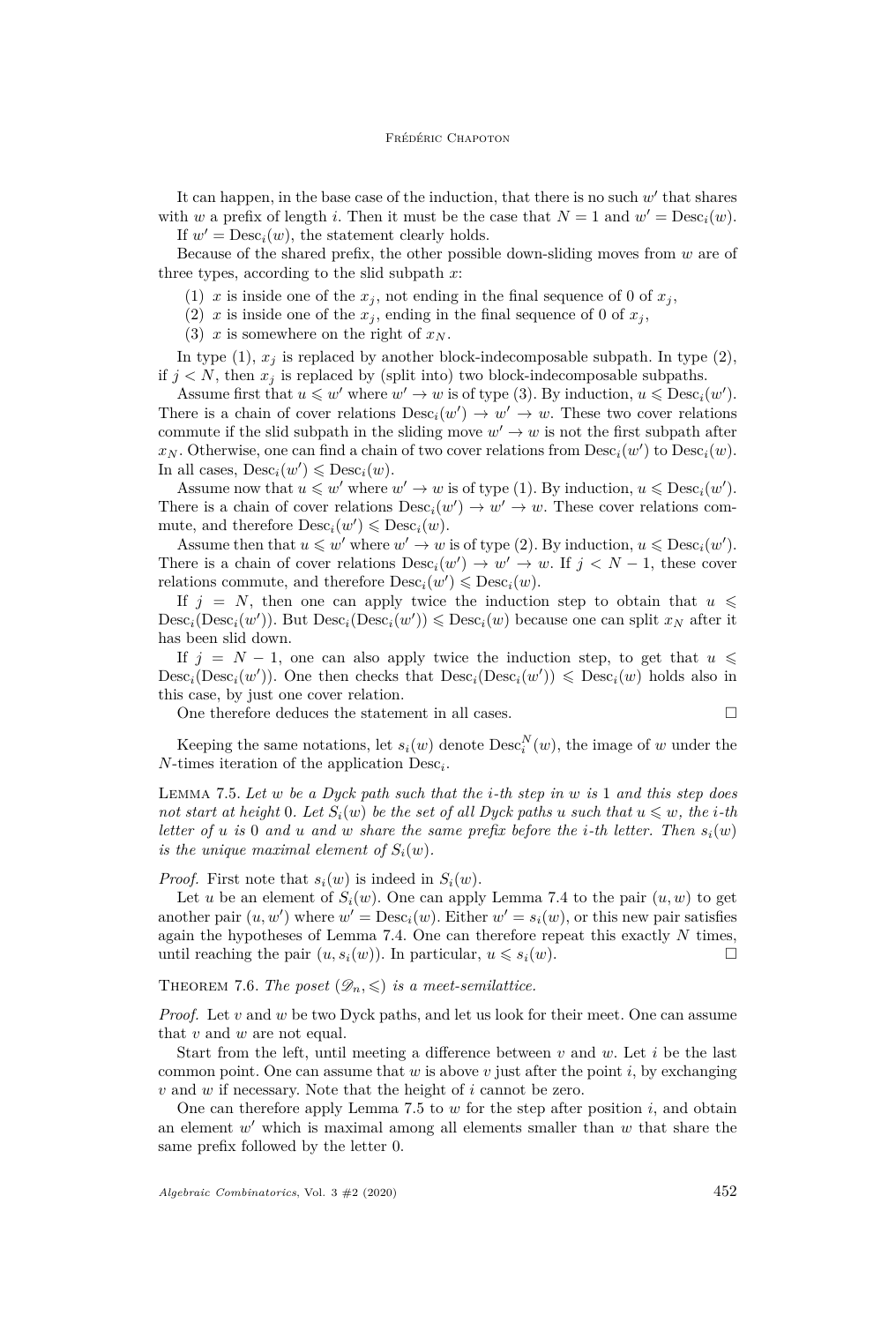This gives a new pair of elements  $(v, w')$  with  $w' \leq w$ . Let us prove that  $M(v, w) =$  $M(v, w')$ . The inclusion  $M(v, w') \subseteq M(v, w)$  is clear because  $w' \leq v$ .

Conversely, let *u* be an element of  $M(v, w)$ . Using Lemma [7.3,](#page-19-2) one can find  $u'$  in  $M(v, w)$  with  $u \leqslant u'$  and  $u'$  share the common prefix of *v* and *w*. Note that the first letter after the common prefix in  $u'$  is 0, because  $u' \leq v$ . It therefore follows from the definition of  $w'$  that  $u' \leq w'$ .

Hence  $M(v, w) = M(v, w')$ , and the common prefix of *v* and *w'* is strictly longer. Therefore iterating this whole procedure on pairs of Dyck paths ends at a common Dyck path *z*, that is smaller than *v* and *w* and such that  $M(z, z) = M(v, w)$ . This *z* is therefore the meet of  $v$  and  $w$ .

# 8. The Hochschild polytope as an interval

<span id="page-21-0"></span>In this section, we explain an unexpected connection between a specific interval in  $\mathscr{D}_{n+2}$  and a cell complex called the Hochschild polytope, introduced in algebraic topology by Saneblidze [\[21,](#page-31-1) [22,](#page-31-2) [19\]](#page-31-6). Our initial reason for looking at this particular interval was its appearance inside the interval of largest cardinality among all  $I(w)$ , as defined in Section [4.1.](#page-11-2)

Let us start by one word of caution. Although the name "Hochschild polytope" refers to a true convex polytope, the Saneblidze coordinates that we will be using here only describes a topological or cubical deformation of it. In other words, some of the Saneblidze coordinates are not extremal in their convex hull. For the correct polytopal construction of the Hochschild polytope as an iterated truncation of a simplex, and the relation to the Saneblidze coordinates, see Section 3.2 of [\[19\]](#page-31-6).

For  $n \geq 1$ , let  $F_n$  be the interval in  $\mathscr{D}_{n+2}$  between  $(1,1,0,0,(1,0)^n)$  and  $(1, 1<sup>n</sup>, 0<sup>n</sup>, 1, 0, 0)$ . This is indeed an interval, as one can go from the former to the latter by sliding (in their order from left to right) all the initial blocks (1*,* 0) (all of them are slid to the maximal possible height, except the last one that is slid to height 1).



FIGURE 10. The Hochschild intervals  $F_1$  and  $F_2$ .

Let us start by three small lemmas, towards an alternative description of the elements of  $F_n$  in Lemma [8.4.](#page-22-0)

Let us define a *valley* in a Dyck path to be a subword (0*,* 1), which means a local minimum for the height function. Similarly, a *peak* is a local maximum of height.

Note that all elements of  $F_n$  start with  $(1, 1)$ . Moreover, all the valleys in all elements of  $F_n$  have height 0 or 1. This follows from the next lemma, as this is true for the maximum of  $F_n$ .

<span id="page-21-1"></span>LEMMA 8.1. Let *w* be a Dyck path having only valleys at height 0 or 1. If  $y \leq w$ , then *y has the same property.*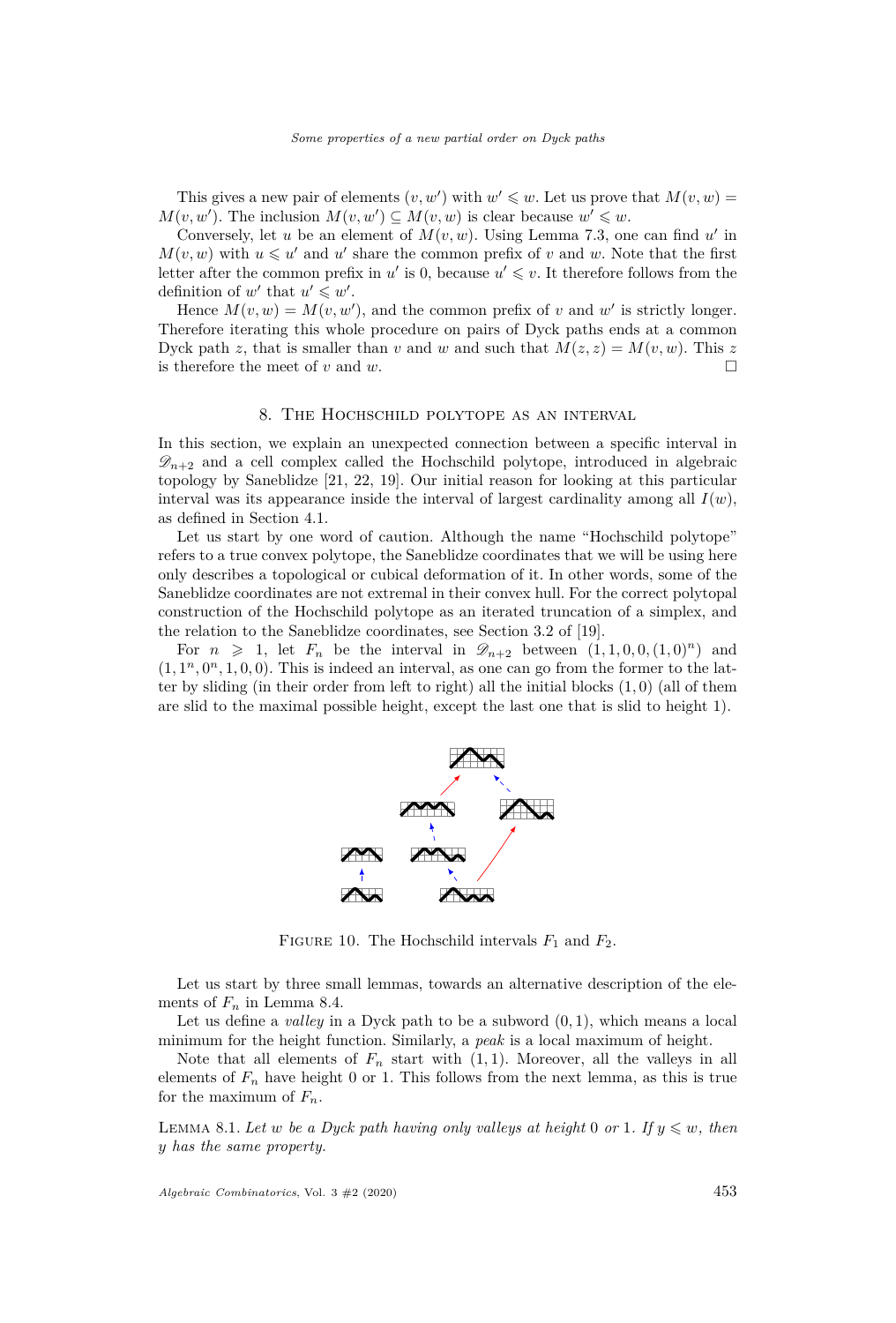#### Frédéric Chapoton

*Proof.* It is enough to prove this when *y* is covered by *w*.

If *w* has a valley at height 0, then *y* has the same valley. One can therefore assume that  $w$  is block-indecomposable, and has only valleys at height 1. Then one can check that all possible down-sliding moves from *w* can only create a valley at level 0 or 1.  $\Box$ 

<span id="page-22-2"></span>LEMMA 8.2. Let  $w \in F_n$ . Then the height of the valleys in w is weakly decreasing from *left to right.*

*Proof.* Otherwise, there is a valley of height 0 followed by a valley of height 1. The subpath after the valley of height 0 must be slid at some point in any chain of cover relations from  $w$  to the maximum of  $F_n$ , but this would create a valley of height at least 2. This is absurd.  $\square$ 

LEMMA 8.3. For  $n \geq 1$ , every element of  $F_n$  ends either with  $(0,1,0)$  or with  $(0,1,0,0)$ .

*Proof.* The only other possibility is to end with (1*,* 1*,* 0*,* 0), because of the shape of the maximum of  $F_n$ . But then this final subpath can not be slid with the result being still below the maximum of  $F_n$ . This is absurd.

<span id="page-22-0"></span>LEMMA 8.4. The set  $F_n$  can be described as the set of Dyck paths starting with  $(1,1)$ , *having only valleys of height* 0 *or* 1*, where these heights are decreasing from left to right, and ending either by*  $(0, 1, 0)$  *or by*  $(0, 1, 0, 0)$ *.* 

*Proof.* Let us call  $Q_n$  this set of elements. By the preceding lemmas and remarks,  $Q_n$  contains  $F_n$ . For the converse inclusion, one only needs to check the two following statements: (1) an element of  $Q_n$  which is not the maximum of  $F_n$  can be covered by another element of  $Q_n$  and (2) an element of  $Q_n$  which is not the minimum of  $F_n$ covers another element of *Qn*.

(1) Let *z* be an element of *Qn*. If *z* has exactly two peaks, then *z* is either the maximum of  $F<sub>n</sub>$  or is covered by this maximum. One can therefore assume that there are at least three peaks in *z*, hence at least two valleys. If there is a valley of height 0, one can slide by one step the subpath after the first valley of height 0, which becomes a valley of height 1. The result is still in  $Q_n$ . If all valleys have height 1, one can slide the peak after the first valley, to replace the first two peaks by a single peak.

(2) Let *z* be an element of  $Q_n$ . If it ends with  $(0, 1, 0, 0)$ , one can slide down this last peak and get another element of  $Q_n$ . Otherwise, z ends with  $(0, 1, 0)$ . If it has a valley at height 1, one can slide down the subpath after the rightmost valley of height 1. Otherwise one can take any peak of height at least 2 and slide down the top  $(1,0)$  subpath of this peak. This creates two peaks and the result is an element of  $Q_n$ except when the only available peak of height at least 2 is at the beginning of *z* and has height 2. But then  $z$  is the minimum of  $F_n$ .

REMARK 8.5. Note that being block-indecomposable is equivalent inside  $F_n$  to having no valley at height 0. Note also that for  $n \geq 1$  every element of  $F_n$  has at least two peaks, because the unique path with just one peak is not in  $F_n$ .

Let us define  $F_{n,b}$  as the subset of block-indecomposable elements of  $F_n$ .

We will now state many lemmas, whose aim is to prepare the ground for the relationship with Saneblidze coordinates in Theorem [8.17.](#page-25-0)

<span id="page-22-1"></span>LEMMA 8.6. For  $n \geq 1$ , the subset  $F_{n,b}$  form a boolean lattice of cardinality  $2^{n-1}$  with *minimum*  $w_{n,b} = (1, 1, (0, 1)^n, 0, 0)$  *and the same maximum as*  $F_n$ .

*Proof.* Because all valleys must have height 1, the shape of possible Dyck paths is strongly constrained by Lemma [8.4.](#page-22-0) The rightmost peak must have height 2, and this forces at least one valley just before the final (1*,* 0*,* 0). Every subset of the valleys of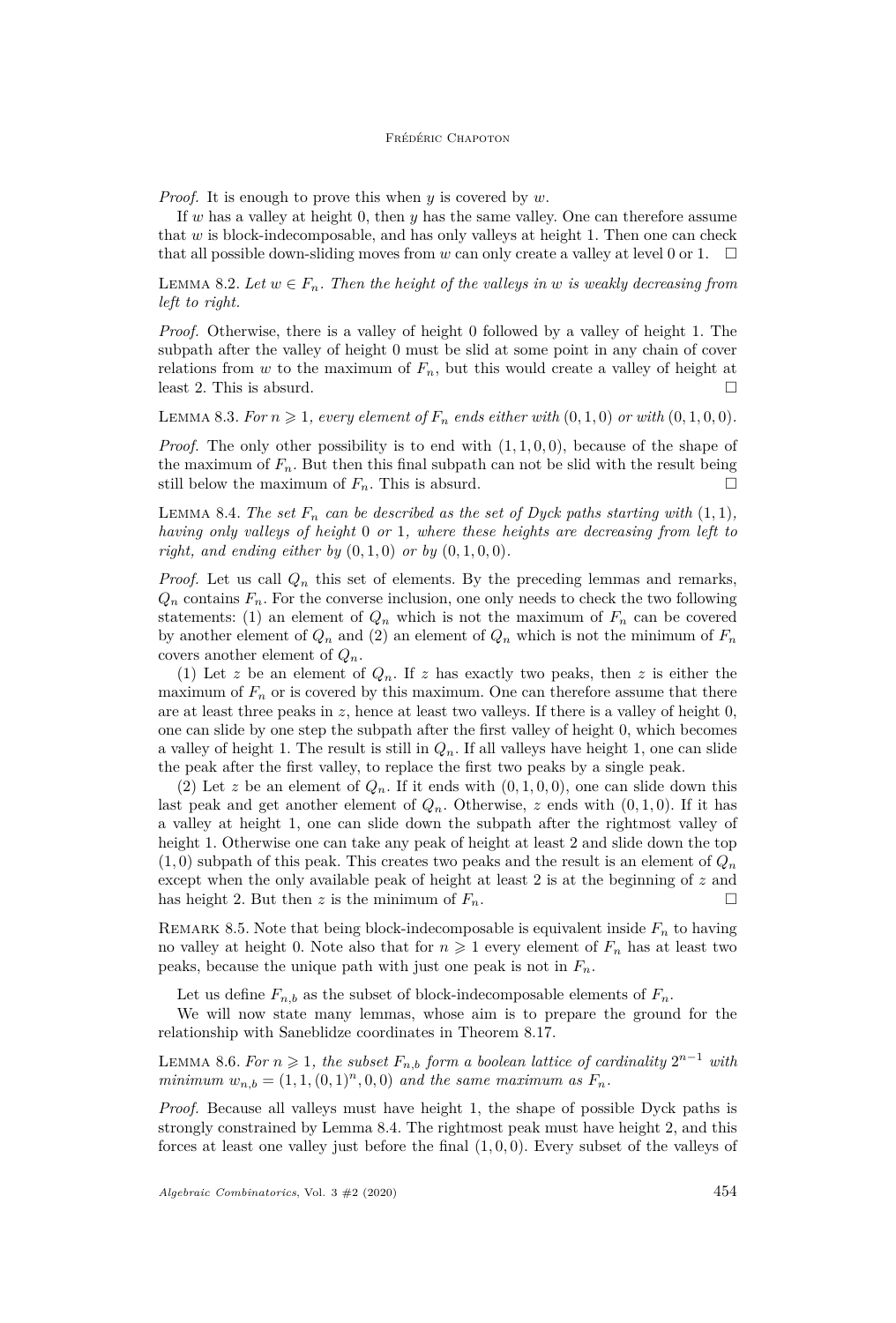$w_{n,b}$  that contains this rightmost one defines a unique element in the interval. The induced partial order is given by inclusion of subsets of valleys.

REMARK 8.7. This boolean lattice on  $F_{n,b}$  can be written as the disjoint union of two boolean lattices of half cardinality: elements ending with (1*,* 0*,* 1*,* 0*,* 0) (bottom part) and the others (top part).

<span id="page-23-2"></span>Lemma 8.8. *The subset of F<sup>n</sup> of elements having only valleys of height* 0 *is a boolean lattice of cardinality*  $2^{n-1}$ *. The minimum is the same as the minimum of*  $F_n$  *and the maximum is*  $(1^{n+1}, 0^{n+1}, 1, 0)$ *.* 

*Proof.* The proof is very similar to the proof of Lemma [8.6.](#page-22-1)

Let us now define a map  $\rho$  from  $F_n$  to some set of words of length  $n$  in the alphabet  $\{0, 1, 2\}$ . Let *w* be a Dyck path in  $F_n$ . One reads the word  $w \in F_n$  from left to right skipping the first two letters, while keeping track of an integer  $N_2$  (initially set to 0) and some prefix of the image  $\rho(w)$  (initially the empty word). When a letter 1 is read in  $w$  and is preceded by another 1, the integer  $N_2$  is increased by 1. When a valley of w is read (with height *h* being either 0 or 1 by Lemma [8.1\)](#page-21-1), the word  $[h, 2^{N_2}]$  (where the power means that the letter 2 is repeated) is appended to the current prefix, and  $N_2$  is then set back to 0. The result  $\rho(w)$  is the prefix obtained after reading all of *w*. The length of  $\rho(w)$  is *n* because every letter 1 in *w* (except the two initial ones) contributes a letter in *ρ*(*w*).

For example, the image by  $\rho$  of  $(1, 1, 1, 0, 0, 1, 0, 0, 1, 0) \in F_3$  is  $[1, 2, 0]$ . The minimal element of  $F_n$  is mapped by  $\rho$  to the word  $[0, \ldots, 0]$ , and the maximal element to the word  $[1, 2, \ldots, 2]$ . The image of the Dyck path  $w_{n,b} = (1, 1, (0, 1)^n, 0, 0)$  is  $[1, \ldots, 1]$ .

By the map  $w \mapsto \rho(w)$ , the number of valleys at height 0 (resp 1) of *w* becomes the number of letters 0 (resp. 1) in  $\rho(w)$ .

The construction of  $\rho$  can be reversed as follows, proving that it is injective. Starting from any element *z* in the image  $\rho(F_n)$ :

- (1) Split *z* as a sequence of bricks  $[1, 2, \ldots, 2]$  and  $[0, 2, \ldots, 2]$ , formed by a letter 0 or 1 and the maximal sequence of following 2.
- (2) Start a new Dyck path at height 0. For each brick, use the number  $N_2$  of 2 in this brick to move up to the appropriate height (one more for the initial brick), then move down to height 0 or 1 according to the first letter of the brick.
- (3) When the list of bricks is exhausted, move up by one step and go down to height 0.

For example, one can find in this way that the pre-image of  $[1, 0, 2]$  by  $\rho$ , which has two bricks [1] and [0*,* 2], is (1*,* 1*,* 0*,* 1*,* 1*,* 0*,* 0*,* 0*,* 1*,* 0).

<span id="page-23-0"></span>LEMMA 8.9. For a cover relation  $w \to w'$  in  $F_n$ , the words  $\rho(w)$  and  $\rho(w')$  differ by *exactly one letter, which increases.*

*Proof.* One has to distinguish two kinds of cover relations. If the number of peaks is unchanged, then one valley of height 0 becomes a valley of height 1. On the image by  $\rho$ , only the letter encoding this height is modified. Otherwise, the number of peaks is decreased by one and the two associated bricks in the image by  $\rho$  become just one brick. The valleys corresponding to these two bricks have the same height. In the image by  $\rho$ , this means that one subword  $[x, 2^M, x, 2^N]$  is replaced by  $[x, 2^{M+1+N}]$ , where  $x$  is either 0 or 1.

<span id="page-23-1"></span>Let us define  $F_n$  o and  $F_{n,1}$  as the partition of  $F_n$  according to the height of the first valley. This corresponds to the decomposition of  $\rho(F_n)$  according to the first letter.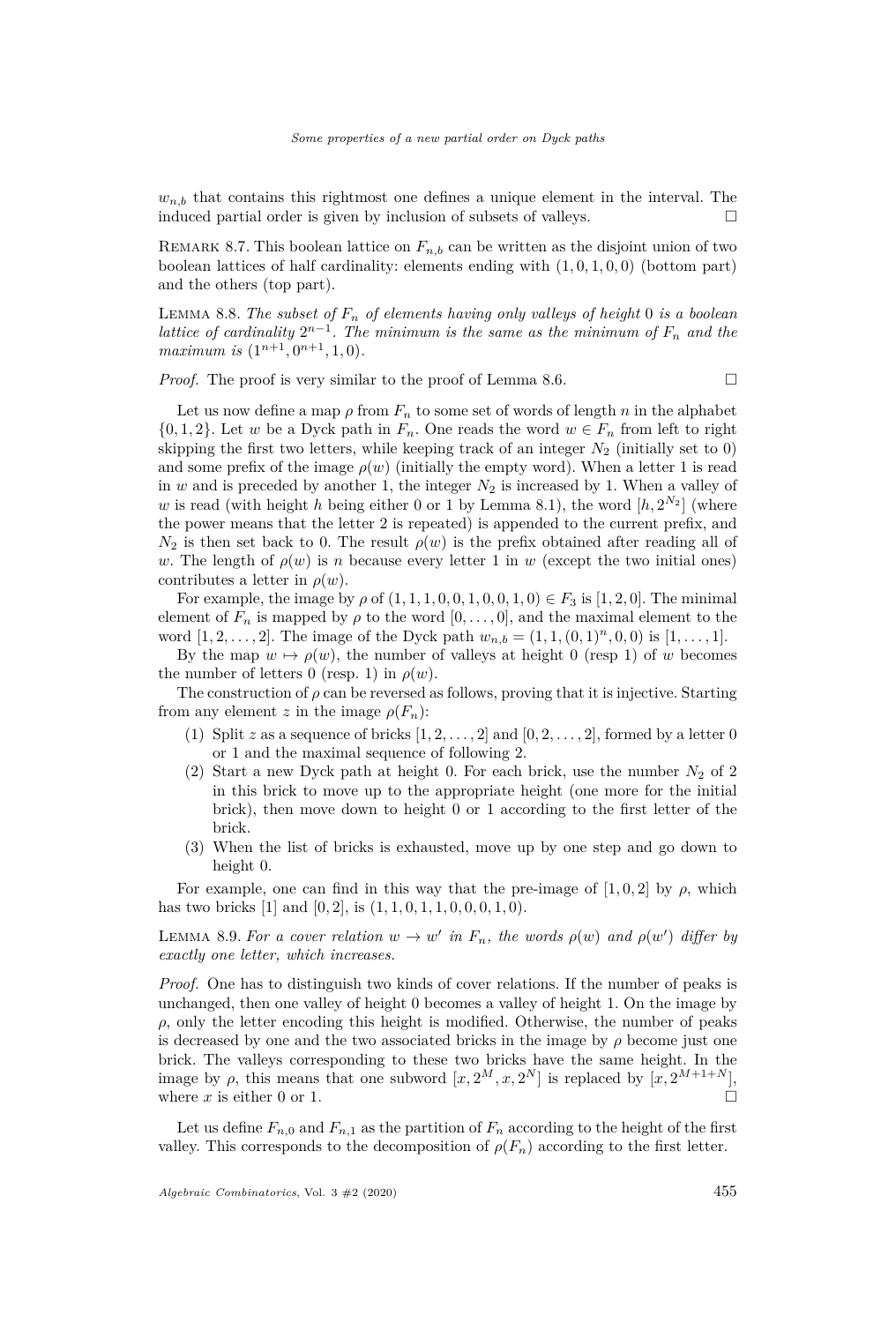LEMMA 8.10. For  $n \geq 1$ , the set  $F_{n,1}$  is the interval between the element  $w_{n,1} =$  $(1, 1, 0, 1, 0, 0, (1, 0)^{n-1})$  *and the maximum of*  $F_n$ .

*Proof.* The property (♦) of having the first valley at height 1 is preserved by cover relations inside  $F_n$ , that can only delete a valley of height 1 if it is followed by another valley of height 1.

Therefore all the elements that are greater than  $w_{n,1}$  have property  $(\clubsuit)$ .

Conversely, for any element  $w \neq w_{n,1}$  with property ( $\clubsuit$ ), one can find a strictly smaller element *w'* with property ( $\clubsuit$ ). Namely, if *w* has the shape  $(1, (1,0)^k, 0, (1,0)^{\ell})$ , one can take  $w' = w_{n,1}$ . Otherwise, *w* has either a peak of height at least 3 or a peak of height at least 2 after a valley of height 0. In both cases, one can slide down the  $(1,0)$  subpath at the top of the peak and this preserves the property  $(\clubsuit)$ . This builds the required  $w'$ .

It follows that  $w_{n,1}$  is the unique minimal element with property  $(\clubsuit)$ .

Let us also denote  $F_{n,1,0}$ ,  $F_{n,1,1}$  and  $F_{n,1,2}$  for the partition of  $F_{n,1}$  according to the last letter of the image by  $\rho$ .

From Lemma [8.9](#page-23-0) and Lemma [8.10,](#page-23-1) one deduces:

LEMMA 8.11. *The set*  $F_{n,1,2}$  *is an upper ideal in*  $F_n$ .

Some more lemmas are required, in order to obtain a full recursive description of the sets  $F_n$ .

<span id="page-24-1"></span>LEMMA 8.12. For  $n \geqslant 1$ , the map that inserts  $(1,0)$  at the top of the next-to-rightmost *peak defines a bijection from*  $F_{n,1}$  *to*  $F_{n+1,1,2}$ *. This corresponds to adding* 2 *at the end of*  $\rho(w)$ *.* 

*Proof.* This is easily checked directly for  $n = 1$ . Let us assume that  $n \geq 2$ .

First, one deduces from Lemma [8.4](#page-22-0) that adding (1*,* 0) at the top of the next-torightmost peak defines a map from  $F_n$  to  $F_{n+1}$ . This clearly preserves the height of the first valley, hence defines an injective map from  $F_{n,1}$  to  $F_{n+1,1}$ .

Using the definition of  $\rho$ , this application does add 2 at the end of the image by  $\rho$ , because it increases the height of the next-to-last peak by one. Therefore its image is contained in  $F_{n+1,1,2}$ .

Conversely for any element *z* of  $F_{n+1,1,2}$ , one can remove  $(1,0)$  on the top of the next-to-rightmost peak to define a Dyck path *x*. This does not change the height of the valleys, in particular the first valley of *x* has height 1. One just needs to prove that  $x$  is in  $F_n$ . Using Lemma [8.4,](#page-22-0) one needs only to check the conditions at the beginning and at the end. The condition that  $x$  starts by  $(1,1)$  can fail if and only if the nextto-rightmost peak of *z* is its first peak and has height 2. This only happens when *z* is the maximal element of  $F_1$ , but *z* belongs to  $F_{n+1}$  for some  $n \ge 1$ . The condition at the end is ensured by the final letter 2 in  $\rho(z)$ , which implies that removing  $(1,0)$  on its top does not delete the next-to-rightmost peak.

Let us define a map  $\mu$  on  $F_n$  by adding  $(1,0)$  at the end.

LEMMA 8.13. *The image of*  $\mu$  *is contained in*  $F_{n+1}$ .

*Proof.* This follows easily from Lemma [8.4.](#page-22-0) □

Using the definition of  $\rho$ , one can check that adding  $(1,0)$  at the end of any *w* in  $F_n$  corresponds to adding 0 at the end of  $\rho(w)$ .

<span id="page-24-0"></span>LEMMA 8.14. For  $n \geq 1$ , the map  $\mu$  is a bijection from  $F_{n,1}$  to  $F_{n+1,1,0}$ .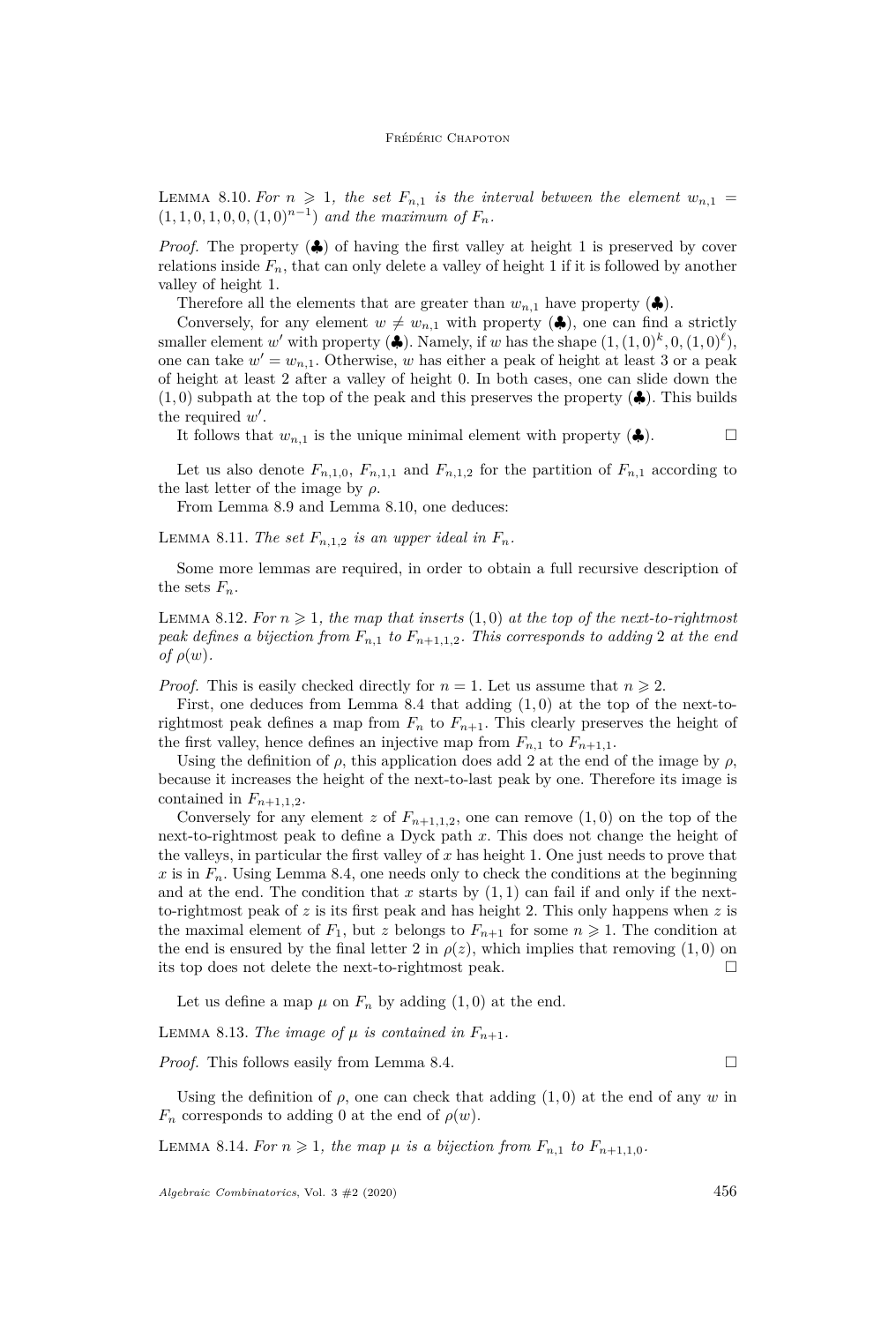*Proof.* Applying  $\mu$  on an element of  $F_{n,1}$  gives an element of  $F_{n+1,1,0}$ . This is clearly an injective map.

Conversely, any element *w* of  $F_{n,1,0}$  must end with  $(1,0)$ , because its last valley has height 0.

Using Lemma [8.4,](#page-22-0) one can show that cutting this final (1*,* 0) gives an element of  $F_{n,1}$  whose image by  $\mu$  is *w*. The only required check is the condition at the end, which follows from the hypothesis that the last letter of  $\rho(w)$  is 0. This proves the surjectivity.  $\square$ 

<span id="page-25-1"></span>Lemma 8.15. *The map that inserts* (1*,* 0) *just before the final letter* 0 *defines a bijection from*  $F_{n,b}$  *to*  $F_{n+1,1,1}$ *. This corresponds to adding* 1 *at the end of*  $\rho(w)$ *.* 

*Proof.* By Lemma [8.6](#page-22-1) and the remark following it, there are two inclusions of the set  $F_{n,b}$  in  $F_{n+1,b}$ . One can check that the bottom inclusion is given by inserting  $(1,0)$ just before the final letter 0. Through the application of  $\rho$ , this amounts to adding a final 1 to  $\rho(w)$ . The image is therefore in  $F_{n+1,1,1}$ . This is clearly an injective map.

Conversely, let *w* in  $F_{n+1,1,1}$ . Because the last letter in  $\rho(w)$  is 1, and using Lemma [8.2,](#page-22-2) all valleys of *w* have height 1. Moreover the Dyck path *w* must end with  $(1, 0, 0)$ , because it is smaller than the maximum of  $F_n$ . But it must in fact end with  $(0, 1, 0, 1, 0, 0)$ , for otherwise the final letter of  $\rho(w)$  would be 2. Hence one can remove  $(1,0)$  just before the final 0, and get an element of  $F_{n,b}$ , whose image is *w*.  $\square$ 

<span id="page-25-4"></span>Lemma 8.16. *The map that slides down the subpath after the first valley defines a bijection from the subset of*  $F_{n,1}$  *where only the first valley has height* 1 *to*  $F_{n,0}$ *. It amounts to replacing the first letter of*  $\rho(w)$  *by* 0*.* 

*Proof.* Let us consider an element *w* of *Fn,*<sup>1</sup> with one valley of height 1 and all other valleys of height 0. There is a unique element  $w'$  in  $F_{n,0}$  that is covered by  $w$ , which is obtained by sliding down the subpath after the first valley in *w*. One can check that  $\rho(w')$  is obtained by replacing the first letter of  $\rho(w)$  by 0.

Conversely, let  $w'$  in  $F_{n,0}$ . Then  $w'$  has only valleys of height zero. Let  $w$  be obtained by sliding the subpath after the first valley of  $w'$ , by just one step in order to create a valley of height 1. Then one can check that  $w'$  is still in  $F_n$  using Lemma [8.4,](#page-22-0) because the height of the rightmost peak is always at most 2.

Moreover *w* has exactly one valley of height 1. These two constructions are clearly inverses of each other.

The Hasse diagram of the interval  $F_n$  looks like the graph of vertices and edges of some polytope. It turns out to be related to a familly of cell complexes due to Saneblidze. Namely, one can identify its image by  $\rho$  as the set of vertices defined by Saneblidze in [\[21\]](#page-31-1).

<span id="page-25-0"></span>THEOREM 8.17. *The interval*  $F_n$  *is mapped by*  $\rho$  *to the set of coordinates of the Hochschild polytope of Saneblidze.*

Before entering the proof, let us start by giving a recursive description of these sets  $Z_n$  inside  $\{0, 1, 2\}^n$ , extracted carefully from this reference and reformulated in simpler terms, as the disjoint union of subsets  $Z_n = Z_{n,0} \sqcup Z_{n,1}$ . The recursive description also involves a subset  $Z_{n,b} \subseteq Z_{n,1}$ .

For  $n = 1$ , this is given by  $Z_{n,0} = \{0\}$  and  $Z_{n,1} = Z_{n,b} = \{1\}$ .

<span id="page-25-2"></span>For  $n \geq 1$ , the description is given by:

- (1)  $Z_{n+1,1}$  is made of all elements [*z*, 0] and [*z*, 2] for  $z \in Z_{n,1}$  and all elements  $[z, 1]$  for  $z \in Z_{n,b}$ ,
- <span id="page-25-3"></span>(2)  $Z_{n+1,b}$  is made of all elements [*z*, 1] and [*z*, 2] for  $z \in Z_{n,b}$ .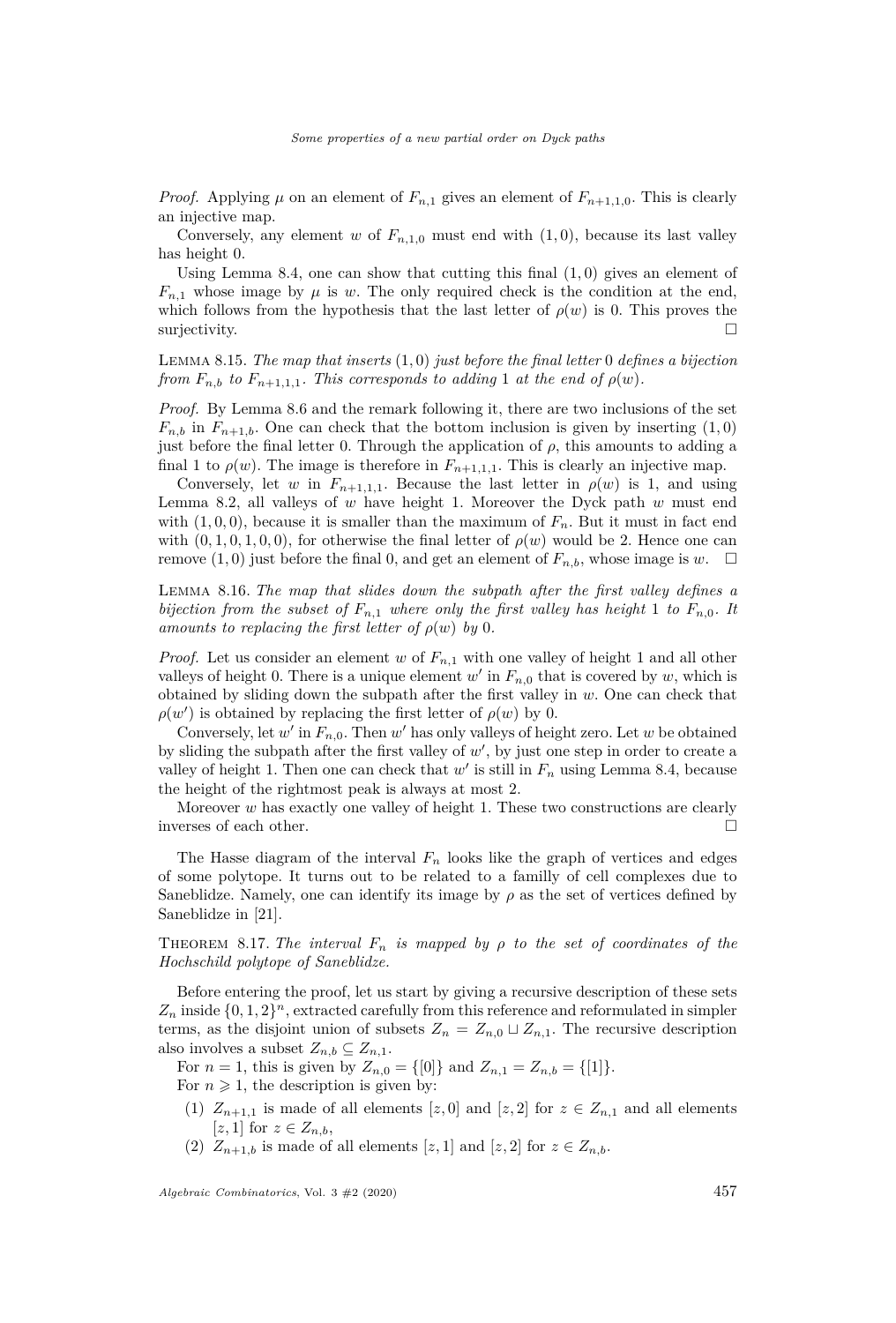<span id="page-26-0"></span>(3) The subset  $Z_{n+1,0}$  is made by replacing the initial letter by 0 in all elements of  $Z_{n+1,1}$  in which the letter 1 only appears as the first letter.

By induction, all elements of  $Z_{n,0}$  (resp.  $Z_{n,1}$  and  $Z_{n,b}$ ) start with 0 (resp. 1). Note also that the elements of  $Z_{n,b}$  only contain the letters 1 and 2.

PROPOSITION 8.18. *The image of*  $F_n$  *by*  $\rho$  *is equal to*  $Z_n$ *. Moreover*  $F_{n,b}$  *is mapped to*  $Z_{n,b}$ *, F<sub>n,0</sub> to*  $Z_{n,0}$  *<i>and*  $F_{n,1}$  *to*  $Z_{n,1}$ *.* 

*Proof.* By induction on  $n \geq 1$ . The statement holds by inspection for  $n = 1$ .

Let us assume that the statement holds up to  $n-1$ . We then need to perform a decomposition of  $F_n$  that is parallel to the recursive definition of  $Z_n$ .

First,  $F_n$  is the disjoint union of  $F_{n,0}$  and  $F_{n,1}$ . Similarly,  $Z_n$  is the disjoint union of  $Z_{n,0}$  and  $Z_{n,1}$ , according to the first letter. It is therefore enough to work separately on each part, starting with  $F_{n,1}$ .

Using the decomposition of  $F_{n,1}$  into three parts according to the last letter of the image by  $\rho$ , and the bijections stated in Lemma [8.14,](#page-24-0) Lemma [8.12](#page-24-1) and Lemma [8.15,](#page-25-1) one obtains that  $\rho(F_{n,1})$  has the defining property [\(1\)](#page-25-2) of  $Z_{n,1}$ .

In order to check that  $\rho(F_{n,b})$  has the defining property [\(2\)](#page-25-3) of  $Z_{n,b}$ , one can use Lemma [8.6](#page-22-1) and the remark following it to check explicitly that elements of  $\rho(F_{n+1,b})$ are obtained by adding either 1 or 2 at the end of elements of  $\rho(F_{n,b})$ .

There remains to check that  $\rho(F_{n,0})$  has the defining property [\(3\)](#page-26-0) of  $Z_{n,0}$ . This is exactly provided by Lemma [8.16.](#page-25-4)

Words on the alphabet  $\{0, 1, 2\}$  in  $Z_n$  are considered as vectors in  $\mathbb{Z}^n$ . The partial order on  $Z_n$  introduced by Saneblidze is termwise-comparison: two words  $z$  and  $z'$  are comparable if and only if  $z_i \leq z'_i$  for all  $1 \leq i \leq n$ .

One certainly expects that the map  $\rho$  should give an isomorphism from the partial order on  $F_n$  to this partial order on  $Z_n$ . One direction of the proof is just Lemma [8.9.](#page-23-0) Completing the proof would require a precise study of the cover relations in both partial orders. Because this does not seem to be central enough in the present article, this is left for another work.

As a corollary of what precedes, one can count the elements of *F<sup>n</sup>* as follows. From Lemma [8.8,](#page-23-2) Lemma [8.6,](#page-22-1) Lemma [8.14,](#page-24-0) Lemma [8.12](#page-24-1) and Lemma [8.15,](#page-25-1) one deduces the following relations

$$
\#F_{n,0} = 2^{n-1},
$$
  
\n
$$
\#F_{n,b} = 2^{n-1},
$$
  
\n
$$
\#F_{n,1} = 2 \#F_{n-1,1} + \#F_{n-1,b}.
$$

which imply the following statement.

Proposition 8.19. *The number of elements in F<sup>n</sup> is the sequence [A045623:](https://oeis.org/A045623)*

(17) 
$$
2^{n-2}(n+3) = 2, 5, 12, 28, 64, 144, ...
$$

*for*  $n \geqslant 1$ *.* 

Remark 8.20. Computing the Coxeter polynomials of the first few lattices in this familly, one observes that they have all their roots on the unit circle. This has been checked by computer up to the lattice with 3328 elements. For example, for the poset  $F_5$  of size 64, the result is  $\Phi_1^2 \Phi_2^4 \Phi_4^4 \Phi_7 \Phi_{23}^2$ , where the  $\Phi_d$  are the cyclotomic polynomials. One can see some very regular patterns in these Coxeter polynomials, when expressed as products of  $[d]_x = (x^d - 1)/(x - 1)$  factors. This is a little further evidence that this roots-on-the-circle phenomenon could go on for larger cases.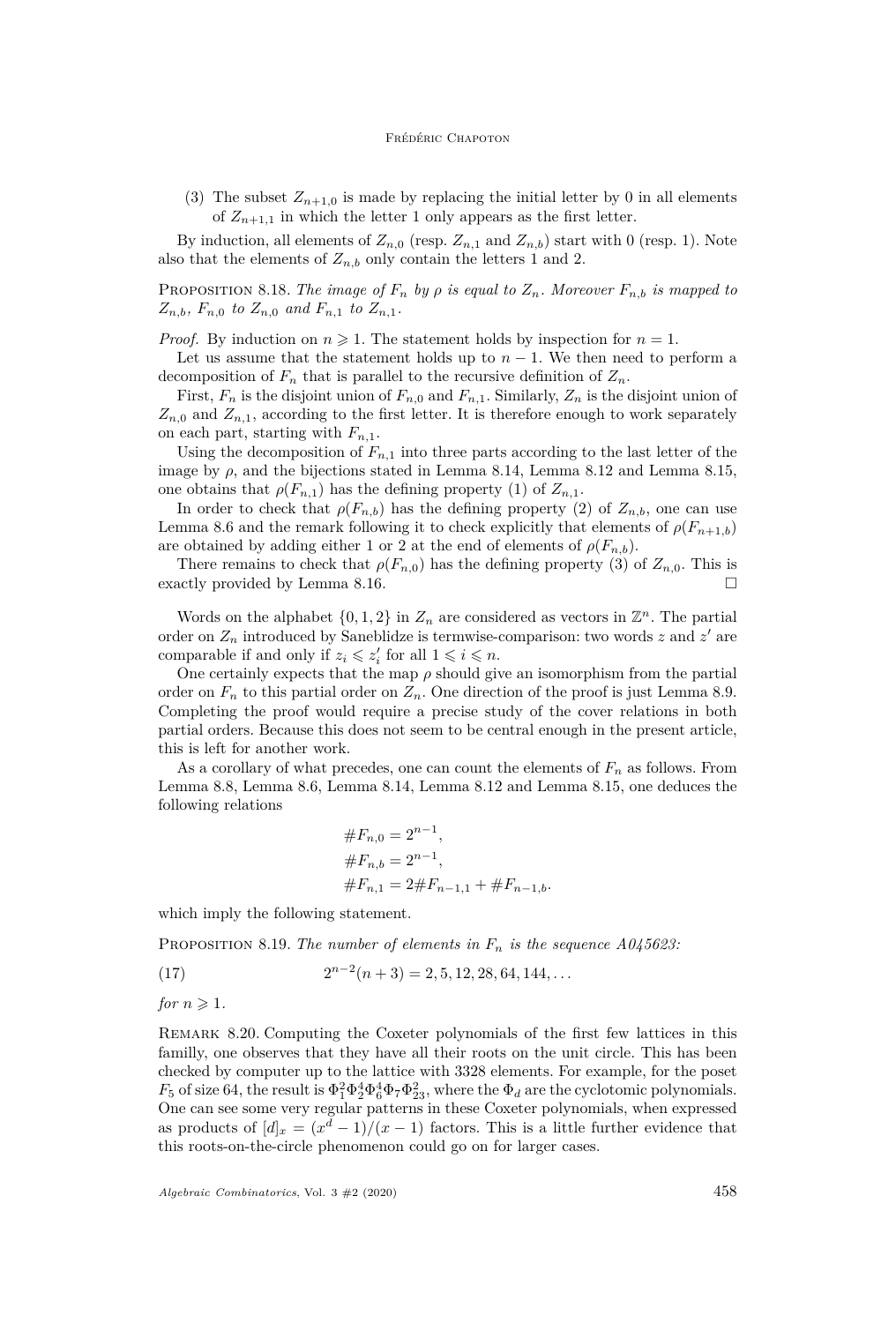# 9. Derived equivalences of intervals

<span id="page-27-0"></span>We now turn briefly to a more subtle equivalence between intervals, namely *derived equivalence*, which is defined as follows. One can consider any finite poset *P* as a small category, with a unique morphism  $x \to y$  if and only if  $x \leq y$ . Then the category of modules over P with coefficients in some base field K can be defined as the category of functors from *P* to finite-dimensional vector spaces over *K*. This is an abelian category, with enough projectives and injectives, and finite global dimension. One can therefore associate to P the (bounded) derived category  $D_K(P)$  of this category of modules.

Two posets *P* and *Q* are said to be *derived equivalent* (over *K*) if there is a triangleequivalence between  $D_K(P)$  and  $D_K(Q)$ .

In this section, we conjecture the existence of derived equivalences between some particular kinds of intervals in  $\mathscr{D}_n$ .

Recall from Section [4.1](#page-11-2) that the intervals  $J(w) = I((1, w, 1, 0, 0))$  are the factors in the Cartesian factorisation of the intervals  $I(w)$ .

CONJECTURE 9.1. For any  $w$ , the derived isomorphism type of the interval  $J(w)$  only *depends on the multiset of Dyck paths in the level-decomposition of all blocks of w.*

This conjecture is based on experimental evidence, namely the coincidence of some invariants of posets (Coxeter polynomials) which only depend on the derived categories.

Note the striking similarity of this conjecture with Theorem [4.6.](#page-12-3) This conjecture may even be a characterisation of derived equivalence classes.

As a special case, if two words  $w$  and  $w'$  are related by a permutation of their blocks, then  $J(w)$  and  $J(w')$  should be derived equivalent. As the simplest possible non-trivial example, let us consider the posets  $J(1, 0, 1, 1, 0, 0)$  and  $J(1, 1, 0, 0, 1, 0)$ . Both have 9 elements and share the same Coxeter polynomial  $\Phi_1^2 \Phi_2 \Phi_3 \Phi_5$ , where the Φ*<sup>d</sup>* are the cyclotomic polynomials. These posets are in fact related by a flip-flop in the sense of Ladkani [\[13\]](#page-30-13) (mapping two elements near the top of  $J(1, 1, 0, 0, 1, 0)$  to two elements near the bottom of  $J(1, 0, 1, 1, 0, 0)$ , and therefore derived equivalent.

As another special case, if two block-indecomposable words  $w$  and  $w'$  are related by a permutation of their level-decomposition, then  $J(w)$  and  $J(w')$  should be derived equivalent. As the simplest possible non-trivial example, let us consider the posets *J*(1*,* 1*,* 0*,* 1*,* 1*,* 0*,* 0*,* 0) and *J*(1*,* 1*,* 1*,* 0*,* 1*,* 0*,* 0*,* 0). Both have 27 elements and share the same Coxeter polynomial  $\Phi_2\Phi_4\Phi_{18}\Phi_{54}$ . It is not clear if these intervals are derived equivalent.

To illustrate the general case in the simplest possible way, consider the posets *J*(1*,* 0*,* 1*,* 1*,* 1*,* 0*,* 0*,* 0) and *J*(1*,* 1*,* 0*,* 0*,* 1*,* 1*,* 0*,* 0). Both have 20 elements and share the same Coxeter polynomial  $\Phi_1^2 \Phi_2^2 \Phi_3 \Phi_5 \Phi_6^2 \Phi_7$ . In this case, there is no obvious flip-flop to prove the expected derived equivalence.

9.1. About the notion of *f*-vector. Beware that this section is very speculative. The classical notion of *f*-vector is attached to cellular or simplicial complexes,

where it records the number of cells of every dimension.

In some famillies of posets, including the one studied here, but also the Tamari lattices, the Cambrian lattices and many of their relatives, the pictures of the Hasse diagram of intervals, when visually inspected by the human eye, strongly suggest the existence of a cellular complex whose skeleton would be the Hasse diagram.

Although we will not try to give and justify a precise definition here, there is one way to find the *f*-vector of this putative cell-complex, using only the partial order.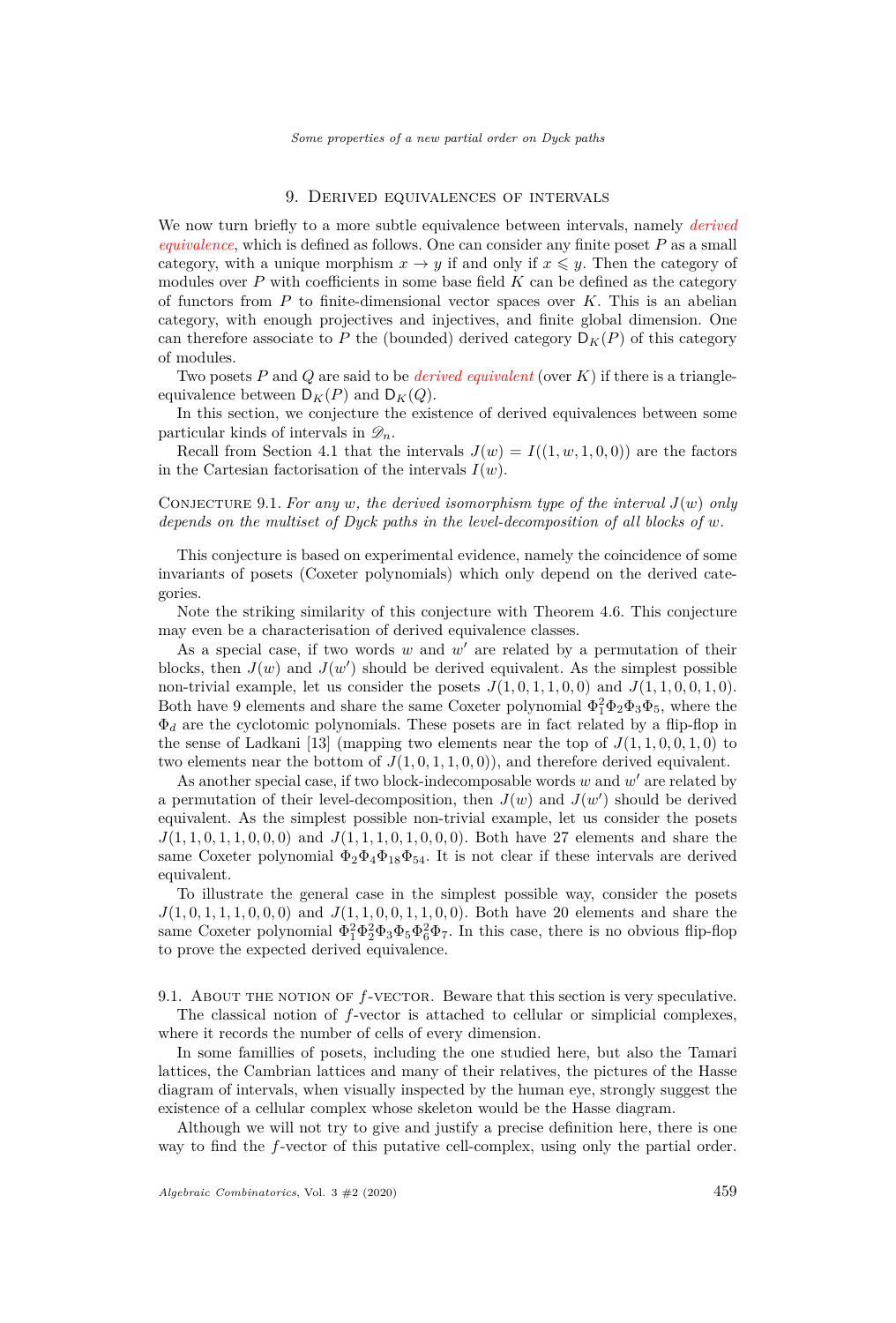Namely, every cell can be identified with its minimal and maximal elements. These two elements must form something like a minimal spherical interval in the poset.

There is a general phenomenon, observed in several families of posets, that derived equivalence of posets often come together with an equality between *f*-vectors. One important instance is the conjectured derived equivalence between Cambrian lattices and lattices of order ideals in root posets, as stated in [\[6\]](#page-30-8).

This phenomenon seems also to be present in the intervals of the dexter lattices, at least in the intervals  $J(w)$ . One expects that derived equivalent  $J(w)$  will share the same *f*-vector, but not conversely.

# 10. Miscellany

<span id="page-28-0"></span>This section collects various results and conjectures on the dexter posets  $\mathscr{D}_n$ .

<span id="page-28-1"></span>10.1. A symmetry of colored *h*-polynomials. One can color the edges of the Hasse diagram of  $\mathscr{D}_n$  with two colors as follows. When an edge corresponds to sliding a subpath to its highest possible position, this edge is colored red. Other edges are colored blue. For example, see Figure [6](#page-5-0) where blue edges are also dashed.

As we will see, this coloring is interesting because the generating polynomial of incoming edges according to their colors has an unexpected symmetry.

As a warm-up, let us start with the simpler generating series of incoming edges, not taking colors into account:

(18) 
$$
A = \sum_{n\geqslant 0} \sum_{w\in\mathscr{D}_n} x^{C(w)} t^n,
$$

where  $C(w)$  is the number of elements covered by  $w$ .

Using the unique decomposition of Dyck paths into a list of blocks and Proposition [4.4,](#page-11-1) one gets

<span id="page-28-2"></span>
$$
(19) \qquad \qquad A = \frac{1}{1 - B},
$$

where  $B$  is the similar sum restricted to block-indecomposable Dyck paths.

Then using the level-decomposition of block-indecomposables (Proposition [2.1\)](#page-7-1) and Theorem [4.5,](#page-12-4) one gets

<span id="page-28-3"></span>
$$
(20) \t\t B = \frac{t}{1 - xtA}.
$$

Indeed, the elements covered by  $w = \mathscr{L}(w_1, \ldots, w_k)$  either come from replacing  $w_i$  by some element that it covers, or from sliding down a subpath of *w* that ends somewhere in the final sequence of letters 0 in *w*. There are exactly *k* such additional covered elements.

Together [\(19\)](#page-28-2) and [\(20\)](#page-28-3) imply an equation for *A* which is exactly the well-known equation for the generating series of Narayana polynomials [\(A1263\)](https://oeis.org/A1263). Note that the Narayana polynomials are the *h*-vectors of the associahedra, namely the results of the same counting of incoming edges for the Hasse diagram of the Tamari lattices. This hints at a possible cellular structure of the Hasse diagram of  $\mathscr{D}_n$ , with the same *f*-vector as the associahedron. This is left for a future study.

Let us now introduce a refined colored version of *A*:

(21) 
$$
A = A(r, b, t) = \sum_{n \geq 0} \sum_{w \in \mathcal{D}_n} r^{C_r(w)} b^{C_b(w)} t^n,
$$

and the associated series *B* restricted to block-indecomposables. Here  $C_r(w)$  and  $C_b(w)$  count the red and blue incoming edges at *w*.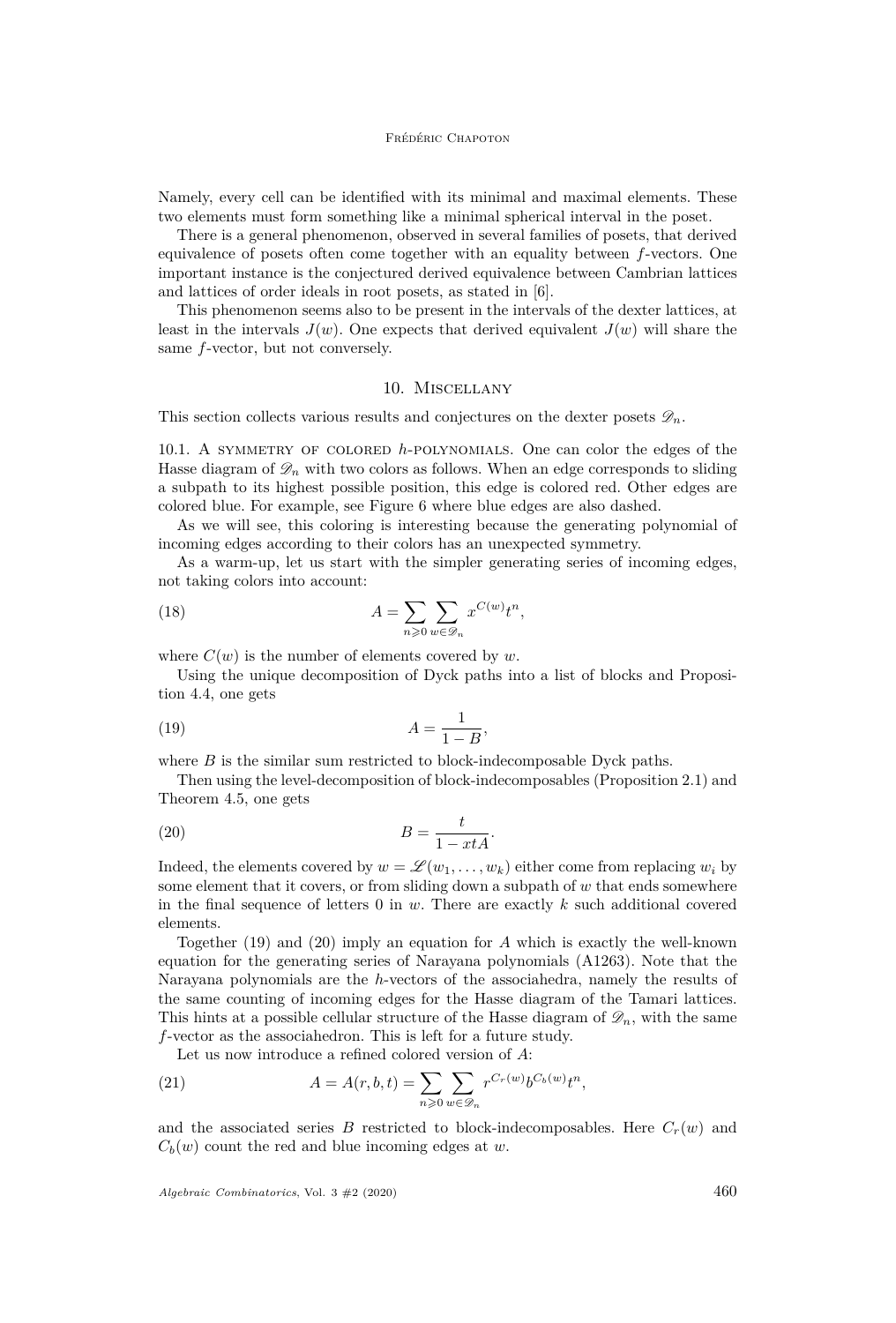The first equation [\(19\)](#page-28-2) holds unchanged, whereas [\(20\)](#page-28-3) must be slightly modified into

(22) 
$$
B = \frac{t}{1 - t(r + b(A - 1))}.
$$

Indeed, the *k* elements covered by  $w = \mathscr{L}(w_1, \ldots, w_k)$  that do not come from an element covered by some  $w_i$  can be either red or blue. They are red exactly when  $w_i$ is the empty Dyck path.

By elimination of *B*, one finds that *A* satisfies the quadratic equation

(23) 
$$
A^2tb + Atr - 2Atb + At - tr + tb - A + 1 = 0,
$$

from which one can deduce the global symmetry

(24) 
$$
A-1 = (A(1/r, b/r^2, rt) - 1)/r.
$$

This symmetry property can be stated as a simple symmetry of the coefficient *A<sup>n</sup>* of  $t^n$  in  $A$ :

(25) 
$$
\forall n \geq 1 \quad A_n(r, rb) = r^{n-1} A_n(1/r, b/r).
$$

The real meaning of this last symmetry is not clear for the moment. It extends the usual symmetry of Narayana numbers.

10.2. *m*-analogues. One can easily define the same kind of dexter variation for the *m*-Tamari lattices [\[1,](#page-30-14) [3\]](#page-30-15) instead of the Tamari lattices, using their similar description by sliding subpaths in Dyck paths of slope *m*. These posets do not seem to be very interesting, at least because their numbers of intervals involve large prime numbers. For example, the first few numbers of intervals for  $m = 2$  are given by

$$
(26) \t\t\t 1, 1, 5, 36, 311, 3001, 31203.
$$

10.3. Zeta polynomials and chains. Let us now give a few simple experimental observations related to chains and zeta polynomials in  $\mathscr{D}_n$ . We have not tried to prove them.

The length of the longest chain in  $\mathcal{D}_n$  seems to be  $\lfloor n^2/4 \rfloor + 1$  [\(A33638\)](https://oeis.org/A33638), realized between  $w_{\text{min}}$  and Dyck paths that end with as many final repetitions of  $(1, 0, 0)$  as possible.

The first few values at  $-1$  of the zeta polynomials of  $\mathscr{D}_n$  for  $n \geq 1$  are

$$
(27) \t1, -1, 2, -5, 14, -42, 132, -429.
$$

One could guess that these should be (up to sign) the Catalan numbers.

The first few values at  $-2$  of the zeta polynomials of  $\mathscr{D}_n$  for  $n \geq 1$  are

$$
(28) \t1, -2, 7, -29, 131, -625, 3099, -15818.
$$

This coincides (up to sign) with the beginning of sequence [A007852](https://oeis.org/A007852) that is counting antichains in rooted plane trees on *n* nodes.

# Appendix A. About the Tamari lattices

<span id="page-29-0"></span>Let us recall that the Tamari lattice  $[11]$  of size  $n$  can be defined on the set of Dyck paths of size *n* as the partial order induced by transitive closure of some cover relations, namely the exchange in any Dyck path of a letter 0 (assumed to be followed by 1) with the subpath following it. This cover relation is equivalent to sliding this subpath by one step in the north-west direction. This description is related in [\[2,](#page-30-11) §2] to the more classical description using rotation on binary trees.

<span id="page-29-1"></span>For a Dyck path  $w \in \mathscr{D}_n$ , let the *height sequence* of  $w$  be  $(h_1, h_2, \ldots, h_n)$  where  $h_i$  is the height in  $w$  just after the  $i^{th}$  letter 1. Note that repeated sliding to the north-west of a given subpath *x* always increase the same subsequence of the height sequence.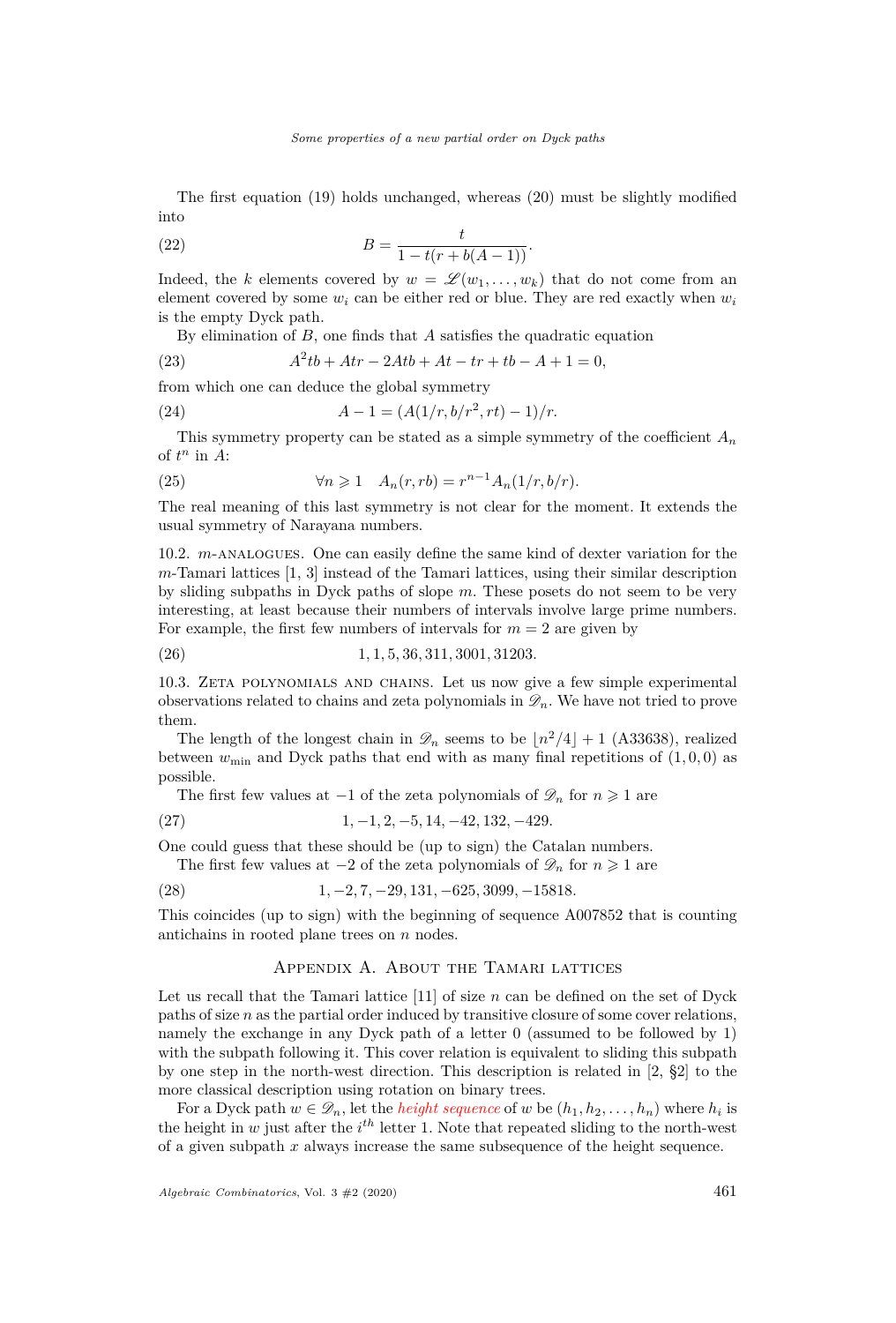#### Frédéric Chapoton

Lemma A.1. *Let w be a Dyck path. Let w* 0 *be obtained from w by sliding once or several times the same subpath*  $x$  *in the north-west direction. Then the interval*  $[w, w']$ *in the Tamari lattice is a chain, in other words a total order, and all elements of*  $[w, w']$  are obtained from  $w$  by sliding the subpath  $x$ .

*Proof.* Only two kinds of Tamari cover relations can happen: either the subpath *x* itself is slid, or another subpath *y* is slid.

Assume first that the latter happens, where *y* is not contained in *x*. In that case, at least one element  $h_i$  of the height sequence gets increased, that is not in the subsequence modified when sliding *x*. Because the height sequence can never decrease, this element  $h_i$  is still larger in  $w'$  than it was in  $w$ , which is absurd.

One can therefore assume that *y* is contained in *x*. But sliding *x* commutes with sliding such *y*.

Let us pick an arbitrary chain of Tamari cover relations from  $w$  to  $w'$ . By the commuting relation just explained, one can assume that all slidings of *x* happen first in this chain.

But then after performing these initial slidings of  $x$ , the first step of  $x$  must have attained the position it will have in  $w'$ . So in fact at this point, the top element  $w'$ has been reached already. Therefore our original chain only contains slidings of *x*.

So the full interval  $[w, w']$  is just made of a sequence of slidings of *x*.

*Acknowledgements.* The author would like to thank the referees for their careful work, that helped a lot to enhance this article.

#### **REFERENCES**

- <span id="page-30-14"></span>[1] François Bergeron and Louis-François Préville-Ratelle, *Higher trivariate diagonal harmonics via generalized Tamari posets*, J. Comb. **3** (2012), no. 3, 317–341.
- <span id="page-30-11"></span>[2] Olivier Bernardi and Nicolas Bonichon, *Intervals in Catalan lattices and realizers of triangulations*, J. Comb. Theory, Ser. A **116** (2009), no. 1, 55–75.
- <span id="page-30-15"></span>[3] Mireille Bousquet-Mélou, Éric Fusy, and Louis-François Préville-Ratelle, *The number of intervals in the m-Tamari lattices*, Electron. J. Comb. **18** (2011), no. 2, P31 (26 pages).
- <span id="page-30-12"></span>[4] Mireille Bousquet-Mélou and Arnaud Jehanne, *Polynomial equations with one catalytic variable, algebraic series and map enumeration*, J. Comb. Theory, Ser. B **96** (2006), no. 5, 623–672.
- <span id="page-30-0"></span>[5] Frédéric Chapoton, *Sur le nombre d'intervalles dans les treillis de Tamari*, Sémin. Lothar. Comb. **55** (2005/07), Art. B55f (18 pages).
- <span id="page-30-8"></span>[6] , *On the categories of modules over the Tamari posets*, in Associahedra, Tamari lattices and related structures, Prog. Math., vol. 299, Birkhäuser/Springer, Basel, 2012, pp. 269–280.
- <span id="page-30-3"></span>[7] Wenjie Fang, *Planar triangulations, bridgeless planar maps and Tamari intervals*, Eur. J. Comb. **70** (2018), 75–91.
- <span id="page-30-4"></span>[8] , *A trinity of duality: non-separable planar maps, β*(1*,* 0)*-trees and synchronized intervals*, Adv. Appl. Math. **95** (2018), 1–30.
- <span id="page-30-5"></span>[9] Wenjie Fang and Louis-François Préville-Ratelle, *The enumeration of generalized Tamari intervals*, Eur. J. Comb. **61** (2017), 69–84.
- <span id="page-30-6"></span>[10] Ralph Freese, Jaroslav Ježek, and James B. Nation, *Free lattices*, Math. Surv. Monogr., vol. 42, American Mathematical Society, Providence, RI, 1995.
- <span id="page-30-10"></span>[11] Haya Friedman and Dov Tamari, *Problèmes d'associativité: Une structure de treillis finis induite par une loi demi-associative*, J. Comb. Theory **2** (1967), 215–242.
- <span id="page-30-7"></span>[12] George Grätzer, *Lattice theory: foundation*, Birkhäuser/Springer Basel AG, Basel, 2011.
- <span id="page-30-13"></span>[13] Sefi Ladkani, *Universal derived equivalences of posets of tilting modules*, [https://arxiv.org/](https://arxiv.org/abs/0708.1287) [abs/0708.1287](https://arxiv.org/abs/0708.1287), 2007.
- <span id="page-30-9"></span>[14] Helmut Lenzing, *Coxeter transformations associated with finite-dimensional algebras*, in Computational methods for representations of groups and algebras (Essen, 1997), Prog. Math., vol. 173, Birkhäuser, Basel, 1999, pp. 287–308.
- <span id="page-30-1"></span>[15] Jean-Louis Loday, *The diagonal of the Stasheff polytope*, in Higher structures in geometry and physics, Prog. Math., vol. 287, Birkhäuser/Springer, New York, 2011, pp. 269–292.
- <span id="page-30-2"></span>[16] Naruki Masuda, Hugh Thomas, Andy Tonks, and Bruno Vallette, *The diagonal of the associahedra*, <https://arxiv.org/abs/1902.08059>, 2019.